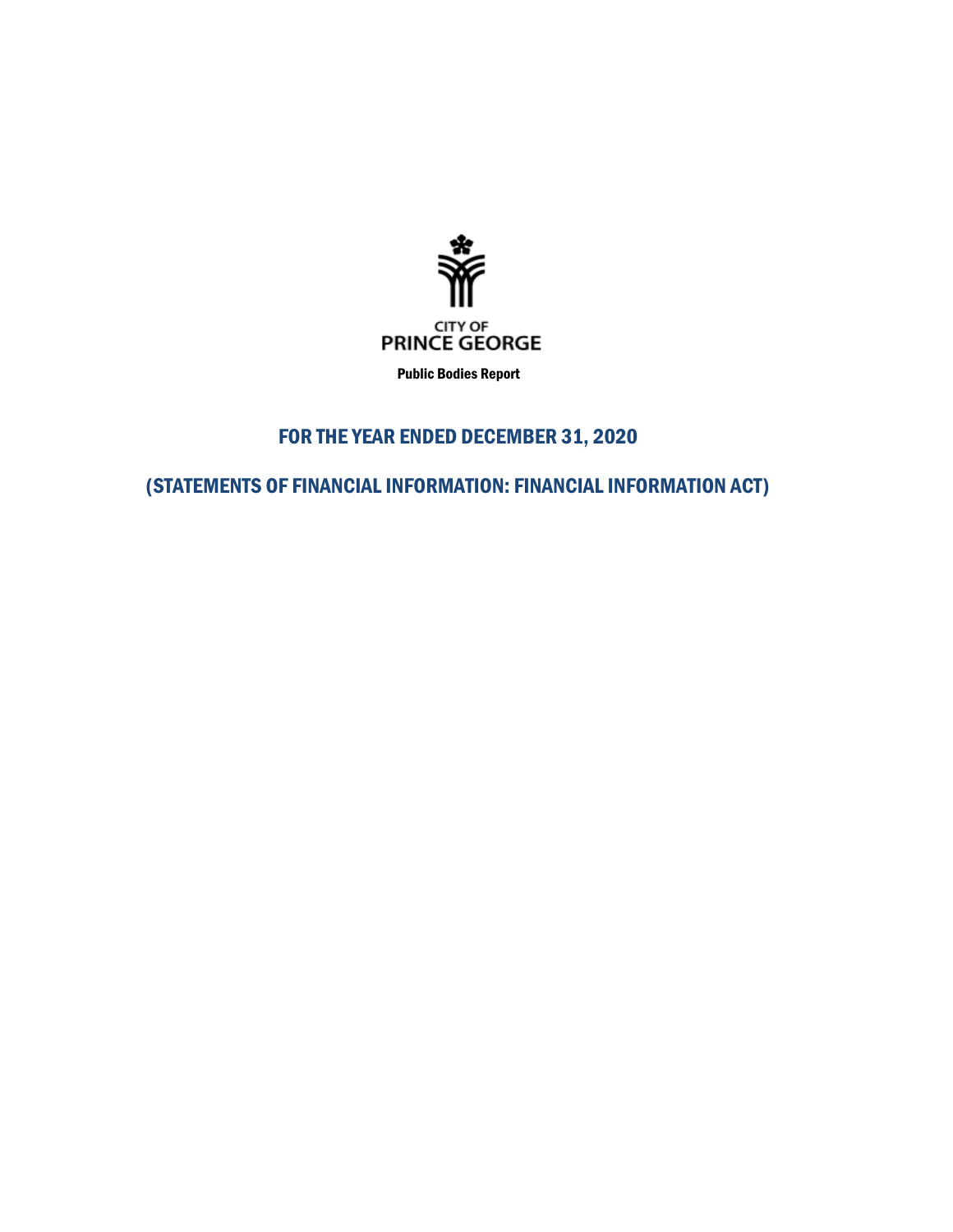#### PUBLIC BODIES REPORT

## YEAR ENDED DECEMBER 31, 2020

## INDEX

### Page

| <b>City Highlights</b>                                                  | 1  |
|-------------------------------------------------------------------------|----|
| Statements of Debts and Guarantee & Indemnity Agreements                | 9  |
| Reconciliation of Labour and Benefits to Financial Statements           | 10 |
| Statement of Employee Remuneration and Expenses Paid                    | 11 |
| Statement of Elected Officials Remuneration, Expenses and Benefits Paid | 24 |
| Reconciliation of Supplier Payments to Financial Statements             | 25 |
| <b>Statement of Individual Suppliers</b>                                | 26 |
| Statement of Individual Suppliers - Grants                              | 35 |
| Statement of Financial Information Approval                             | 36 |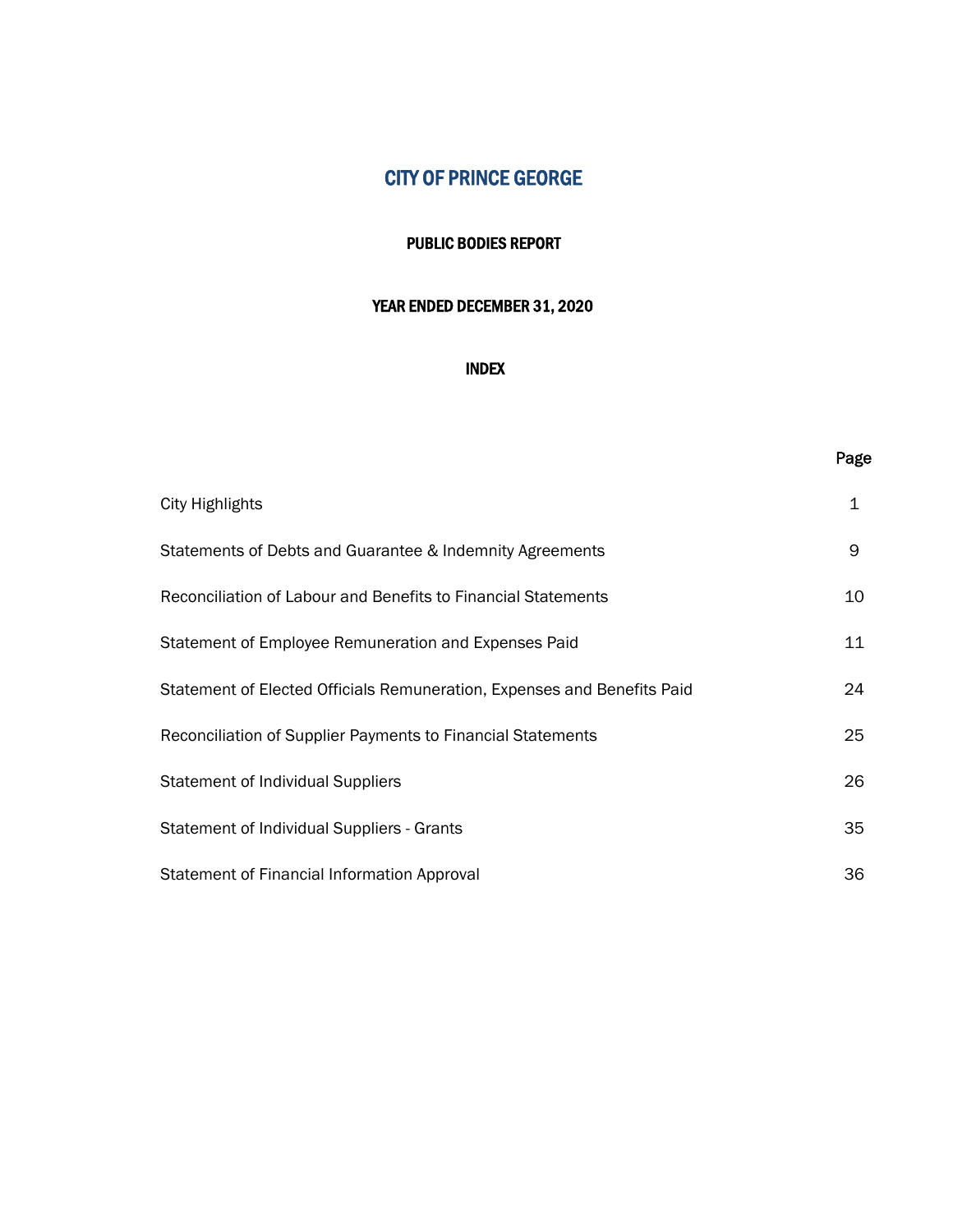## CITY OF PRINCE GEORGE FINANCIAL STATEMENT INFORMATION FOR THE YEAR 2020

#### SCHEDULE OF DEBTS

pursuant to Schedule 1, Section 1 (1)(c); Schedule 1, Section 4 (1)(a) and (2) of the Financial Information Regulation

Note: Refer to Schedule 5 of the Consolidated Statements in the Annual Report

#### SCHEDULE OF DEBTS COVERED BY SINKING FUNDS OR RESERVES

pursuant to Schedule 1, Section  $1 (1)(c)$ ; Schedule 1, Section 4 (1)(b) of the Financial Information Regulation

Nil

#### SCHEDULE OF GUARANTEE AND INDEMNITY AGREEMENTS

pursuant to Schedule 1, Section 1 (1)(d); Schedule 1, Section 5 (1) of the Financial Information Regulation

Nil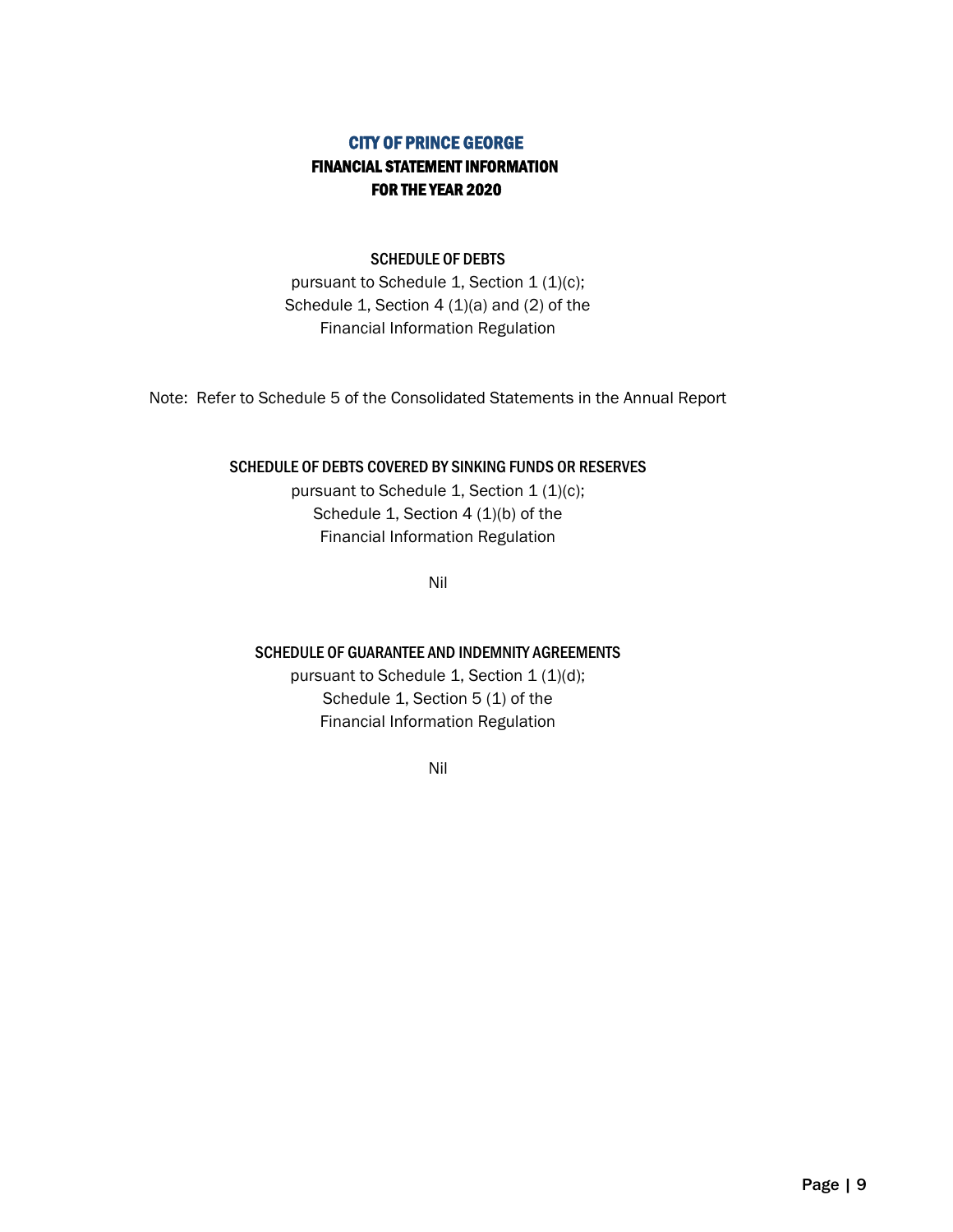## FINANCIAL INFORMATION STATEMENT RECONCILIATION OF LABOUR AND BENEFITS TO FINANCIAL STATEMENTS AS AT DECEMBER 31, 2020

| Remuneration [Sec $6(2)(a)$ ]<br>Remuneration [Sec $6(2)(b)$ and $(c)$ ] | \$<br>461,270<br>60,411,037 |
|--------------------------------------------------------------------------|-----------------------------|
| Total payments per Financial Information Statements                      | 60,872,307                  |
| Add:                                                                     |                             |
| 2020 labour and benefits accrual                                         | 2,928,152                   |
| CPG benefits                                                             | 12,079,104                  |
| Other adjustments                                                        | 291,462                     |
| Less:                                                                    |                             |
| 2019 labour and benefits accrual                                         | (2,885,066)                 |
| Labour and benefits charged to capital accounts                          | (1,080,009)                 |
| Library labour not included in CPG labour                                | (2,832,950)                 |
| Labour and benefits per financial statements Note 14                     | 69,373,000                  |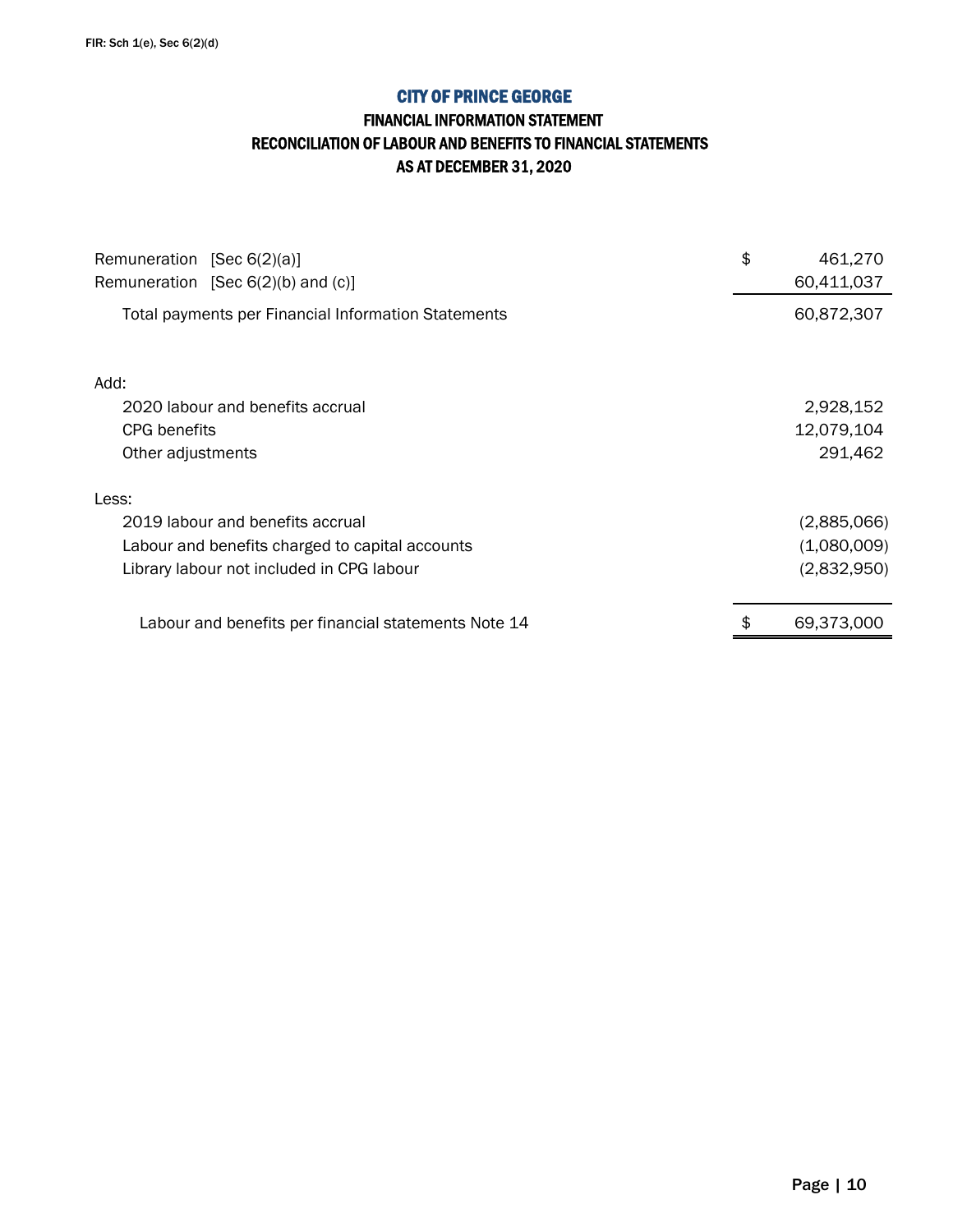## FINANCIAL INFORMATION STATEMENT STATEMENT OF EMPLOYEE REMUNERATION AND EXPENSES PAID JANUARY 1, 2020 TO DECEMBER 31, 2020

|                                                         |                                   |                 |                 |                 |    |                     | <b>Remuneration</b> |                 |
|---------------------------------------------------------|-----------------------------------|-----------------|-----------------|-----------------|----|---------------------|---------------------|-----------------|
|                                                         |                                   |                 | <b>Overtime</b> | <b>Vacation</b> |    | <b>All Other</b>    | <b>Greater Than</b> |                 |
| <b>Employee</b>                                         | <b>Position</b>                   | <b>Base Pay</b> | <b>Payout</b>   | <b>Payout</b>   |    | <b>Compensation</b> | \$75,000            | <b>Expenses</b> |
| <b>Canadian Union of Public Employees (CUPE) Group:</b> |                                   |                 |                 |                 |    |                     |                     |                 |
| Abbott, Wesley BN                                       | Tech Sppt Spec3-Nwork-Telecom     | \$<br>82,156.70 | \$<br>4,827.96  | \$<br>196.30    | \$ | 10.00               | \$<br>87,190.96     | \$              |
| Allum, Waynos M                                         | <b>Engineering Assistant</b>      | 83,788.64       | 395.07          | 402.60          |    | 10.00               | 84,596.31           | 830.00          |
| Anderson, Reece W                                       | Wastewater Tech Foreman 2         | 81,862.76       | 7,051.55        | 409.29          |    | 20.00               | 89,343.60           | 1,356.00        |
| Andres, Greg L                                          | <b>Emergency Fleet Technician</b> | 83,770.26       |                 | 244.98          |    |                     | 84,015.24           |                 |
| Angus, Todd D                                           | Engineering Asst - Asset Mgmt     | 88,227.75       | 4,609.48        | 939.31          |    | 80.00               | 93,856.54           | 3,057.62        |
| Armstrong, Nitisha J                                    | Truck Driver 3                    | 73,296.70       | 544.18          | 293.49          |    | 1,096.37            | 75,230.74           |                 |
| Atherton, Scott P                                       | <b>GIS Analyst</b>                | 82,166.70       |                 | 196.30          |    |                     | 82,363.00           | 343.94          |
| Bassett, Jacqueline A                                   | Property Agent 1                  | 77,977.95       |                 | 244.04          |    |                     | 78,221.99           |                 |
| Bayne, Allan G                                          | Partsperson                       | 72,782.20       | 3,624.28        | 761.93          |    | 16.00               | 77,184.41           |                 |
| Beaman, Joseph M                                        | Mechanic Certified                | 83,787.59       | 10,368.98       | 1,326.41        |    | 522.75              | 96,005.73           |                 |
| Bhathal, Parmjeet                                       | Wing Truck Driver 3               | 72,632.54       | 4,816.50        | 1,110.32        |    | 80.00               | 78,639.36           |                 |
| Bilodeau, Diane A                                       | <b>Event Coordinator</b>          | 77,156.60       |                 | 303.61          |    |                     | 77,460.21           |                 |
| Bobbie, David                                           | Foreman, Water Pumphouse          | 96,371.15       | 22,125.74       | 2,989.50        |    | 10.00               | 121,496.39          | 747.54          |
| Bravo, Sandro M                                         | Economic Development Officer      | 81,927.45       | 1,651.19        | 177.43          |    | $\sim$              | 83,756.07           | 2,124.41        |
| Brine, Michael R                                        | Utility Serviceperson-Cert'd      | 70,695.63       | 16,809.44       |                 |    | 56.00               | 87,561.07           |                 |
| Burt, Charles Wyatt                                     | <b>Carpenter Certified</b>        | 83,412.71       |                 | 184.16          |    |                     | 83,596.87           | 609.60          |
| Byrne, Andrea C                                         | <b>Environmental Coordinator</b>  | 84,324.45       |                 | 377.55          |    |                     | 84,702.00           | 2,794.71        |
| Carmichael, Colin G                                     | <b>Equipment Operator 4</b>       | 76,582.20       | 285.20          | 343.67          |    | 346.50              | 77,557.57           |                 |
| Caron, Michael L                                        | <b>Construction Technician 2</b>  | 78,999.00       |                 | 169.77          |    |                     | 79,168.77           |                 |
| Castle, Shane G                                         | <b>Engineering Assistant</b>      | 80,321.90       |                 |                 |    |                     | 80,321.90           | 347.30          |
| Clay, Ryan D                                            | Waste Water Tech Lyl 2 Cert       | 75,286.20       | 6,368.40        | 429.71          |    | 570.24              | 82,654.55           |                 |
| Compo, Dallas                                           | Wing Truck Driver 3               | 75,727.01       | 8,126.71        | 1,169.96        |    | 413.25              | 85,436.93           |                 |
| Connolly, Patrick G                                     | Utility Serviceperson-Cert'd      | 72,466.31       | 9,014.22        | 943.24          |    | 45.00               | 82,468.77           |                 |
| Coulson, Michael D                                      | <b>Transit Planner</b>            | 76,505.68       |                 | 96.17           |    |                     | 76,601.85           |                 |
| Crick, Brandon M                                        | Utilities Foreman - EOCP Lev 2    | 84,584.20       | 7,398.15        | 834.90          |    | 10.00               | 92,827.25           | 636.41          |
| Cruch, Ryan A                                           | Emerg Vehicle Tech in Training    | 83,769.53       | 31,811.94       | 3,041.02        |    |                     | 118,622.49          | 154.74          |
| Cummins, Glenn W                                        | Wing Truck Driver 3               | 74,897.20       | 51.29           | 264.03          |    | 323.25              | 75,535.77           |                 |
| Cunningham, Troy E                                      | Utilities Foreman - EOCP Lev 2    | 93,941.66       | 12,245.85       | 1,312.47        |    | 10.00               | 107,509.98          | 328.54          |
| Decker, Matthew B                                       | Utilities Foreman - EOCP Lev 2    | 91,484.72       | 7,773.48        | 1,226.17        |    | 30.00               | 100,514.37          | 160.54          |
| Derksen, Karl H                                         | <b>Assistant Aquatics Foreman</b> | 75,660.92       | 1,342.48        | 441.45          |    | 765.10              | 78,209.95           |                 |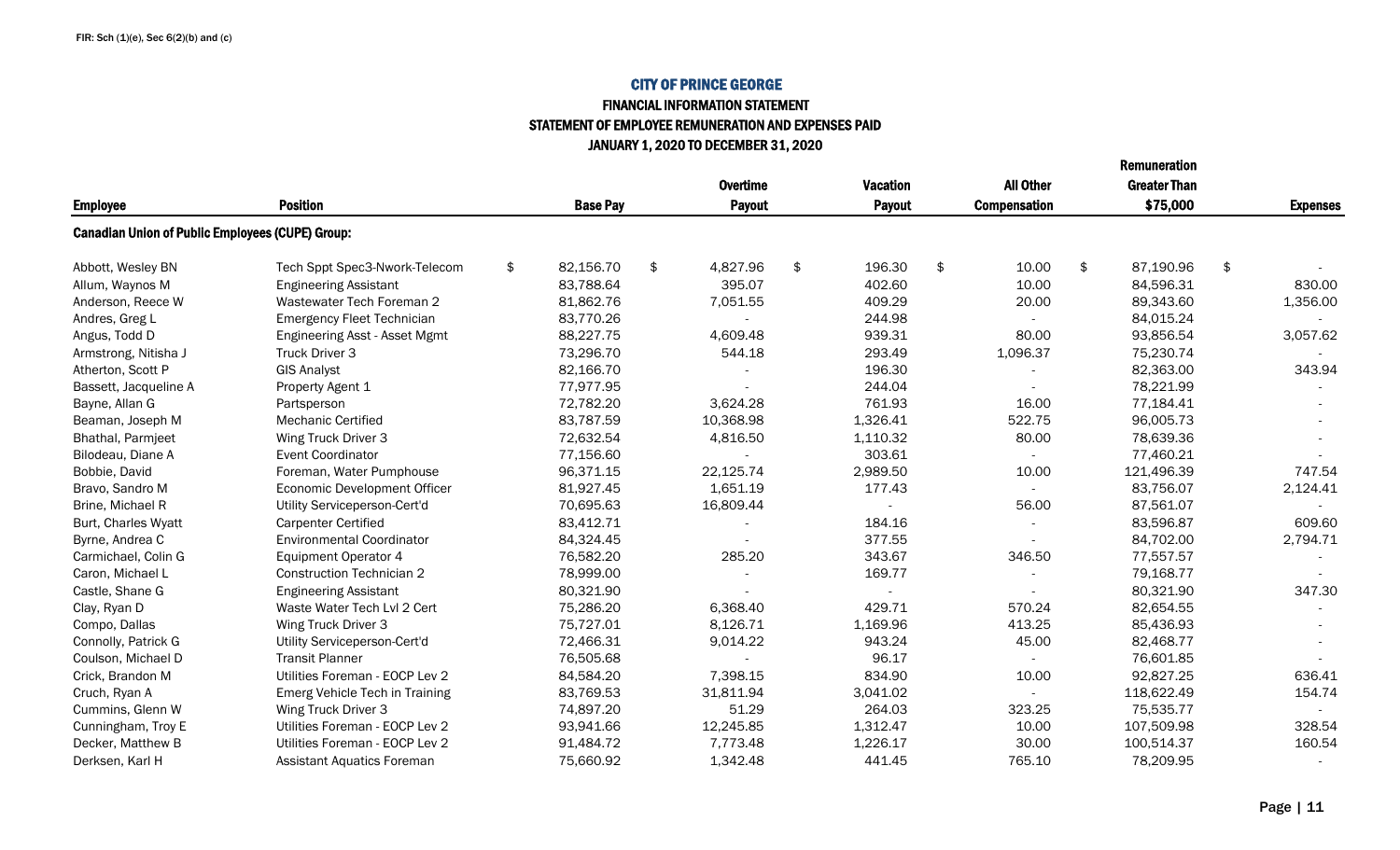#### FINANCIAL INFORMATION STATEMENT STATEMENT OF EMPLOYEE REMUNERATION AND EXPENSES PAID JANUARY 1, 2020 TO DECEMBER 31, 2020

|                         |                                |                 | <b>Overtime</b> | <b>Vacation</b> | <b>All Other</b>    | <b>Greater Than</b> |                 |
|-------------------------|--------------------------------|-----------------|-----------------|-----------------|---------------------|---------------------|-----------------|
| <b>Employee</b>         | <b>Position</b>                | <b>Base Pay</b> | <b>Payout</b>   | <b>Payout</b>   | <b>Compensation</b> | \$75,000            | <b>Expenses</b> |
| Deveau, Tristin A       | Planner 1                      | 75,994.95       |                 | 180.85          |                     | 76,175.80           |                 |
| Devereux, Devon J       | <b>Equipment Operator 4</b>    | 75,678.00       | 970.92          | 271.72          | 378.84              | 77,299.48           |                 |
| Di Massimo, Michael     | Foreman - Solid Waste          | 84,834.20       | 11,434.20       | 553.99          |                     | 96,822.39           | 186.54          |
| Dipa, Marino S          | Utility Serviceperson-Cert'd   | 74,529.73       | 23,541.03       | 1,624.32        | 70.00               | 99,765.08           |                 |
| Doll, Christina M       | Workforce Development Officer  | 82,166.70       | 121.56          | 220.32          |                     | 82,508.58           | 1,128.60        |
| Duchesneau, Matthew S   | Utility Serviceperson-Cert'd   | 74,791.66       | 17,585.45       | 1,117.00        | 50.00               | 93,544.11           |                 |
| Dumoulin-White, David J | Arborist 2                     | 76,970.20       | 5,129.11        | 668.87          |                     | 82,768.18           |                 |
| Edwards, Amanda T       | Animal Control Officer         | 64,438.95       | 11,340.15       | 736.05          | 284.11              | 76,799.26           |                 |
| Ellington, Rance B      | Emerg Vehicle Tech in Training | 83,793.93       | 15,083.32       | 1,279.20        | 562.00              | 100,718.45          | 60.00           |
| Emon, Carolyn           | <b>RCMP Casual Clerical</b>    | 85,842.20       | 208.37          | 228.49          |                     | 86,279.06           |                 |
| Erickson, Stacey B      | <b>Inventory Coordinator</b>   | 74,120.60       | 3,950.56        | 775.79          | 339.50              | 79,186.45           |                 |
| Evely, Joseph W         | <b>Equipment Operator 3</b>    | 74,185.30       | 7,905.10        | 1,128.90        | 55.14               | 83,274.44           |                 |
| Eyford, Shayne          | Foreman - Roads                | 83,834.20       | 18,527.28       | 1,896.13        | 296.27              | 104,553.88          | 54.55           |
| Ezelyk, Tyler L         | <b>Electrician Certified</b>   | 84,433.28       | 11,753.15       | 1,361.84        | 10.00               | 97,558.27           | 805.55          |
| Fiddler, Dallas W       | <b>Equipment Operator 3</b>    | 73,522.44       | 11,700.11       | 810.76          | 50.00               | 86,083.31           |                 |
| Fillion, Tyler J        | Jail Guard                     | 73,055.65       | 4,914.16        |                 | 1,616.15            | 79,585.96           |                 |
| Fisher, Leanne J        | <b>Facility Foreman</b>        | 77,056.60       |                 | 4,021.48        | 11,137.93           | 92,216.01           |                 |
| Force, Jason M          | <b>Equipment Operator 2</b>    | 69,770.25       | 6,847.38        | 794.09          | 247.78              | 77,659.50           |                 |
| Ford, Amos J            | Programmer/Analyst 2           | 81,027.45       | 1,310.21        | 340.83          |                     | 82,678.49           |                 |
| Forfar, Diana           | Utility Locator Serviceperson  | 72,451.93       | 6,350.16        | 509.98          | 50.00               | 79,362.07           |                 |
| Gallo, Ryan K           | Utility Svcperson in Trng - 2  | 70,099.78       | 6,466.68        | 573.92          | 34.00               | 77,174.38           |                 |
| Garneau, Jordan W       | <b>Electrician Certified</b>   | 84,075.43       | 5,887.29        |                 |                     | 89,962.72           | 1,292.57        |
| Ginter, Adrian N        | <b>Mechanic Certified</b>      | 83,803.83       | 9,100.55        | 973.53          | 536.25              | 94,414.16           |                 |
| Goddard, Ursula         | Jail Guard                     | 73,450.32       | 1,551.84        |                 | 962.26              | 75,964.42           |                 |
| Gomes, Luis J           | <b>Equipment Operator 4</b>    | 75,981.41       | 4,967.70        | 362.12          | 356.64              | 81,667.87           |                 |
| Griffiths, David J      | Water Pumphouse Opr3 Certified | 76,395.00       | 18,895.74       | 892.41          |                     | 96,183.15           |                 |
| Hagymasy, Robert A      | Risk & Claims Analyst          | 77,977.95       |                 | 184.21          |                     | 78,162.16           |                 |
| Halliday, Shirley M     | Foreman - Roads                | 79,330.36       | 20,494.35       | 2,007.91        | 369.06              | 102,201.68          |                 |
| Hattle, Kim L           | <b>Engineering Assistant</b>   | 82,166.70       |                 |                 |                     | 82,166.70           | 3,003.38        |
| Hedstrom, Jeremy J      | Plan Checker 1                 | 75,994.95       |                 | 167.21          |                     | 76,162.16           |                 |
| Hemming, Shane D        | Utility Serviceperson-Cert'd   | 72,675.28       | 22,356.40       | 1,343.31        | 140.00              | 96,514.99           |                 |
| Herzog, Eric T          | <b>Mechanic Certified</b>      | 83,804.09       | 10,388.34       | 1,170.78        | 527.00              | 95,890.21           |                 |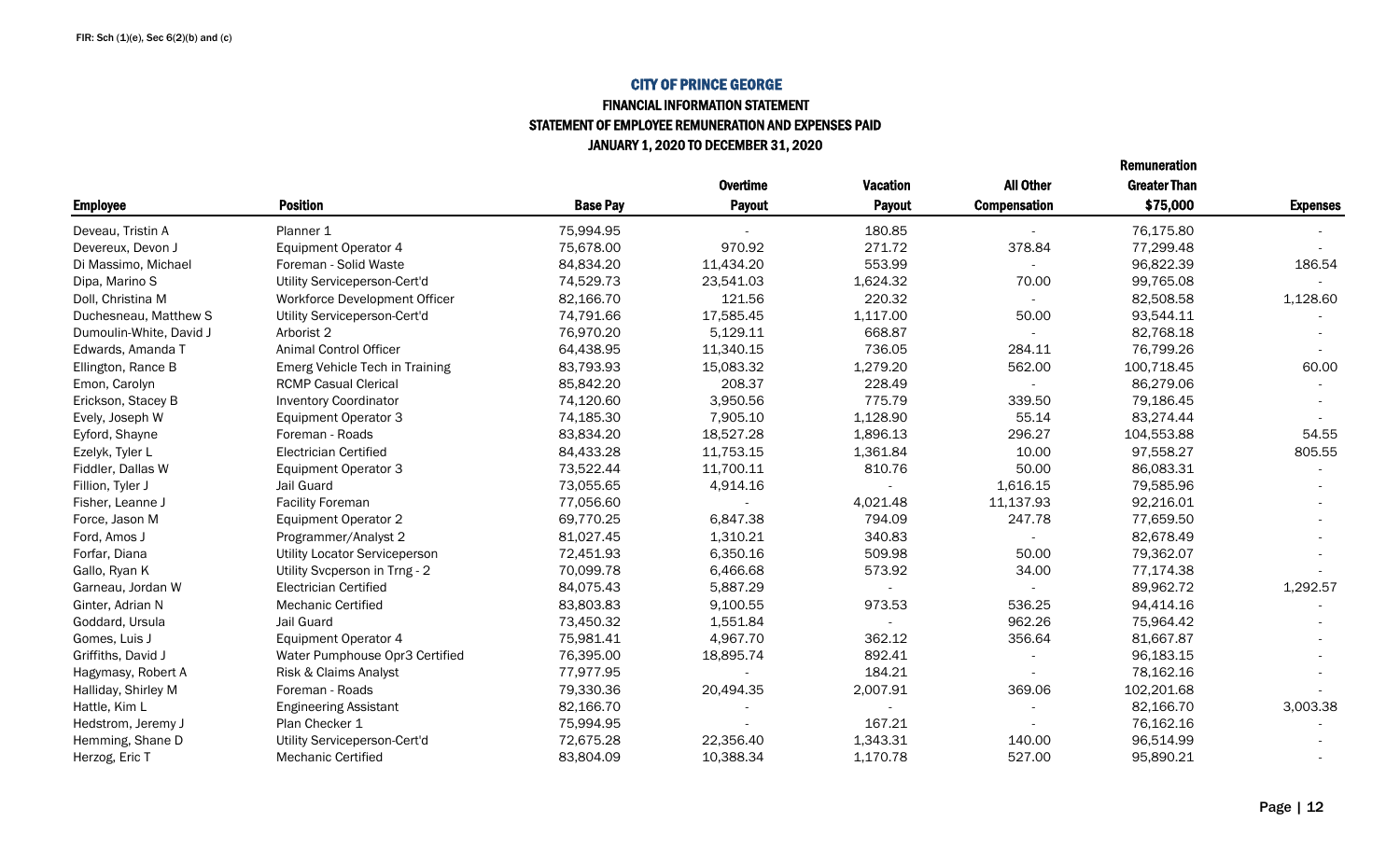#### FINANCIAL INFORMATION STATEMENT STATEMENT OF EMPLOYEE REMUNERATION AND EXPENSES PAID JANUARY 1, 2020 TO DECEMBER 31, 2020

|                           |                                  |                 | <b>Overtime</b> | <b>Vacation</b> | <b>All Other</b>    | <b>Greater Than</b> |                 |
|---------------------------|----------------------------------|-----------------|-----------------|-----------------|---------------------|---------------------|-----------------|
| <b>Employee</b>           | <b>Position</b>                  | <b>Base Pay</b> | <b>Payout</b>   | <b>Payout</b>   | <b>Compensation</b> | \$75,000            | <b>Expenses</b> |
| Hill, Benjamin H          | <b>Equipment Operator 4</b>      | 74,448.61       | 4,836.43        | 334.47          | 312.88              | 79,932.39           |                 |
| Hladchuk, Jason V         | Equipment Operator 4             | 76,449.52       | 7,629.43        | 814.22          | 441.38              | 85,334.55           |                 |
| Hofstede, Doug            | Community Coordinator (DH)       | 85,077.30       |                 | 387.15          |                     | 85,464.45           |                 |
| Horning, Gordon P         | Wing Truck Driver 3              | 72,268.38       | 1,993.04        | 390.73          | 376.25              | 75,028.40           |                 |
| Hunter, Eric C            | Foreman - Parks                  | 92,487.43       | 3,308.62        | 933.35          |                     | 96,729.40           | 174.72          |
| Jensen, Sandra            | Building Inspector 1             | 87,056.15       |                 | 306.65          |                     | 87,362.80           | 673.61          |
| Johnson, Robert A         | <b>Equipment Operator 4</b>      | 75,522.47       |                 | 350.36          | 200.26              | 76,073.09           |                 |
| Johnston, Shayne MP       | Wastewater Tech Foreman 1        | 80,661.00       | 7,306.65        | 469.24          | 24.61               | 88,461.50           | 1,143.30        |
| Jollimore, Darcy M        | Electricn/Electrncs Tech-cert    | 85,800.90       | 6,179.00        | 804.51          |                     | 92,784.41           | 2,293.33        |
| Jones, Yvonne M           | <b>Event Coordinator</b>         | 76,926.20       |                 | 391.31          |                     | 77,317.51           |                 |
| Kiteley, Susan            | <b>Equipment Operator 2</b>      | 70,688.93       | 4,671.81        | 767.93          | 145.51              | 76,274.18           |                 |
| Korum, Eric G             | Jail Guard                       | 73,436.88       | 6,336.68        |                 | 1,053.66            | 80,827.22           |                 |
| Kosec, Laurie-Ann         | <b>Strategic Planner</b>         | 84,939.45       |                 | 476.63          |                     | 85,416.08           | 327.22          |
| Krahn, Bowan M            | <b>Carpenter Shop Foreman</b>    | 93,423.32       |                 | 255.49          |                     | 93,678.81           | 54.81           |
| Kronebusch, Tyler RN      | <b>Mechanic Certified</b>        | 83,813.65       | 12,022.67       | 404.03          | 571.38              | 96,811.73           |                 |
| Lai, Derek                | <b>Engineering Assistant</b>     | 86,770.88       | 3,846.27        | 534.50          | 10.00               | 91,161.65           | 605.80          |
| Lamont, Cole EW           | Utility Serviceperson-Cert'd     | 71,069.35       | 8,401.79        | 925.94          | 45.00               | 80,442.08           |                 |
| Le Morvan, Michael        | <b>Engineering Assistant</b>     | 87,836.80       |                 | 257.55          |                     | 88,094.35           | 801.72          |
| LeBrun, Jakeob T          | Wing Truck Driver 3              | 71,137.74       | 5,509.44        | 674.83          | 369.50              | 77,691.51           |                 |
| Lee, Che-Hing             | Computer Technician 4            | 75,994.95       |                 | 239.37          |                     | 76,234.32           |                 |
| L'Heureux, Jason          | <b>Electrician Certified</b>     | 84,351.77       | 8,359.95        | 1,961.06        |                     | 94,672.78           | 1,110.55        |
| Litzen, Franklin J (Jim)  | <b>Engineering Assistant</b>     | 82,166.70       |                 | 1,009.30        |                     | 83,176.00           | 760.00          |
| Livingstone Leman, Cheryl | <b>Community Coordinator</b>     | 79,606.34       |                 | 250.32          |                     | 79,856.66           |                 |
| Logie, Joanne E           | Laboratory Technician            | 77,056.60       |                 | 300.88          |                     | 77,357.48           |                 |
| MacKenzie, Brenda L       | Forensic Video Analyst           | 85,663.19       | 184.15          | 343.66          |                     | 86,191.00           | 711.55          |
| Magee, Cheyenne M         | Water Pumphouse Opr2 Certified   | 74,375.63       | 13,156.77       | 1,360.37        | 10.00               | 88,902.77           |                 |
| Makow, Michael R          | Electrician Certified            | 74,113.96       | 2,564.76        |                 |                     | 76,678.72           |                 |
| Mallach, Clinton W        | Equipment Operator 5             | 79,185.00       | 311.27          | 429.55          | 35.00               | 79,960.82           | 195.00          |
| Manning, Ryan C           | <b>Animal Control Officer</b>    | 64,438.97       | 11,925.26       | 1,661.34        | 285.57              | 78,311.14           |                 |
| Marchand, Loyd M          | <b>Equipment Operator 3</b>      | 75,110.61       | 6,637.88        | 698.32          | 10.00               | 82,456.81           |                 |
| Mastroianni, Mario M      | <b>Fleet Planning Specialist</b> | 80,450.68       |                 | 184.65          |                     | 80,635.33           |                 |
| Matheson, Neil A          | Foreman - Parks                  | 90,258.84       | 11,059.62       | 1,412.13        |                     | 102,730.59          | 770.00          |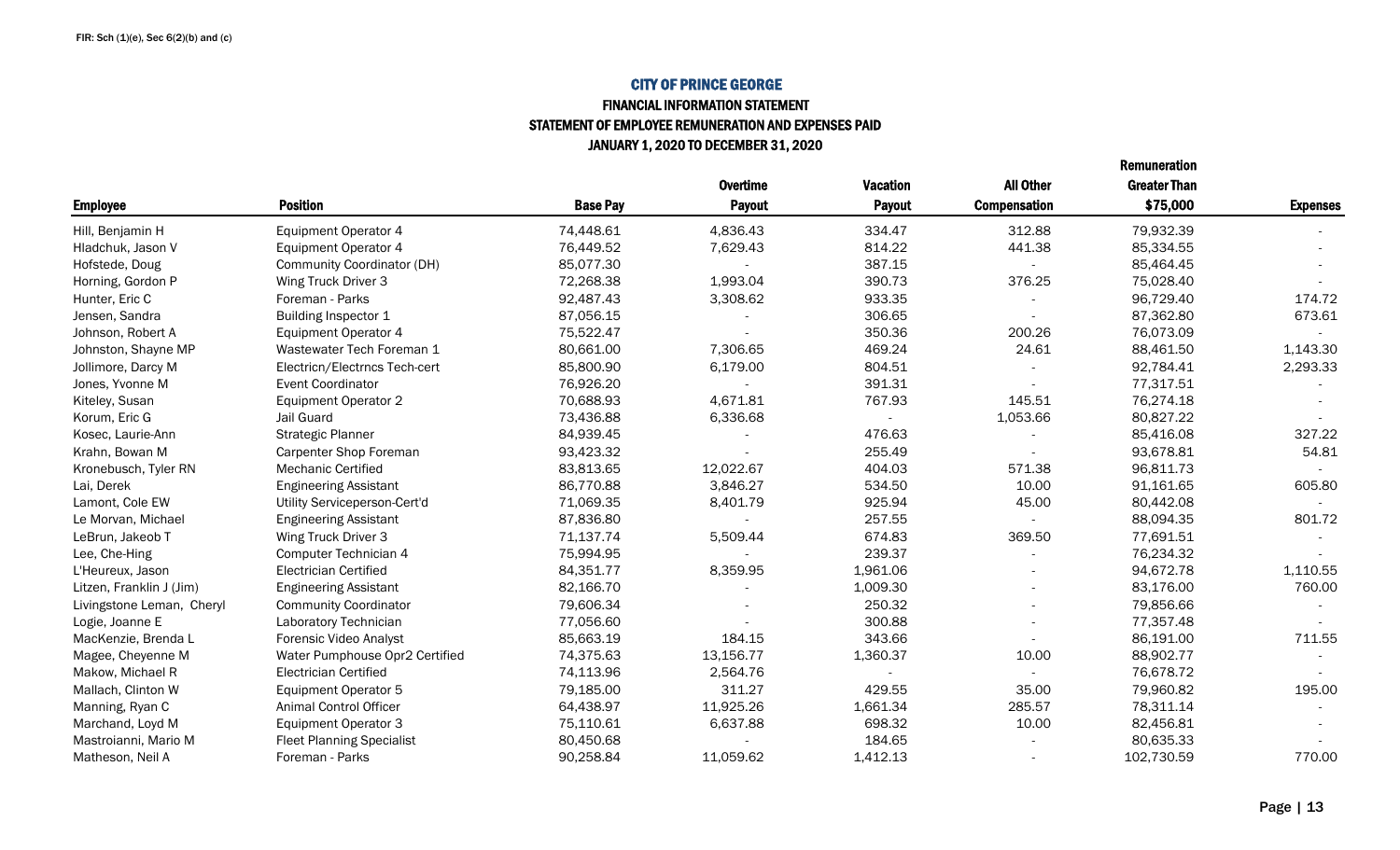#### CITY OF PRINCE GEORGE FINANCIAL INFORMATION STATEMENT

STATEMENT OF EMPLOYEE REMUNERATION AND EXPENSES PAID

JANUARY 1, 2020 TO DECEMBER 31, 2020

|                        |                                       |                 | <b>Overtime</b> | <b>Vacation</b> | <b>All Other</b>         | <b>Greater Than</b> |                 |
|------------------------|---------------------------------------|-----------------|-----------------|-----------------|--------------------------|---------------------|-----------------|
| <b>Employee</b>        | <b>Position</b>                       | <b>Base Pay</b> | Payout          | Payout          | <b>Compensation</b>      | \$75,000            | <b>Expenses</b> |
| Matheson, Richard      | <b>Aquatic Operations Foreman</b>     | 86,865.47       | 1,686.15        | 817.52          |                          | 89,369.14           | 101.30          |
| Matlock, Chandra E     | Digital Comm Coordinator              | 75,517.08       |                 | 179.89          |                          | 75,696.97           |                 |
| Mauro, Orlando         | Irrigation Technician 2               | 77,229.42       |                 | 368.56          |                          | 77,597.98           |                 |
| McConkey, Robyn        | Parks Services Coordinator            | 85,135.05       |                 | 619.09          |                          | 85,754.14           |                 |
| McDougall, John Dallas | Foreman - Roads                       | 78,457.81       | 16,015.25       | 2,149.55        | 251.65                   | 96,874.26           |                 |
| McIsaac, Brent W       | <b>Truck Driver-Automated Garbage</b> | 74,825.13       | 4,649.84        | 680.43          |                          | 80,155.40           |                 |
| McKersie, Laura P      | <b>GIS Technologist</b>               | 75,994.95       |                 | 180.25          |                          | 76,175.20           |                 |
| McKnight, Darcy K      | <b>Mechanic Certified</b>             | 83,803.19       | 4,046.31        | 510.28          | 496.00                   | 88,855.78           |                 |
| McPherson, Jolanda     | <b>Records Supervisor</b>             | 83,187.00       |                 | 397.11          |                          | 83,584.11           | 355.21          |
| Meldrum, Bradley C     | <b>Carpenter Certified</b>            | 83,661.43       | 841.29          | 349.72          |                          | 84,852.44           | 737.28          |
| Middleton, Kerry S     | <b>Engineering Assistant</b>          | 87,014.70       |                 | 258.40          |                          | 87,273.10           |                 |
| Morin, Denis L         | <b>Equipment Operator 3</b>           | 74,219.50       | 3,477.39        |                 | 1,310.28                 | 79,007.17           |                 |
| Morton, Alison D       | <b>Building Inspector 3</b>           | 99,413.85       |                 | 306.88          |                          | 99,720.73           | 306.71          |
| Morton, Zachary M      | <b>Welder Certified</b>               | 83,767.81       |                 | 75.80           | 500.75                   | 84,344.36           |                 |
| Murrin, Jason A        | Utilities Foreman - EOCP Lev 1        | 94,327.02       | 19,482.03       | 1,969.92        | 55.00                    | 115,833.97          | 434.46          |
| Naeth, Sheldon F       | <b>Welder Certified</b>               | 83,689.07       |                 | 321.03          | 1,832.25                 | 85,842.35           | 630.00          |
| Nelson, Ellisha TD     | Computer Technician 4                 | 73,184.70       |                 | 2,011.22        | 1,029.96                 | 76,225.88           |                 |
| Nitz, Melissa A        | Planner 1                             | 75,994.95       |                 | 180.61          |                          | 76,175.56           |                 |
| Norman, Alfred W       | <b>Equipment Operator 4</b>           | 74,079.29       | 2,157.60        | 271.65          | 408.50                   | 76,917.04           |                 |
| Ntapas, Louis          | <b>Equipment Operator 4</b>           | 77,770.20       | 1,492.34        | 2,256.79        | 376.63                   | 81,895.96           |                 |
| Odiorne, Trevor A      | Mechanic Certified                    | 83,769.56       | 2,711.10        | 305.58          |                          | 86,786.24           |                 |
| Odiorne, Troy A        | Mechanic Certified                    | 83,903.50       | 832.70          | 261.23          |                          | 84,997.43           |                 |
| O'Donnell, Steven      | <b>Equipment Operator 4</b>           | 75,817.98       | 2,704.64        | 394.29          | 742.88                   | 79,659.79           |                 |
| Owston, Gordon E       | Equipment Operator 4                  | 75,690.20       |                 | 360.49          | 72.00                    | 76,122.69           |                 |
| Page, Michael L        | <b>Equipment Operator 3</b>           | 74,080.60       | 231.26          | 791.86          | 50.88                    | 75,154.60           |                 |
| Patterson, Alan C      | Plant Electrician                     | 85,895.37       | 9,840.32        | 1,729.31        |                          | 97,465.00           | 759.54          |
| Paulson, Michael G     | <b>Electrician Certified</b>          | 84,050.20       | 650.91          | 233.75          | $\overline{a}$           | 84,934.86           | 3,874.87        |
| Peden, Douglas         | Foreman - Roads                       | 83,466.99       | 1,953.17        | 612.82          | $\overline{\phantom{a}}$ | 86,032.98           | 115.84          |
| Pilgrim, Joel S        | <b>Plant Maintenance Technician</b>   | 83,978.20       | 29.01           | 212.06          |                          | 84,219.27           | 1,403.09        |
| Pius, Lyle F           | Mechanic - Assistant Foreman          | 85,431.80       | 6,128.65        | 1,187.15        | 435.75                   | 93,183.35           |                 |
| Potter, Nathan C       | Waste Water Tech Lvl 2 Cert           | 75,286.20       | 4,558.80        | 730.77          | 575.46                   | 81,151.23           |                 |
| Poulin, Marcel E       | Foreman - Roads                       | 83,824.20       | 7,412.85        | 1,102.13        | 284.13                   | 92,623.31           | 54.54           |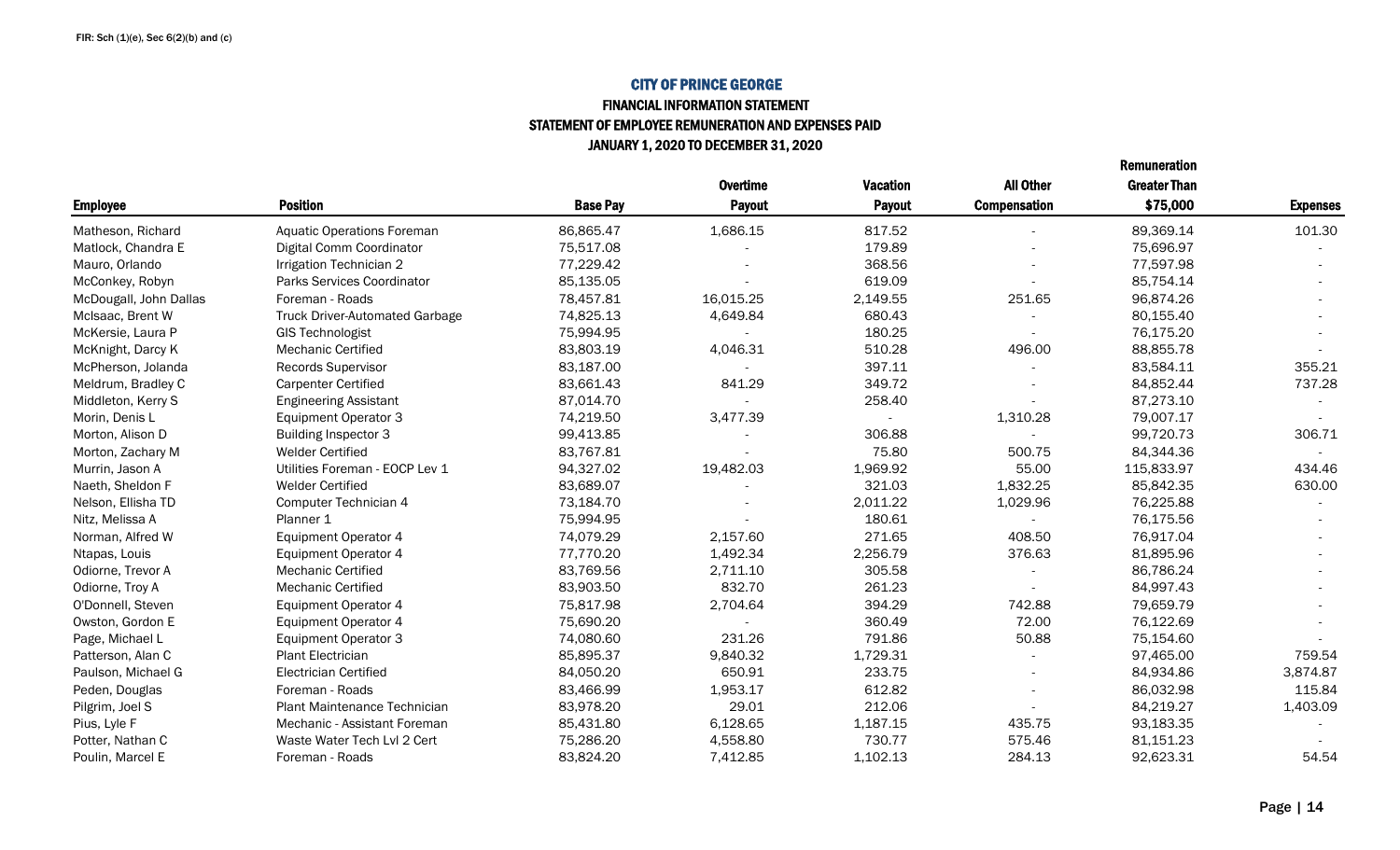#### FINANCIAL INFORMATION STATEMENT STATEMENT OF EMPLOYEE REMUNERATION AND EXPENSES PAID JANUARY 1, 2020 TO DECEMBER 31, 2020

|                              |                                       |                 | <b>Overtime</b> | <b>Vacation</b>          | <b>All Other</b>         | <b>Greater Than</b> |                 |
|------------------------------|---------------------------------------|-----------------|-----------------|--------------------------|--------------------------|---------------------|-----------------|
| <b>Employee</b>              | <b>Position</b>                       | <b>Base Pay</b> | <b>Payout</b>   | <b>Payout</b>            | <b>Compensation</b>      | \$75,000            | <b>Expenses</b> |
| Powney, Jonathan C           | <b>Truck Driver-Automated Garbage</b> | 73,969.45       | 12,956.86       | 1,460.84                 | 42.00                    | 88,429.15           |                 |
| Pridham, Dustin              | <b>Facility Foreman</b>               | 77,056.60       | 1,816.62        | 428.33                   | 7.75                     | 79,309.30           |                 |
| Prior, Lisa J                | Court Liaison 2                       | 80,001.45       |                 | 253.12                   |                          | 80,254.57           |                 |
| Puhlmann, Tanja V            | <b>Engineering Asst - Dev Svcs</b>    | 82,166.70       |                 | 258.40                   | $\overline{\phantom{a}}$ | 82,425.10           | 395.21          |
| Quinn, Sean P                | <b>Emergency Fleet Technician</b>     | 83,770.39       | 619.68          | 311.98                   | $\overline{\phantom{a}}$ | 84,702.05           |                 |
| Rae, Randy G                 | <b>Court Coordinator</b>              | 89,495.04       | 81.04           | 319.78                   | $\overline{\phantom{a}}$ | 89,895.86           | 712.72          |
| Raison, Sydney R             | <b>Environmental Assistant</b>        | 78,317.78       |                 |                          | $\overline{\phantom{a}}$ | 78,317.78           | 108.00          |
| Rand, Robert K               | <b>Mechanic Certified</b>             | 83,769.54       |                 | 199.58                   | $\overline{\phantom{a}}$ | 83,969.12           |                 |
| Reid, Luke G                 | Programmer/Analyst 2                  | 78,968.70       | 1,169.85        | 212.12                   |                          | 80,350.67           |                 |
| Richardson, John             | <b>Equipment Operator 3</b>           | 75,537.36       | 2,535.24        | 773.05                   |                          | 78,845.65           |                 |
| Robichaud, Hubert L          | Water Pumphouse Opr2 Certified        | 73,463.40       | 16,781.55       | 2,504.70                 | 10.00                    | 92,759.65           |                 |
| Rogers, Greg                 | Partsperson                           | 72,782.20       | 2,480.08        | 1,512.58                 | 599.50                   | 77,374.36           |                 |
| Rubadeau-Tkachuk, Jennifer A | <b>Civic Events Coordinator</b>       | 69,259.67       | 456.50          | 6,390.85                 | 33.91                    | 76,140.93           | 605.46          |
| Russell, Peter               | Light Fleet Foreman                   | 86,511.01       | 600.00          | 491.59                   |                          | 87,602.60           | 61.54           |
| Sanchez, Christopher P       | Foreman - Civic Trades                | 86,511.05       | 7,356.20        | 788.61                   |                          | 94,655.86           | 3,069.60        |
| Sandhu, Ramtirth S           | <b>Custodial Foreman</b>              | 84,782.72       | 5,279.81        | 1,167.63                 |                          | 91,230.16           |                 |
| Scheumann, Jason             | Wing Truck Driver 3                   | 74,244.25       | 4,734.21        | 826.47                   | 163.75                   | 79,968.68           |                 |
| Schlamp, Jason               | Equipment Operator 4                  | 73,659.31       | 658.60          | 322.11                   | 418.79                   | 75,058.81           |                 |
| Schlick, Debbie              | Aquatic Programmer                    | 76,426.60       |                 | 375.01                   |                          | 76,801.61           | 125.00          |
| Schomburg, Mark L            | Millwright                            | 74,974.58       | 351.01          | 929.97                   | 33.46                    | 76,289.02           |                 |
| Scott, Kendall D             | Utilities Maintenance Foreman         | 86,511.00       | 5,827.24        | 947.89                   |                          | 93,286.13           | 1,615.90        |
| Sinclair, Ian D              | <b>Engineering Assistant</b>          | 82,166.70       |                 | 293.37                   |                          | 82,460.07           |                 |
| Sisson, Cheryl               | <b>Head Jail Guard</b>                | 73,831.58       | 4,267.56        | $\overline{\phantom{a}}$ | 792.96                   | 78,892.10           |                 |
| Smith, Zachary W             | Engineering Asst - Asset Mgmt         | 82,166.70       | 334.29          | 205.21                   |                          | 82,706.20           |                 |
| Spenrath, Jason              | Programmer/Analyst 3                  | 91,455.45       | 947.31          | 405.07                   | 1,518.75                 | 94,326.58           | 266.65          |
| Stevens, Robert L            | <b>Equipment Operator 3</b>           | 73,152.19       | 2,380.73        | 477.81                   | 42.00                    | 76,052.73           |                 |
| Stibrany, Keith J            | Foreman - Parks                       | 96,119.63       | 5,329.50        | 680.98                   |                          | 102,130.11          | 406.27          |
| Summerfeld, Gerry K          | Wing Truck Driver 3                   | 74,859.92       |                 | 248.99                   | 121.25                   | 75,230.16           |                 |
| Thirkettle, Sean L           | <b>HVAC Technician</b>                | 85,801.71       |                 | 271.00                   |                          | 86,072.71           | 524.91          |
| Thomas, Timothy N            | <b>Engineering Assistant</b>          | 71,414.81       | 6.918.33        |                          |                          | 78,333.14           |                 |
| Tkachuk, Warren J            | Utility Serviceperson-Cert'd          | 72,371.62       | 6,174.22        | 1,175.39                 | 130.00                   | 79,851.23           |                 |
| Tobler, Christophe R         | <b>Construction Technician 2</b>      | 78,855.44       |                 | 142.20                   | $\overline{\phantom{a}}$ | 78,997.64           |                 |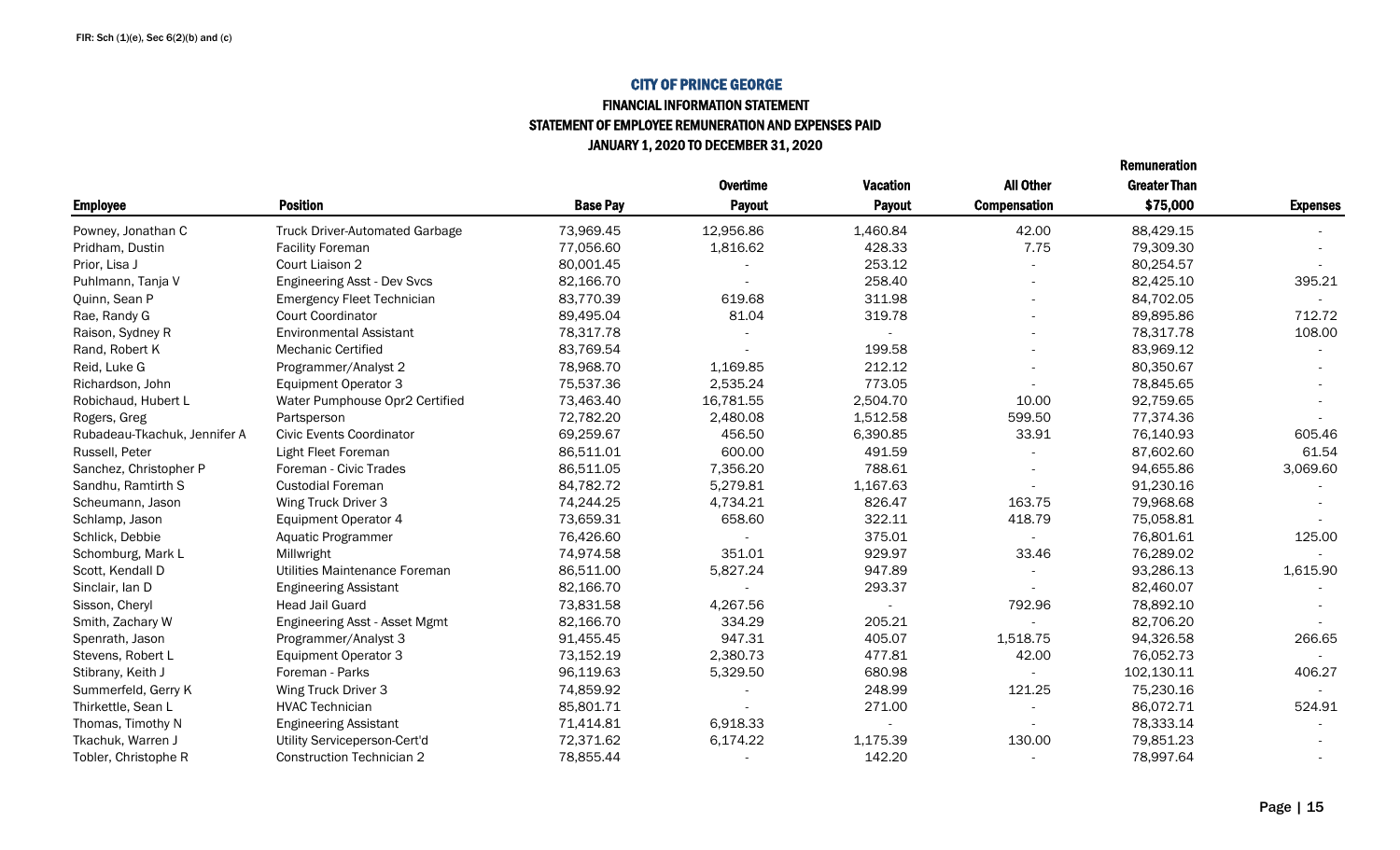#### FINANCIAL INFORMATION STATEMENT STATEMENT OF EMPLOYEE REMUNERATION AND EXPENSES PAID JANUARY 1, 2020 TO DECEMBER 31, 2020

|                                                          |                                     |                     |                  |                          |                          | Remuneration        |               |                 |
|----------------------------------------------------------|-------------------------------------|---------------------|------------------|--------------------------|--------------------------|---------------------|---------------|-----------------|
|                                                          |                                     |                     | <b>Overtime</b>  | <b>Vacation</b>          | <b>All Other</b>         | <b>Greater Than</b> |               |                 |
| <b>Employee</b>                                          | <b>Position</b>                     | <b>Base Pay</b>     | <b>Payout</b>    | Payout                   | <b>Compensation</b>      | \$75,000            |               | <b>Expenses</b> |
| Toninato, David R                                        | <b>Welding Foreman</b>              | 86,514.20           |                  | 419.65                   |                          | 86,933.85           |               |                 |
| Torraville, Brenda                                       | <b>Equipment Operator 2</b>         | 70,515.88           | 4,392.54         | 801.98                   | 400.00                   | 76,110.40           |               |                 |
| Trudel, Matthew A                                        | Utility Serviceperson-Cert'd        | 74,912.29           | 5,134.77         | 1,178.75                 | 519.67                   | 81,745.48           |               |                 |
| Trujillo, Joe                                            | <b>Equipment Operator 4</b>         | 77,790.20           | 1,150.72         | 468.50                   | 274.50                   | 79,683.92           |               |                 |
| Voell, Paul E                                            | <b>Equipment Operator 3</b>         | 74,605.45           | 8,248.78         | 1,707.94                 | 125.28                   | 84,687.45           |               |                 |
| Watkins, Claire M                                        | Env Tech - IPM, Vegetation          | 83,834.20           |                  | 402.07                   |                          | 84,236.27           |               | 40.00           |
| Weetman, Eric J                                          | <b>Equipment Operator 4</b>         | 74,367.21           | 1,815.98         | 196.44                   | 366.00                   | 76,745.63           |               |                 |
| Weightman, Matthew F                                     | Utility Serviceperson-Cert'd        | 75,299.39           | 4,309.62         | 1,568.04                 | 50.00                    | 81,227.05           |               |                 |
| Welygan, Bill                                            | Foreman - Roads                     | 82,710.16           | 2,674.44         | 384.62                   | 220.53                   | 85,989.75           |               | 115.84          |
| White, Aaron R                                           | Water Systems Technician            | 75,286.20           | 2,505.60         | 725.10                   | $\overline{\phantom{a}}$ | 78,516.90           |               |                 |
| Wiebe, Carl J                                            | <b>Equipment Operator 3</b>         | 74,050.61           | 8,229.20         | 408.47                   | 40.00                    | 82,728.28           |               |                 |
| Wieler, David J                                          | Tech Sppt Spec 3 - Data Centre      | 84,211.70           | 5,194.36         | 978.85                   | 10.00                    | 90,394.91           |               |                 |
| Wildeman, Marie Carmen                                   | <b>Asset Management Analyst</b>     | 75,994.95           |                  | 297.85                   |                          | 76,292.80           |               |                 |
| Williams, Spencer M                                      | Wing Truck Driver 3                 | 73,448.35           | 1,551.03         | 834.06                   | 249.01                   | 76,082.45           |               |                 |
| Williams, Steven JC                                      | Electrical/Mechanical Foreman       | 85,842.32           | 13,503.68        | 1,309.58                 |                          | 100,655.58          |               | 1,110.55        |
| Wilson, Randy T                                          | Utilities Foreman - EOCP Lev 1      | 94,407.48           | 11,019.38        | 1,032.35                 | 30.00                    | 106,489.21          |               | 153.81          |
| Winkel, Eric J                                           | Mechanic - Assistant Foreman        | 85,431.80           | 10,591.36        | 998.25                   | 476.50                   | 97,497.91           |               | 54.54           |
| Witala, Tiffany L                                        | <b>Cemetery Caretaker</b>           | 90,351.84           | 3,493.40         | 486.67                   |                          | 94,331.91           |               |                 |
| Wium, Rikki                                              | <b>RCMP Service Representative</b>  | 69,183.72           | 5,088.72         |                          | 1,137.63                 | 75,410.07           |               |                 |
| Woods, Robert B                                          | Programmer/Analyst 3                | 91,455.45           |                  | 458.84                   |                          | 91,914.29           |               |                 |
|                                                          | 178 Total for CUPE Employees Group: | \$<br>14,195,326.20 | \$<br>816,126.31 | \$<br>126,814.41         | \$<br>42,613.75          | \$<br>15,180,880.67 | $\frac{1}{2}$ | 47,782.99       |
| International Association of Fire Fighters (IAFF) Group: |                                     |                     |                  |                          |                          |                     |               |                 |
| Aussem, Dean                                             | Fire Captain                        | \$<br>129,697.41    | \$<br>4,041.34   | \$                       | \$<br>3,241.52           | 136,980.27          |               | 551.43          |
| Belsham, Richard P                                       | Fire Captain                        | 129,697.41          | 2,124.28         |                          | 4,421.82                 | 136,243.51          |               | 116.11          |
| Bergestad, Christopher F                                 | Firefighter                         | 77,895.43           | 934.04           |                          | 2,332.34                 | 81,161.81           |               | 969.87          |
| Bird, James D                                            | Firefighter                         | 103,233.10          | 2,582.56         | $\overline{\phantom{0}}$ | 3,067.48                 | 108,883.14          |               | 494.30          |
| Bitner, Jonathan D                                       | Firefighter                         | 81,036.06           | 854.60           | $\overline{a}$           | 2,765.30                 | 84,655.96           |               | 791.03          |
| Blair, Trent A                                           | <b>Fire Prevention Lieutenant</b>   | 116,945.88          |                  |                          |                          | 116,945.88          |               | 1,802.09        |
| Bond, Christopher W                                      | Firefighter                         | 103,205.22          | 2,294.99         |                          | 6,946.94                 | 112,447.15          |               | 61.30           |
| Brbot, Peter                                             | Fire Captain                        | 133,195.08          | 129.29           |                          | 3,920.02                 | 137,244.39          |               | 1,561.11        |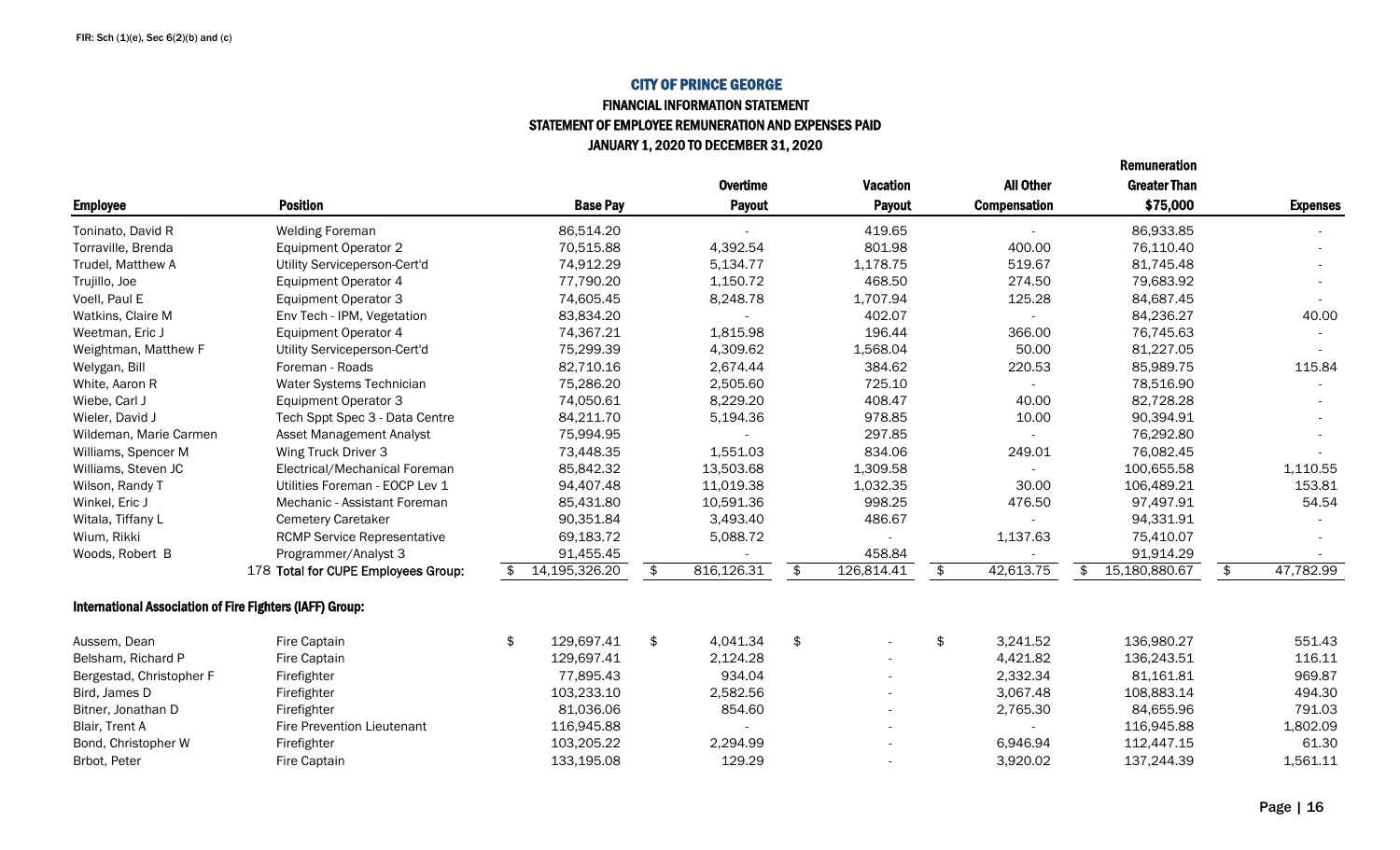#### FINANCIAL INFORMATION STATEMENT STATEMENT OF EMPLOYEE REMUNERATION AND EXPENSES PAID JANUARY 1, 2020 TO DECEMBER 31, 2020

|                     |                                      |                 | <b>Overtime</b> | <b>Vacation</b> | <b>All Other</b>    | <b>Greater Than</b> |                 |
|---------------------|--------------------------------------|-----------------|-----------------|-----------------|---------------------|---------------------|-----------------|
| <b>Employee</b>     | <b>Position</b>                      | <b>Base Pay</b> | Payout          | Payout          | <b>Compensation</b> | \$75,000            | <b>Expenses</b> |
| Brouwer, Aaron E M  | Firefighter                          | 106,553.14      | 1,167.57        |                 | 7,342.26            | 115,062.97          | 185.00          |
| Burleigh, Bryan P   | Fire Training Branch Captain         | 124,631.36      | 355.74          |                 | 1,705.10            | 126,692.20          | 6,905.70        |
| Clemas, C Jim       | Fire Captain                         | 131,960.60      | 1,617.67        |                 | 5,602.12            | 139,180.39          | 1,910.42        |
| Coyle, Sean R       | Firefighter                          | 106,315.14      | 1,359.25        |                 | 4,554.06            | 112,228.45          | 961.47          |
| Creighton, Ryan M   | Firefighter                          | 103,205.22      | 389.08          |                 | 4,240.34            | 107,834.64          | 71.30           |
| Crossan, Bradley W  | Fire Captain                         | 110,498.02      | 779.49          | 471.09          | 16,550.08           | 128,298.68          |                 |
| Crossan, Jared B    | Firefighter                          | 99,765.70       | 370.47          |                 | 2,228.46            | 102,364.63          | 439.00          |
| Dancey, Brandy L    | Fire Alarm Opr/Dispatcher (Sp)       | 100,230.51      | 2,015.26        |                 | 3,986.71            | 106,232.48          |                 |
| Day, Joshua G       | Firefighter                          | 103,205.22      | 2,334.45        |                 | 3,699.02            | 109,238.69          |                 |
| Dhaliwal, David J   | Fire Captain                         | 129,697.41      | 233.85          |                 | 2,607.74            | 132,539.00          | 190.18          |
| Dorval, Mark A      | Firefighter                          | 106,348.75      | 1,760.06        |                 | 2,602.32            | 110,711.13          | 850.69          |
| Dumonceaux, Adam V  | Firefighter                          | 81,036.06       | 505.26          |                 | 4,623.90            | 86,165.22           | 996.22          |
| Feeney, Steve K     | <b>Chief Fire Prevention Officer</b> | 141,277.58      |                 |                 |                     | 141,277.58          | 1,851.44        |
| Fennell, Steven M   | Firefighter                          | 106,875.25      | 1,508.85        |                 | 3,996.42            | 112,380.52          | 698.00          |
| Foisy, Kenneth RA   | Firefighter                          | 106,455.17      | 1,626.46        |                 | 1,951.74            | 110,033.37          | 1,219.69        |
| Fonseca, Benjamin B | Firefighter                          | 103,281.88      | 2,120.17        |                 | 4,240.34            | 109,642.39          | 61.30           |
| Geddes, Jason W     | Firefighter                          | 106,315.14      | 424.04          |                 | 4,368.18            | 111,107.36          | 952.67          |
| Gill, Graeme        | Firefighter                          | 89,829.46       | 883.07          |                 | 3,013.44            | 93,725.97           | 138.80          |
| Gordon, Adam D      | Firefighter                          | 82,072.26       | 392.47          |                 | 2,616.46            | 85,081.19           | 160.00          |
| Gordon, Kaitlyn     | Firefighter                          | 103,205.22      | 1,093.92        |                 | 3,157.70            | 107,456.84          | 68.26           |
| Gould, Simon J      | Fire Captain                         | 116,004.44      | 1,405.08        | 7,088.52        | 12,808.53           | 137,306.57          |                 |
| Goulding, Jason B   | Fire Captain                         | 127,978.79      | 5,005.29        |                 | 5,100.96            | 138,085.04          | 163.75          |
| Groeneveld, Colin R | Fire Captain                         | 126,955.63      | 2,616.17        |                 | 4,235.10            | 133,806.90          | 2,305.51        |
| Gunn, James A       | Fire Captain                         | 129,697.41      | 1,493.82        |                 | 2,834.50            | 134,025.73          | 698.00          |
| Gunning, Kevin A    | Firefighter                          | 103,205.22      | 1,381.50        |                 | 3,789.24            | 108,375.96          | 821.78          |
| Halovich, John A    | Lieutenant                           | 120,170.67      | 2,016.04        |                 | 6,512.66            | 128,699.37          | 820.01          |
| Hansen, Jennifer L  | Fire Alarm Opr/Dispatcher (Sp)       | 101,191.59      | 1,083.64        |                 | 5,307.60            | 107,582.83          | 270.47          |
| Henderson, Kelly E  | Firefighter                          | 106,494.37      | 2,056.30        |                 | 2,044.68            | 110,595.35          | 490.30          |
| Hickey, L Dean      | Firefighter                          | 106,343.15      | 1,533.51        |                 | 3,067.02            | 110,943.68          | 891.99          |
| Hines, Karolyn L    | Fire Alarm Opr/Dispatcher (Sp)       | 100,230.51      | 2,015.26        |                 | 4,205.76            | 106,451.53          |                 |
| Holliday, Michael C | Fire Captain                         | 123,671.12      | 2,317.03        |                 | 2,595.52            | 128,583.67          | 426.22          |
| Houston, Gregory L  | Firefighter                          | 110,439.38      | 2,747.54        |                 | 7,910.72            | 121,097.64          | 4,069.64        |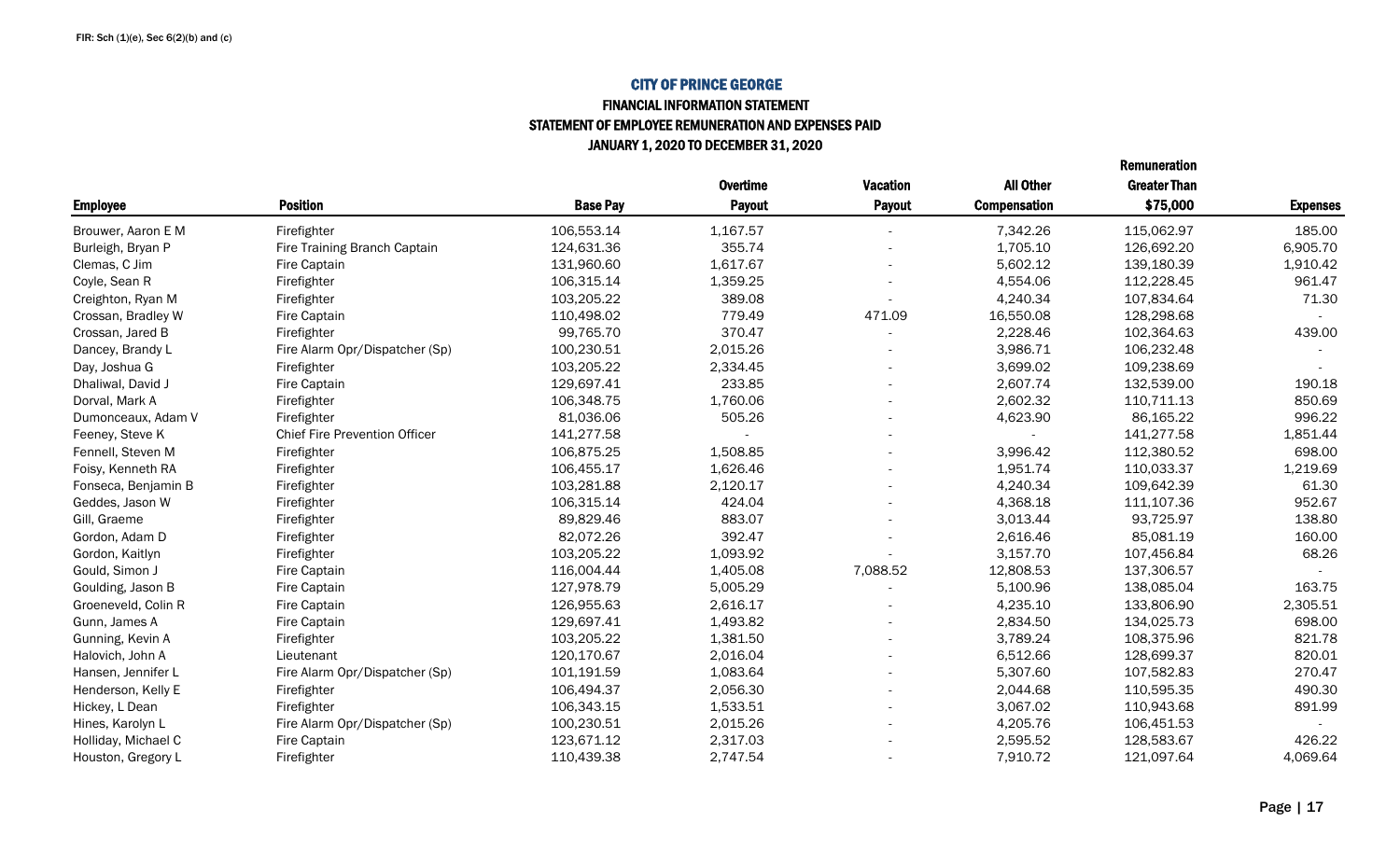### FINANCIAL INFORMATION STATEMENT STATEMENT OF EMPLOYEE REMUNERATION AND EXPENSES PAID JANUARY 1, 2020 TO DECEMBER 31, 2020

|                       |                                |                 | <b>Overtime</b> | <b>Vacation</b> | <b>All Other</b>    | <b>Greater Than</b> |                 |
|-----------------------|--------------------------------|-----------------|-----------------|-----------------|---------------------|---------------------|-----------------|
| <b>Employee</b>       | <b>Position</b>                | <b>Base Pay</b> | <b>Payout</b>   | Payout          | <b>Compensation</b> | \$75,000            | <b>Expenses</b> |
| Husband, Brent L      | Firefighter                    | 99,765.70       | 32.15           |                 | 2,715.66            | 102,513.51          | 61.30           |
| Johnston, Bradley     | Firefighter                    | 111,331.95      | 1,629.12        |                 | 3,356.08            | 116,317.15          | 5,088.97        |
| Kean, Warren T        | Firefighter                    | 103,205.22      | 1,347.66        |                 | 5,593.64            | 110,146.52          | 300.30          |
| Keeping, Geoffrey E   | Firefighter                    | 77,785.55       | 1,147.24        |                 | 2,205.96            | 81,138.75           | 1,479.87        |
| Kennedy, Thad T       | <b>Assistant Chief</b>         | 92,488.51       | 260.20          | 7,060.53        | 8,632.14            | 108,441.38          | 340.42          |
| Kitt, William J       | Lieutenant                     | 121,089.53      | 1,086.34        |                 | 3,370.58            | 125,546.45          | 9.10            |
| Kovacevic, Anthony M  | Firefighter                    | 106,337.54      | 2,195.72        |                 | 2,695.26            | 111,228.52          | 4,347.65        |
| Krause, Carl D        | Firefighter                    | 103,205.22      | 952.95          |                 | 2,796.82            | 106,954.99          |                 |
| Krause, Shannon E     | Fire Alarm Opr/Dispatcher (Sp) | 97,301.67       | 978.19          |                 | 4,082.88            | 102,362.74          | 550.41          |
| Kubert, Robert E      | Firefighter                    | 99,765.70       | 552.60          |                 | 3,572.76            | 103,891.06          | 111.30          |
| Labedzki, Patryk MJ   | Firefighter                    | 103,205.22      |                 |                 |                     | 103,205.22          | $\sim$          |
| Lapierre, Shane W E   | Firefighter                    | 114,695.04      | 1,412.21        |                 | 1,687.44            | 117,794.69          | 615.40          |
| Lauzon, Michael B     | Firefighter                    | 81,036.06       | 1,253.50        |                 | 2,756.26            | 85,045.82           | 862.53          |
| Law, John L           | Assistant Chief                | 149,099.24      | 1,902.72        |                 | 4,943.80            | 155,945.76          | 90.80           |
| Litke, Jim E          | Fire Captain                   | 128,753.70      | 2,099.54        |                 | 2,901.38            | 133,754.62          | 3,220.15        |
| Lokken, Regan R       | Firefighter                    | 77,785.55       | 1,267.08        |                 | 830.08              | 79,882.71           | 1,229.29        |
| Lowet, Rodney A       | Firefighter                    | 74,774.52       | 795.80          |                 | 464.70              | 76,035.02           | 595.71          |
| MacIvor, Sherrie L    | Fire Alarm Opr/Dispatcher (Sp) | 85,678.18       | 2,067.75        |                 | 3,523.80            | 91,269.73           | 61.30           |
| MacLeod, Norman M     | Firefighter                    | 106,421.56      | 365.95          |                 | 4,089.36            | 110,876.87          | 2,408.70        |
| Manning, Leroy J      | Fire Captain                   | 120,108.98      | 3,658.89        | 14,334.63       | 34,860.95           | 172,963.45          | 138.61          |
| McCarron, Jason D     | Firefighter                    | 112,734.33      | 2,257.89        |                 | 4,060.40            | 119,052.62          | 3,936.80        |
| McCullough, Denver W  | Firefighter                    | 106,393.55      | 453.09          |                 | 3,531.72            | 110,378.36          | 2,299.30        |
| McLennan, David R     | Firefighter                    | 99,765.70       | 1,441.30        |                 | 3,572.76            | 104,779.76          | 92.80           |
| McMullen, David R G   | Firefighter                    | 103,205.22      | 857.09          |                 | 4,059.90            | 108,122.21          | 108.39          |
| Melanson, Tim         | Fire Captain                   | 129,697.41      | 984.99          |                 | 2,267.60            | 132,950.00          |                 |
| Mercer, Troy J        | Firefighter                    | 88,334.32       | 1,355.01        |                 | 4,195.26            | 93,884.59           | 61.30           |
| Monahan, Mark P       | Firefighter                    | 105,163.28      | 516.16          |                 | 3,212.10            | 108,891.54          | 820.69          |
| Morris, Cameron       | Fire Captain                   | 127,010.63      | 2,644.91        |                 | 1,700.70            | 131,356.24          | 2,088.49        |
| Munro, Elisha C       | Fire Alarm Opr/Dispatcher (Sp) | 97,301.67       | 978.19          |                 | 3,062.16            | 101,342.02          | 279.57          |
| Nelson, Michael D     | Firefighter                    | 108,227.45      | 2,071.15        |                 | 3,948.04            | 114,246.64          | 3,624.47        |
| Nowoczin, Glen A      | Fire Captain                   | 131,843.69      | 1,107.95        |                 | 3,778.74            | 136,730.38          |                 |
| Ollinger, Christine H | Fire Alarm Opr/Dispatcher (Sp) | 101,191.59      | 2,100.93        |                 | 4,246.08            | 107,538.60          | 403.63          |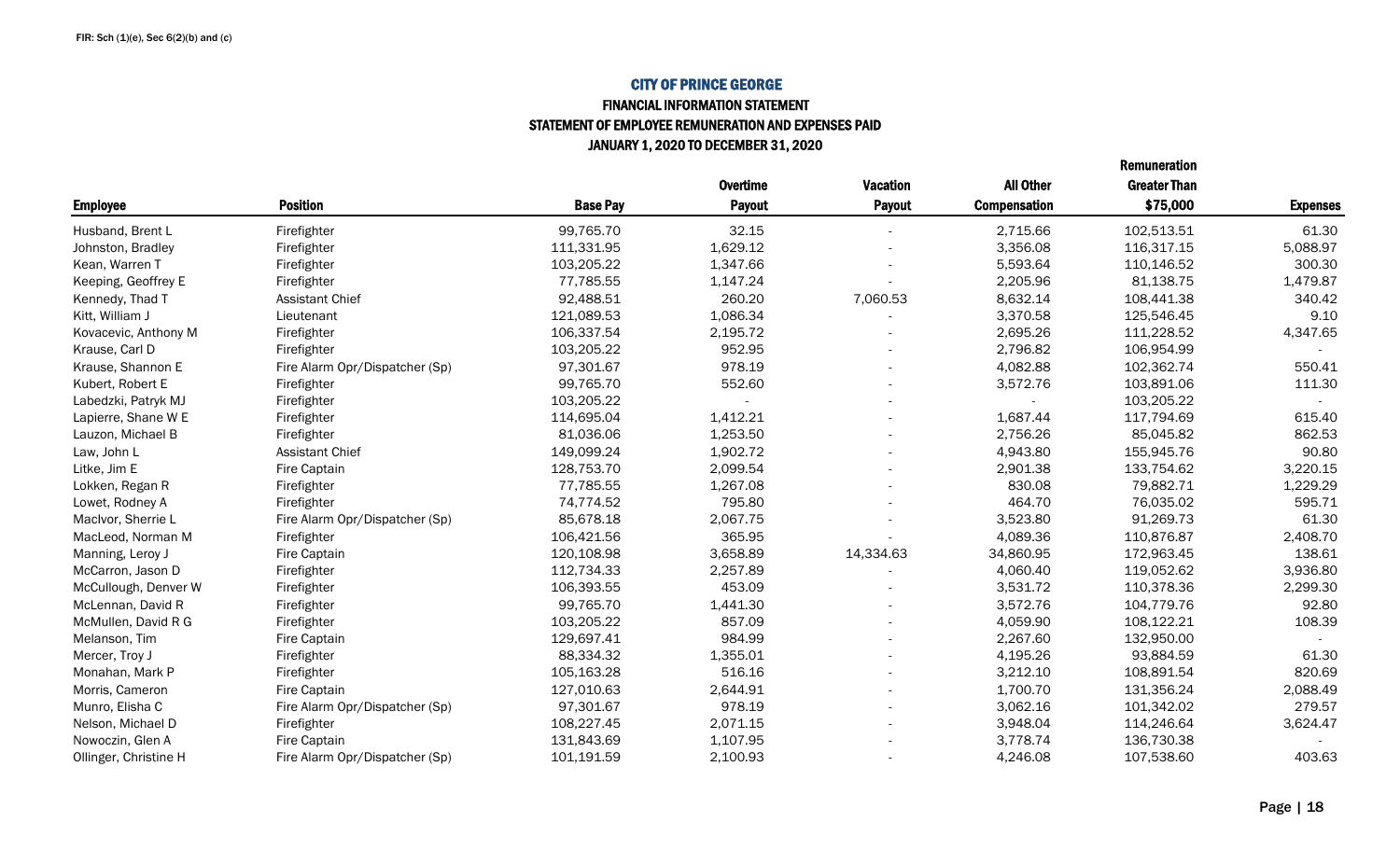### FINANCIAL INFORMATION STATEMENT STATEMENT OF EMPLOYEE REMUNERATION AND EXPENSES PAID JANUARY 1, 2020 TO DECEMBER 31, 2020

|                         |                                |                 | <b>Overtime</b> | <b>Vacation</b> | <b>All Other</b>    | <b>Greater Than</b> |                 |
|-------------------------|--------------------------------|-----------------|-----------------|-----------------|---------------------|---------------------|-----------------|
| <b>Employee</b>         | <b>Position</b>                | <b>Base Pay</b> | <b>Payout</b>   | Payout          | <b>Compensation</b> | \$75,000            | <b>Expenses</b> |
| Olson, Ryan R           | Lieutenant                     | 118,658.33      | 4,489.48        |                 | 5,144.24            | 128,292.05          | 1,432.85        |
| Palumbo, Sean M         | Firefighter                    | 106,315.14      | 1,144.33        |                 | 3,438.78            | 110,898.25          | 891.08          |
| Pattison, Clinton D     | Lieutenant                     | 113,652.05      | 229.42          |                 | 1,133.80            | 115,015.27          | 339.64          |
| Pears, Dan L            | <b>Assistant Chief</b>         | 138,503.49      | 3,505.12        |                 | 3,169.22            | 145,177.83          | 2,785.63        |
| Pears, Robert S         | Firefighter                    | 106,315.14      | 1,905.27        |                 | 5,483.46            | 113,703.87          | 881.99          |
| Pigeon, Kevin M         | Fire Captain                   | 129,469.95      | 4,947.67        |                 | 4,271.24            | 138,688.86          | 54.81           |
| Pollard, Dan            | Firefighter                    | 111,007.71      | 2,146.48        |                 | 6,557.99            | 119,712.18          | 1,429.50        |
| Poulin, Denis R         | <b>Assistant Chief</b>         | 114,195.15      | 1,357.92        | 736.37          | 15,887.48           | 132,176.92          | 155.43          |
| Powell, Tristan J       | Firefighter                    | 106,533.57      | 1,092.05        |                 | 4,554.06            | 112,179.68          | 931.99          |
| Provan, John W          | Fire Prevention Captain        | 129,691.74      |                 |                 |                     | 129,691.74          | 362.73          |
| Racicot, Mark AA        | Firefighter                    | 89,829.46       | 998.09          |                 | 3,419.48            | 94,247.03           | 173.80          |
| Read, Douglas H         | Firefighter                    | 103,205.22      | 749.97          |                 | 3,338.14            | 107,293.33          | 208.24          |
| Rivard, Justin A        | Firefighter                    | 106,382.35      | 2,172.48        |                 | 4,275.24            | 112,830.07          | 881.99          |
| Rodgerson, Gerald L     | Firefighter                    | 106,315.14      | 1,800.72        |                 | 3,717.60            | 111,833.46          | 1,000.49        |
| Rogers, Richard G       | Firefighter                    | 103,205.22      | 248.11          |                 | 3,969.68            | 107,423.01          |                 |
| Rowland, Christopher A  | Firefighter                    | 106,315.14      | 360.14          |                 | 2,323.50            | 108,998.78          | 870.69          |
| Schlesinger, Cheryl A   | Fire Dispatcher                | 77,599.30       | 1,745.89        |                 | 4,515.83            | 83,861.02           | 78.80           |
| Schloegl, Christopher N | Firefighter                    | 103,205.22      |                 |                 | 2,165.28            | 105,370.50          |                 |
| Scobie, Kevin H         | <b>Assistant Chief</b>         | 137,821.73      | 2,252.36        | 8,003.75        | 13,447.14           | 161,524.98          | 25.05           |
| Sisson, Jessica L       | Fire Dispatcher                | 77,599.30       | 2,857.99        |                 | 2,869.20            | 83,326.49           | 61.30           |
| Skaar, Kip              | <b>Chief Training Officer</b>  | 143,737.20      | 3,442.04        |                 |                     | 147,179.24          | 2,357.41        |
| Smith, Cody E           | Firefighter                    | 103,205.22      | 287.58          |                 | 5,503.42            | 108,996.22          | 441.33          |
| Smith, Dallas A         | Firefighter                    | 103,351.56      | 1,488.63        |                 | 7,398.04            | 112,238.23          |                 |
| Smith, Jason B          | Firefighter                    | 112,647.33      | 3,811.99        |                 | 5,412.70            | 121,872.02          | 5,536.07        |
| Stachoski, Michael R    | Firefighter                    | 106,315.14      | 174.26          |                 | 3,996.42            | 110,485.82          | 919.45          |
| Steiger, Jared G E      | Firefighter                    | 106,511.18      | 2,126.00        |                 | 5,948.16            | 114,585.34          | 160.48          |
| Stevens, Weston K       | Firefighter                    | 113,840.16      | 1,109.47        |                 | 3,307.16            | 118,256.79          | 3,861.99        |
| Tait, Brian D           | Firefighter                    | 77,785.55       | 945.59          |                 | 2,129.20            | 80,860.34           | 2,303.02        |
| Thorne, Kevin D         | Firefighter                    | 103,205.22      | 631.54          |                 | 2,616.38            | 106,453.14          |                 |
| Toninato, Dennis E      | Fire Captain                   | 129,201.08      | 4,443.48        |                 | 5,444.02            | 139,088.58          |                 |
| Trevelyan, Robert L     | Firefighter                    | 106,315.14      | 627.35          |                 | 1,394.10            | 108,336.59          | 955.50          |
| Vachon, Cathy           | Fire Alarm Opr/Dispatcher (Sp) | 101,341.59      | 1,017.29        |                 | 2,432.65            | 104,791.53          | 61.30           |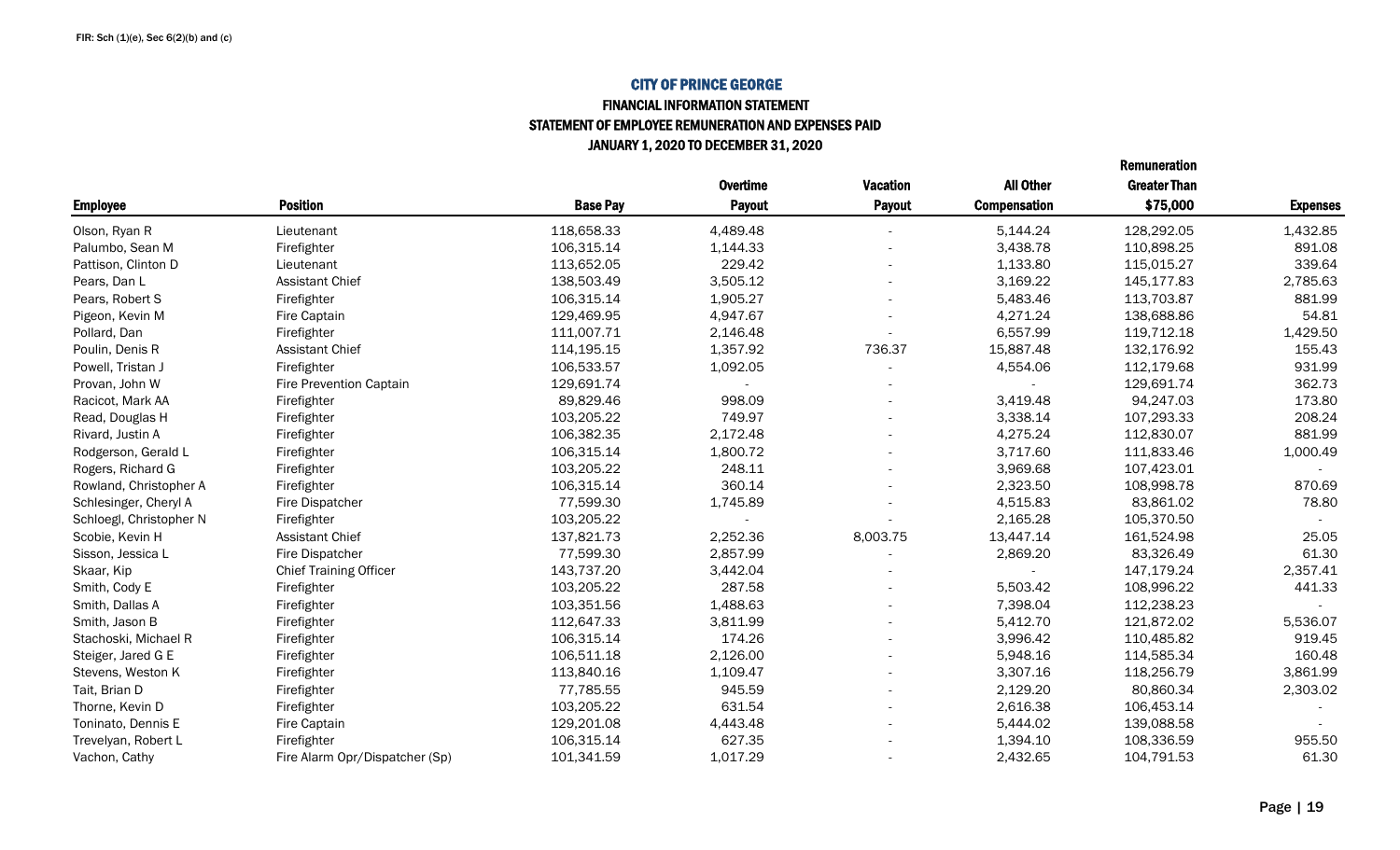### FINANCIAL INFORMATION STATEMENT STATEMENT OF EMPLOYEE REMUNERATION AND EXPENSES PAID JANUARY 1, 2020 TO DECEMBER 31, 2020

|                                         |                                     |                  | <b>Overtime</b>  | <b>Vacation</b> | <b>All Other</b>               | <b>Greater Than</b> |                  |
|-----------------------------------------|-------------------------------------|------------------|------------------|-----------------|--------------------------------|---------------------|------------------|
| <b>Employee</b>                         | <b>Position</b>                     | <b>Base Pay</b>  | <b>Payout</b>    | <b>Payout</b>   | <b>Compensation</b>            | \$75,000            | <b>Expenses</b>  |
| Valentine, Brian A                      | Fire Captain                        | 128,860.40       |                  |                 | 1,425.66                       | 130,286.06          | 699.63           |
| Waddington, Ryan J                      | Firefighter                         | 106,438.36       | 2,224.75         |                 | 5,855.22                       | 114,518.33          | 4,040.66         |
| Warner, Matthew J                       | Firefighter                         | 81,036.06        | 1,205.64         |                 | 3,442.04                       | 85,683.74           | 727.03           |
| Weeks, Scott A                          | Firefighter                         | 77,785.55        | 795.65           |                 | 1,037.62                       | 79,618.82           | 1,024.66         |
| Weis, Wayne                             | Firefighter                         | 106,824.85       | 1,219.84         |                 | 4,554.06                       | 112,598.75          | 1,946.56         |
| Wilkinson, Fred                         | <b>Assistant Chief</b>              | 136,244.67       | 899.18           |                 | 4,224.90                       | 141,368.75          | 1,885.07         |
| Williams, Benjamin TL                   | Firefighter                         | 109,601.58       | 1,840.15         |                 | 5,661.70                       | 117,103.43          | 10.00            |
| Winkel, Jay                             | Firefighter                         | 108,390.71       |                  |                 | 3,810.54                       | 112,201.25          | 1,250.76         |
| Wolitski, Jason                         | Fire Captain                        | 130,678.00       | 2,243.03         |                 | 3,514.78                       | 136,435.81          | 2,036.67         |
| Woodhouse, Kevin                        | <b>Assistant Chief</b>              | 134,940.43       | 231.42           |                 | 2,920.06                       | 138,091.91          | 1,793.58         |
| Zapotichny, David J                     | Firefighter                         | 105,163.28       | 1,669.42         |                 | 3,931.14                       | 110,763.84          | 2,393.66         |
| Zielinski, Andrew M                     | Fire Prevention Inspector           | 105,158.69       |                  |                 |                                | 105,158.69          | 6,497.46         |
|                                         | 116 Total for IAFF Employees Group: | 12,579,149.74    | \$<br>167,781.47 | \$<br>37,694.89 | \$<br>486,550.44               | \$<br>13,271,176.54 | \$<br>123,660.60 |
| Library (LIB) Group:                    |                                     |                  |                  |                 |                                |                     |                  |
| Albarracin, Ignacio                     | Mgr, Collections & Technology       | \$<br>91,407.25  | \$               | \$              | \$                             | 91,407.25           |                  |
| Burry, Paul A                           | <b>Library Director</b>             | 114,184.15       |                  |                 |                                | 114,184.15          |                  |
| Dhanjal, Amy L                          | Mgr, Communication & Engagement     | 80,205.54        |                  |                 |                                | 80,205.54           |                  |
| Soares, Roy P                           | Network & Systems Administrator     | 73,305.20        | 1,842.40         |                 |                                | 75,147.60           |                  |
| Tindill, Jody W                         | Manager, Finance & Facilities       | 94,551.40        |                  |                 |                                | 94,551.40           |                  |
|                                         | 5 Total for LIB Employees Group:    | \$<br>453,653.54 | \$<br>1,842.40   | \$              | \$<br>$\overline{\phantom{a}}$ | \$<br>455,495.94    | \$               |
| <b>Management Exempt (MGMTX) Group:</b> |                                     |                  |                  |                 |                                |                     |                  |
| Babicz, Walter                          | <b>Acting City Manager</b>          | \$<br>209,446.20 | \$               | \$<br>2,749.05  | \$                             | \$<br>212,195.25    | \$<br>2,085.58   |
| Barcellos, Melissa LM                   | Manager, Economic Development       | 137,647.89       |                  | 433.94          |                                | 138,081.83          | 7,342.67         |
| Beckett, Brad                           | Sr Manager, PG Events Group         | 154,424.30       |                  | 748.57          |                                | 155,172.87          | 541.74           |
| Bennett, John CV                        | Health & Safety Advisor             | 114,490.37       |                  | 341.64          |                                | 114,832.01          | 551.54           |
| Bjorn, Chris                            | Project Supervisor                  | 115,050.15       | 159.34           | 508.60          |                                | 115,718.09          | 150.00           |
| Blasing, Larissa CM                     | <b>Payroll Specialist</b>           | 93,305.13        | 1,318.37         | 678.97          |                                | 95,302.47           | 1,608.75         |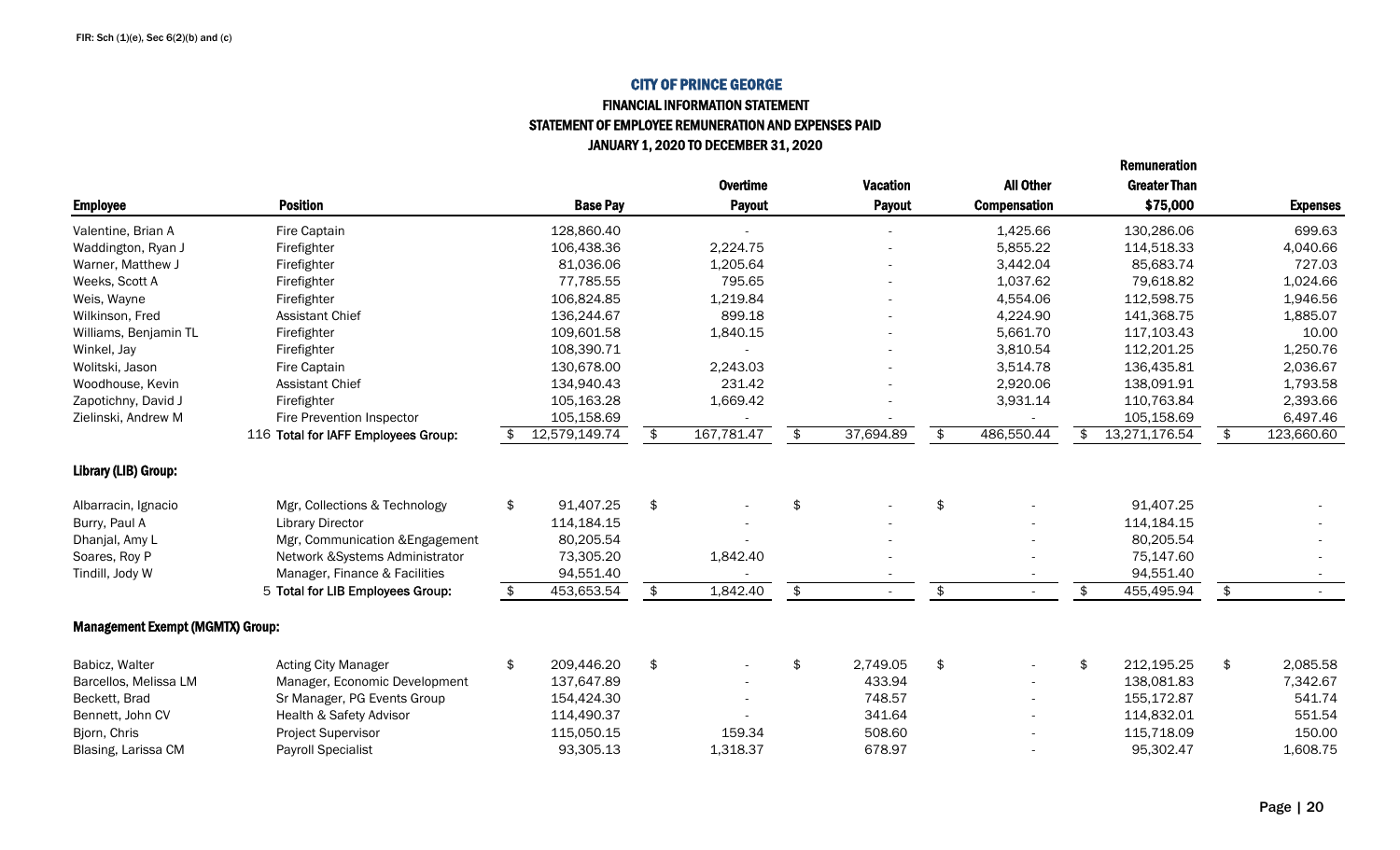#### FINANCIAL INFORMATION STATEMENT STATEMENT OF EMPLOYEE REMUNERATION AND EXPENSES PAID JANUARY 1, 2020 TO DECEMBER 31, 2020

|                        |                                      |                 | <b>Overtime</b> | <b>Vacation</b> | <b>All Other</b>         | <b>Greater Than</b> |                 |
|------------------------|--------------------------------------|-----------------|-----------------|-----------------|--------------------------|---------------------|-----------------|
| <b>Employee</b>        | <b>Position</b>                      | <b>Base Pay</b> | <b>Payout</b>   | Payout          | <b>Compensation</b>      | \$75,000            | <b>Expenses</b> |
| Bobbie, Kristina L     | Asset Manager                        | 138,792.87      |                 | 660.09          |                          | 139,452.96          | 5,803.61        |
| Bone, Christina DL     | Sr Mgr, SI & Partnerships            | 162,442.08      |                 | 1,945.76        |                          | 164,387.84          |                 |
| Borgia, Ray J          | Manager, Risk & Procurement          | 137,647.89      |                 | 1,195.23        |                          | 138,843.12          | 1,142.09        |
| Bradshaw, David G      | Mgr, Transp & Technical Svcs         | 131,117.40      |                 | 626.34          | $\overline{a}$           | 131,743.74          | 1,370.90        |
| Brown, Sarah E         | Suprv, Comm Well-being & Partn       | 92,812.89       |                 | 343.20          | $\overline{\phantom{a}}$ | 93,156.09           |                 |
| Caffrey, Sandra L      | Manager, Labour Relations            | 138,293.64      |                 | 603.95          | $\overline{\phantom{a}}$ | 138,897.59          | 279.16          |
| Cheang, Hong Cuc (Kim) | <b>Finance Supervisor</b>            | 88,169.53       |                 | 321.63          | $\overline{a}$           | 88,491.16           |                 |
| Clark, Alan            | Development Engineer                 | 131,826.55      | 1,305.58        | 504.59          | $\overline{\phantom{a}}$ | 133,636.72          | 2,507.34        |
| Clark, Rob W           | <b>Strategic Financial Analyst</b>   | 108,479.07      |                 | 465.10          |                          | 108,944.17          |                 |
| Connelly, Maureen CA   | Manager, Legislative Services        | 109,226.52      | 396.33          | 275.46          |                          | 109,898.31          | 832.00          |
| Cooper, Devon          | Manager, Police Support Svs          | 127,421.97      |                 | 548.47          | $\overline{\phantom{a}}$ | 127,970.44          | 3,282.96        |
| Dalio, Kristopher R    | Director of Finance                  | 188,620.23      |                 | 1,227.42        | $\overline{\phantom{a}}$ | 189,847.65          |                 |
| Davey, Adam D          | Dir, Comm Svcs & Public Safety       | 171,128.43      |                 | 1,918.57        |                          | 173,047.00          | 1,423.74        |
| Donnelly, Jill A       | Accounting& Payroll Specialist       | 81,446.89       |                 | 539.62          |                          | 81,986.51           | 1,811.50        |
| du Preez, Susanna W    | Supervisor, Revenue Services         | 108,479.07      | 119.50          | 436.66          | $\overline{\phantom{a}}$ | 109,035.23          | 61.54           |
| Dupas, Marty L         | <b>Chief Communications Officer</b>  | 150,152.73      |                 | 449.10          |                          | 150,601.83          | 1,112.89        |
| Dyer, David            | GM, Infr Svcs & Public Works         | 207,207.59      |                 | 1,351.06        |                          | 208,558.65          | 475.00          |
| Elliott, Charlie J     | <b>Municipal Engineer</b>            | 81,883.12       | 5,073.41        | 5,320.01        | 1,040.65                 | 93,317.19           | 583.33          |
| Emery, Rae-Ann         | Director, HR & Corp Safety           | 188,620.23      |                 | 2,350.54        |                          | 190,970.77          | 1,625.81        |
| Frenkel, Brad          | Supervisor, IT Applications          | 131,752.58      | 7,455.93        | 606.06          |                          | 139,814.57          | 351.54          |
| Halvorson, Fyfe E      | Supervisor, Financial Services       | 109,158.62      | 159.33          | 574.09          |                          | 109,892.04          | 3,135.86        |
| Hanson, Leland A       | Mgr, Project Delivery                | 137,647.89      |                 | 657.54          |                          | 138.305.43          | 1,031.29        |
| Hempsall, Lesley G     | HR Advisor, Recruitment              | 108,280.71      |                 | 463.39          | $\overline{a}$           | 108,744.10          | 120.00          |
| Hoecherl, Kerry-Anne   | Payroll & Benefits Assistant         | 84,454.77       |                 | 510.36          | $\overline{\phantom{a}}$ | 84,965.13           | 1,185.00        |
| Homes, Adam M          | Director, Infrastructure Svcs        | 165,952.97      |                 | 19,904.64       |                          | 185,857.61          | 1,860.15        |
| Hudson, Guy A          | <b>Safety Training Coordinator</b>   | 115,249.18      |                 | 424.71          |                          | 115,673.89          | 544.81          |
| Iverson, John D        | <b>Fire Chief</b>                    | 171,894.18      | 5,029.20        | 1,380.11        |                          | 178,303.49          | 2,028.54        |
| Jarvis, Dale A         | Project Supervisor                   | 108,682.92      | 4,222.34        | 1,811.15        | $\overline{\phantom{a}}$ | 114,716.41          | 647.45          |
| Johnson, Terri A       | Supervisor, Accounting Svcs          | 108,479.07      |                 | 424.71          |                          | 108,903.78          | 2,659.86        |
| Jones, Mick L          | Supervisor, Roads Operations         | 119,904.19      | 3,053.84        | 1,058.36        |                          | 124,016.39          | 946.93          |
| Keim, Lana             | Suprv, Organizational Learning       | 126,907.17      |                 | 662.25          |                          | 127,569.42          | 120.00          |
| Kellett, Michael O     | <b>Senior Communications Officer</b> | 108,479.07      |                 | 447.91          |                          | 108,926.98          |                 |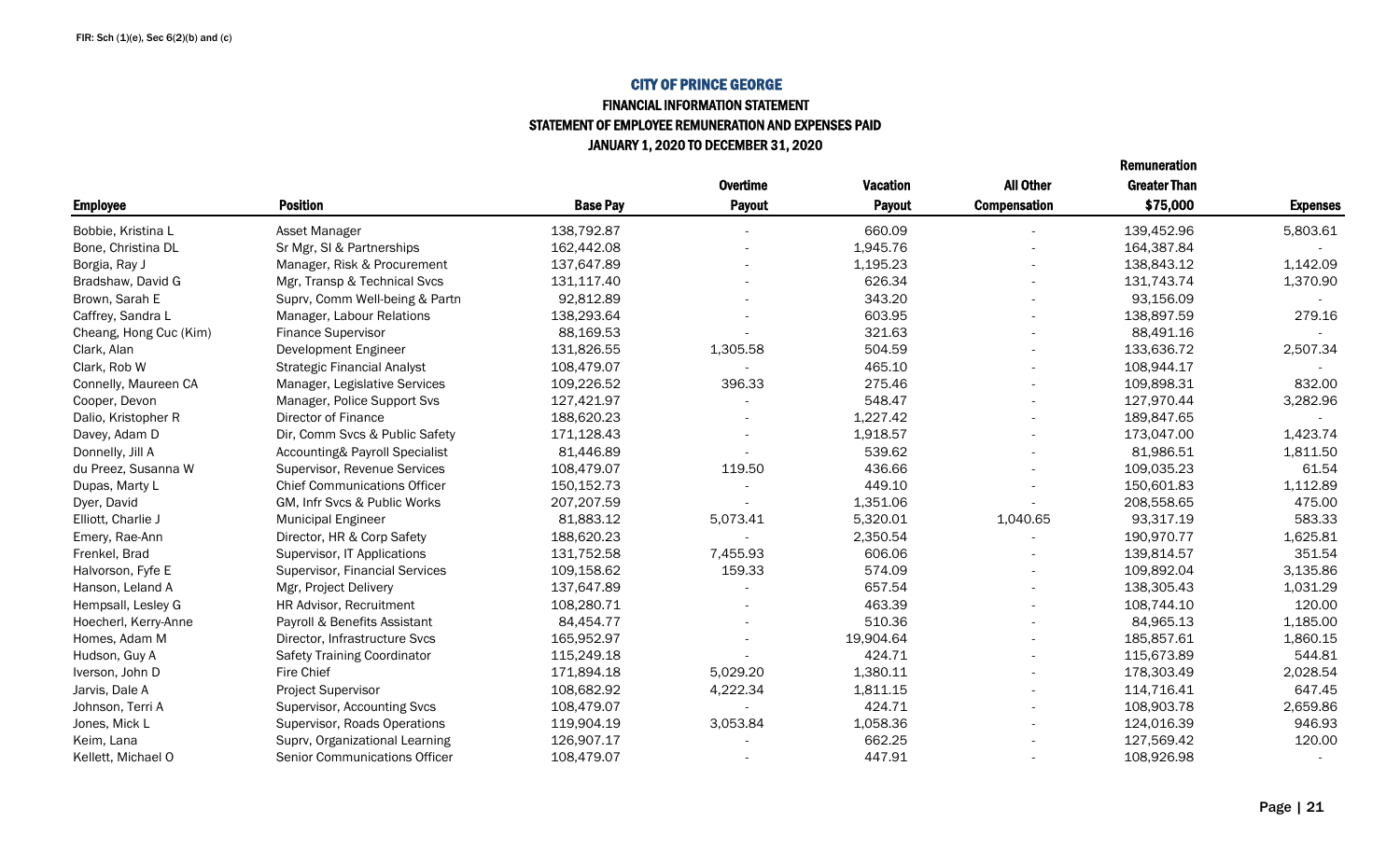#### CITY OF PRINCE GEORGE FINANCIAL INFORMATION STATEMENT

STATEMENT OF EMPLOYEE REMUNERATION AND EXPENSES PAID

JANUARY 1, 2020 TO DECEMBER 31, 2020

|                        |                                       |                 | <b>Overtime</b> | <b>Vacation</b> | <b>All Other</b>         | <b>Greater Than</b> |                 |
|------------------------|---------------------------------------|-----------------|-----------------|-----------------|--------------------------|---------------------|-----------------|
| <b>Employee</b>        | <b>Position</b>                       | <b>Base Pay</b> | <b>Payout</b>   | <b>Payout</b>   | <b>Compensation</b>      | \$75,000            | <b>Expenses</b> |
| Knudsgaard, Paul J     | Deputy Fire Chief                     | 133,903.92      |                 |                 |                          | 133,903.92          | 1,039.92        |
| Lafontaine, Jon P      | Supervisor, Utility Operations        | 113,508.91      |                 | 424.71          |                          | 113,933.62          | 494.91          |
| Langton, Steven G      | Manager, Health & Safety              | 142,193.76      |                 | 417.73          |                          | 142,611.49          | 564.11          |
| Layte Liston, Gina     | Director, Public Works                | 167,140.74      |                 | 19,075.54       |                          | 186,216.28          | 2,390.26        |
| LeBrun, Sean P         | Mgr, Parks & Solid Waste Div          | 133,338.27      |                 | 5,828.34        |                          | 139,166.61          | 115.24          |
| Lloyd, Chrystal L      | HR Advisor, Org Learning              | 108,280.72      |                 | 887.92          | 1,518.75                 | 110,687.39          | 6,153.36        |
| Loukes, Wade P         | <b>Operations Manager</b>             | 133,343.15      |                 | 496.99          |                          | 133,840.14          | 54.54           |
| Martens, Clifford Dale | Mgr, Facilities Maintenance           | 120,864.84      |                 | 380.90          |                          | 121,245.74          | 3,538.17        |
| Mathison, Adam O       | Spvr, Water Pumphouse & Trades        | 82,156.70       |                 | 299.40          | 10.00                    | 82,466.10           | 1,564.82        |
| McCloskey, William J   | Mgr, IT Services Division             | 149,322.75      |                 | 470.86          |                          | 149,793.61          | 1,381.82        |
| McFarland, Mecolata    | <b>Business Analyst</b>               | 108,754.07      |                 | 565.67          | $\overline{\phantom{a}}$ | 109,319.74          | 513.74          |
| McIntosh, Blake        | Acting Dir, Civic Operations          | 147,744.99      |                 | 741.72          |                          | 148,486.71          | 642.38          |
| McLeod, Heather M      | Sprv, Wastewater & Dist Energy        | 84,529.95       | 1,864.12        | 314.54          |                          | 86,708.61           | 1,242.00        |
| Mercedes, Steven E     | Project Supervisor                    | 114,139.02      |                 | 1,071.22        |                          | 115,210.24          | 1,005.00        |
| Mikkelsen, Glen D      | Manager, Entertainment                | 87,018.34       | 1,056.89        | 1,026.83        |                          | 89,102.06           | 2,906.93        |
| Naef, Troy             | Site Administrator                    | 108,479.07      |                 | 517.92          |                          | 108,996.99          | 386.25          |
| Oke, Barbara M         | Mgr, Environmental Services           | 92,776.68       |                 |                 |                          | 92,776.68           | 1,043.39        |
| Payne, Natalie K       | Suprv, Subdivision & Bldg Insp        | 108,809.76      |                 | 489.04          |                          | 109,298.80          | 555.00          |
| Plata, Mauricio        | Mgr, Continuous Improvement           | 126,907.17      |                 | 836.91          |                          | 127,744.08          | 482.22          |
| Pridham, Dyrarene L    | <b>Senior Executive Assistant</b>     | 93,305.14       |                 | 293.80          |                          | 93,598.94           | 1,315.86        |
| Rogers, Douglas M      | Asst Mgr Police Support Serv          | 120,637.18      |                 | 380.28          | $\overline{\phantom{a}}$ | 121,017.46          | 391.86          |
| Schaeffer, Kristiina   | Mgr, Infra Planning & Eng             | 149,322.75      |                 | 571.05          |                          | 149,893.80          | 820.49          |
| Sheen, Clayton A       | Mgr., Emergency Programs              | 140,972.82      |                 | 905.48          |                          | 141,878.30          | 13,889.42       |
| Sieben, Brenda L       | Supervisor, Real Estate Svcs          | 108,479.07      |                 | 517.92          |                          | 108,996.99          | 4,008.00        |
| Smith, Cory A          | Spvr, Water Pumphouse & Trades        | 112,859.73      |                 | 361.01          |                          | 113,220.74          | 1,875.27        |
| Soltis, Kathleen       | <b>City Manager</b>                   | 274,847.89      |                 | 54,302.34       |                          | 329,150.23          | 2,975.17        |
| Sonawane, Sheela P     | <b>Procurement Supervisor</b>         | 108,479.07      |                 | 341.64          |                          | 108,820.71          | 1,793.65        |
| Spooner, Tanya M       | <b>Emergency Programs Coordinator</b> | 93,405.13       |                 | 363.20          |                          | 93,768.33           | 4,056.94        |
| Stanker, Mandy M       | Suprv, Land Use Planning              | 103,873.34      |                 | 620.10          |                          | 104,493.44          | 39.00           |
| Stevens, Lynda E       | <b>HR Systems Specialist</b>          | 93,305.13       |                 | 364.91          |                          | 93,670.04           | 120.00          |
| Switzer, Joan M        | Suprv, Info Priv & Rec Mgmt           | 93,305.13       |                 | 368.81          |                          | 93,673.94           | 614.69          |
| Thew, Kimberley A      | <b>Disability Mgmt Specialist</b>     | 108,479.07      |                 | 341.64          |                          | 108,820.71          | 613.93          |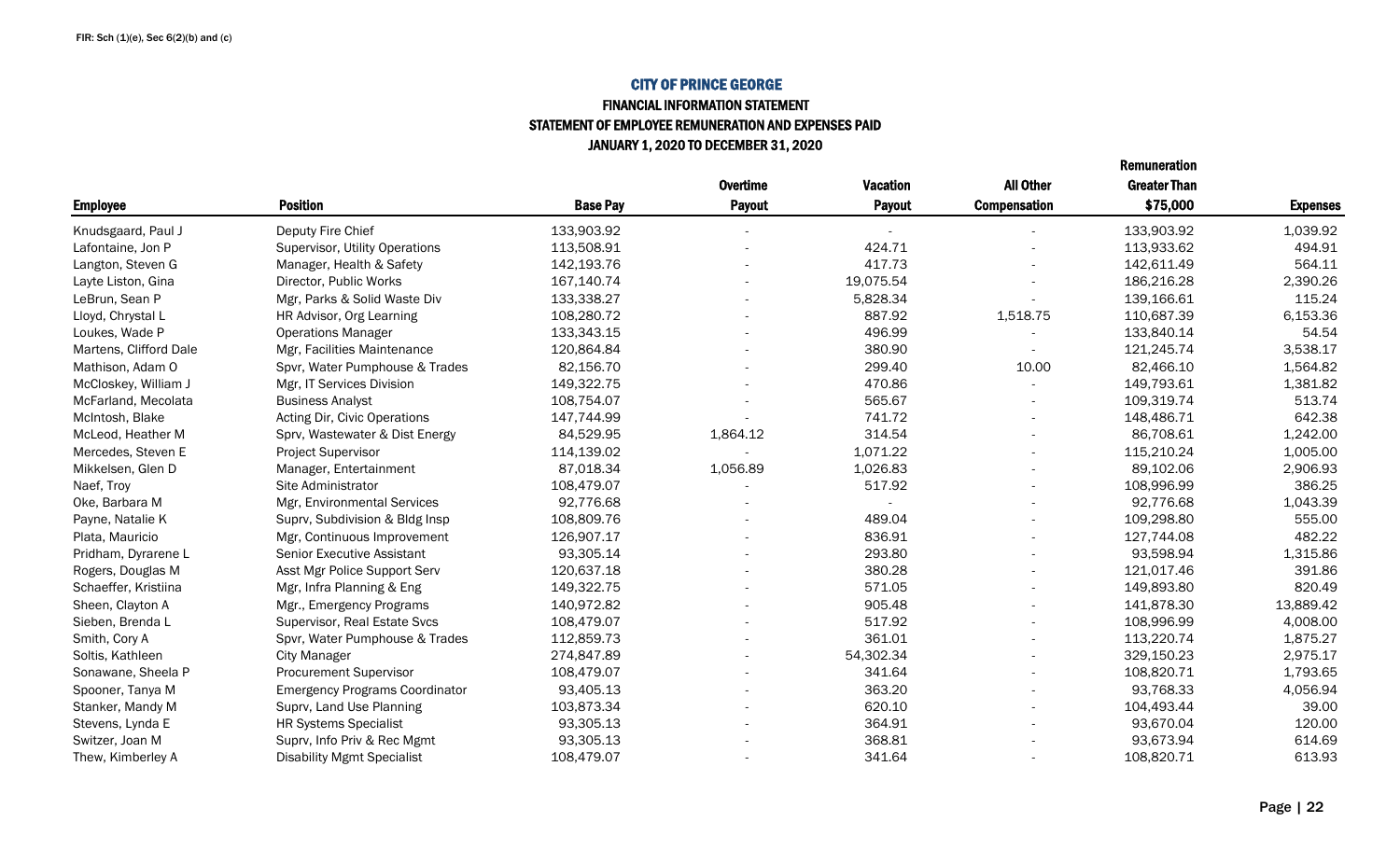### CITY OF PRINCE GEORGEFINANCIAL INFORMATION STATEMENT

## STATEMENT OF EMPLOYEE REMUNERATION AND EXPENSES PAID JANUARY 1, 2020 TO DECEMBER 31, 2020

|                                                 |                                     |     |                     |                    |                  |                          | nciliuliciauvii     |                  |
|-------------------------------------------------|-------------------------------------|-----|---------------------|--------------------|------------------|--------------------------|---------------------|------------------|
|                                                 |                                     |     |                     | <b>Overtime</b>    | <b>Vacation</b>  | <b>All Other</b>         | <b>Greater Than</b> |                  |
| <b>Employee</b>                                 | <b>Position</b>                     |     | <b>Base Pay</b>     | <b>Payout</b>      | <b>Payout</b>    | <b>Compensation</b>      | \$75,000            | <b>Expenses</b>  |
| Tycholis, Myles C                               | Manager, Event Services             |     | 80,024.19           |                    | 3,523.11         |                          | 83,547.30           | 1,232.47         |
| van Adrichem, Robert FM                         | Director, External Relations        |     | 188,620.23          |                    | 1,233.82         |                          | 189,854.05          |                  |
| Vliegenthart, Christopher D                     | <b>Transportation Supervisor</b>    |     | 99,029.44           |                    | 415.13           | $\overline{\phantom{a}}$ | 99,444.57           | 562.54           |
| Ward, L Dean                                    | Parks Supervisor                    |     | 104,773.58          | 1,142.39           | 1,432.47         | $\overline{\phantom{a}}$ | 107,348.44          | 633.09           |
| Ward, Larry A                                   | Supervisor-Parks & Solid Waste      |     | 115,277.95          | 79.67              | 517.92           |                          | 115,875.54          | 228.64           |
| Warner, Cliff                                   | Deputy Fire Chief                   |     | 159,454.07          | 698.76             | 10,307.78        | $\overline{\phantom{a}}$ | 170,460.61          | 3,556.53         |
| Wasnik, Deanna L                                | Manager, Development Svcs           |     | 150,918.96          |                    | 787.83           | $\overline{\phantom{a}}$ | 151,706.79          | 100.00           |
| Wedel, William G                                | Mgr, Utilities Division             |     | 142,052.97          | 151.76             | 677.64           | $\overline{\phantom{a}}$ | 142,882.37          | 5,229.28         |
| Wells, lan C                                    | Acting Deputy City Mgr              |     | 206,993.50          |                    | 2,887.73         | $\overline{\phantom{a}}$ | 209,881.23          | 1,022.25         |
| Wicki, Tamara C                                 | Supervisor, Pension & Benefits      |     | 108,479.07          |                    | 517.92           |                          | 108,996.99          | 1,805.16         |
| Willms, Peter                                   | Supervisor, IT Operations           |     | 126,897.17          |                    | 606.06           | 10.00                    | 127,513.23          | 61.54            |
| Wiseman, Jordan B                               | Acting Mgr, Roads & Fleet           |     | 115,421.82          |                    | 424.71           |                          | 115,846.53          | 838.62           |
| Worthington, James D                            | Manager, Aquatics Division          |     | 130,973.25          |                    | 496.99           |                          | 131,470.24          | 61.54            |
| Young, Stefanie A                               | HR Advisor, Recruitment             |     | 108,280.69          |                    | 579.01           |                          | 108,859.70          | 520.00           |
|                                                 | 84 Total for MGTMX Employees Group: |     | 10,666,657.21       | 33,286.76          | 173,455.39       | 2,579.40                 | 10,875,978.76<br>\$ | 123,663.58       |
|                                                 |                                     |     |                     |                    |                  |                          |                     |                  |
| Total Remuneration over \$75,000 and expenses:  |                                     | 383 | 37,894,786.69<br>\$ | \$<br>1,019,036.94 | \$<br>337,964.69 | \$<br>531,743.59         | \$39,783,531.91     | \$<br>295,107.17 |
| Total Remuneration under \$75,000 and expenses: |                                     | 539 | 19,954,900.47       | 195,458.11         | 237,037.72       | 240,108.75               | 20,627,505.05       | 399,320.97       |
|                                                 |                                     |     | 922 \$57,849,687.16 | 1,214,495.05       | 575,002.41       | 771,852.34               | \$60,411,036.96     | 694,428.14       |

Employer portion paid to Receiver General - \$2,769,194.06

FIR: Sch 1, Sec 6(7)(a) and (b):

There were six severance agreements under which payment commenced between the City of Prince George

and its unionized employees during the fiscal year 2020. These agreements represented thirty-five months of compensation

There were eight severance agreements under which payment commenced between the City of Prince George

and its non-unionized employees during the fiscal year 2020. These agreements represented one hundred and seven months of compensation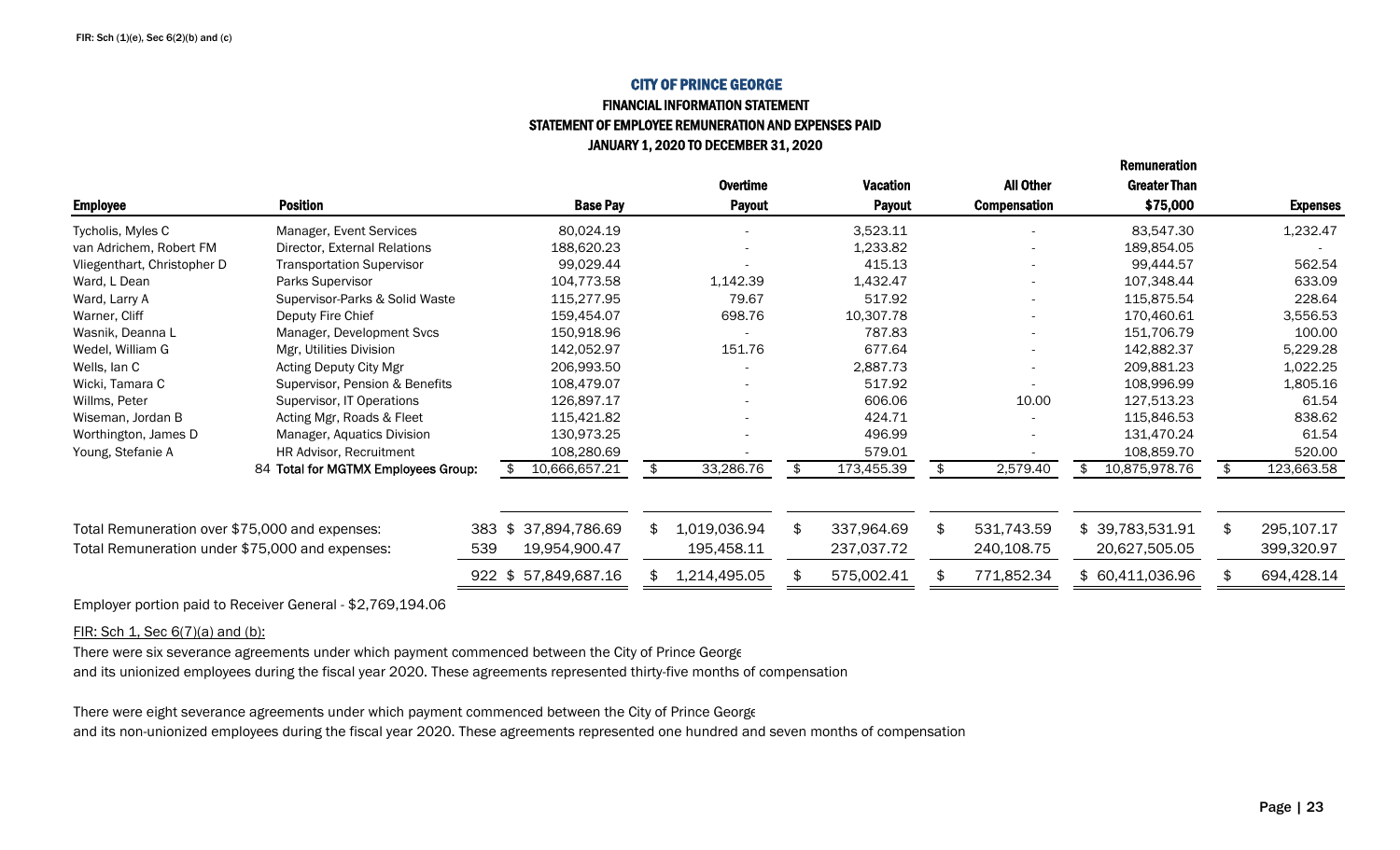## CITY OF PRINCE GEORGEFINANCIAL INFORMATION 2020 ELECTED OFFICIALS - REMUNERATION, EXPENSES, AND BENEFITS PAID

|                    |                 | Taxable<br>Non-Expense |           | <b>Taxable</b><br>Vehicle |             | <b>Total</b> |    | <b>Expenses*</b> | <b>Benefits</b> | Contracts ** |  |             |             |  |
|--------------------|-----------------|------------------------|-----------|---------------------------|-------------|--------------|----|------------------|-----------------|--------------|--|-------------|-------------|--|
| <b>Name</b>        | <b>Position</b> | Portion                | Allowance |                           | S.168(1)(a) |              |    |                  | S.168(1)(b)     |              |  | S.168(1)(c) | S.168(1)(d) |  |
| Everitt, Frank     | Councilor       | \$<br>39.528.00        | \$        | $\overline{\phantom{0}}$  | \$          | 39.528.00    | \$ | 729.00           | \$<br>111.11    | no           |  |             |             |  |
| Frizzell, Garth, A | Councilor       | 39.528.00              |           |                           |             | 39,528.00    |    | 3.215.93         | 111.11          | no           |  |             |             |  |
| Hall, Lyn FJ       | Mayor           | 136.046.15             |           | 9,000.00                  |             | 145.046.15   |    | 858.63           | 4.209.61        | no           |  |             |             |  |
| Krause, Murry      | Councilor       | 39.528.00              |           |                           |             | 39,528.00    |    | 30.00            | 111.11          | no           |  |             |             |  |
| McConnachie, Terri | Councilor       | 39.528.00              |           | $\overline{\phantom{a}}$  |             | 39.528.00    |    | 237.56           | 111.11          | no           |  |             |             |  |
| Ramsay, Cori       | Councilor       | 39.528.00              |           | $\overline{\phantom{0}}$  |             | 39.528.00    |    | 727.02           | 111.11          | no           |  |             |             |  |
| Sampson, Kyle      | Councilor       | 39.528.00              |           | $\overline{\phantom{0}}$  |             | 39.528.00    |    | 51.90            | 111.11          | $yes***$     |  |             |             |  |
| Scott, Susan       | Councilor       | 39.528.00              |           | $\overline{\phantom{a}}$  |             | 39.528.00    |    | 614.75           | 111.11          | no           |  |             |             |  |
| Skakun, Brian      | Councilor       | 39.528.00              |           |                           |             | 39,528.00    |    | 267.50           | 111.11          | no           |  |             |             |  |
|                    |                 | 452.270.15             |           | 9,000.00                  | \$          | 461.270.15   |    | 6,732.29         | \$<br>5,098.49  |              |  |             |             |  |

\*GST not included

\*\* Contracts reported under S.107

\*\*\*Contract for CN Centre Event Number 26087 (Rooftop Rock Event). The event was cancelled due to BC Health Authority Directive. The contract was cancelled and no charges were applied.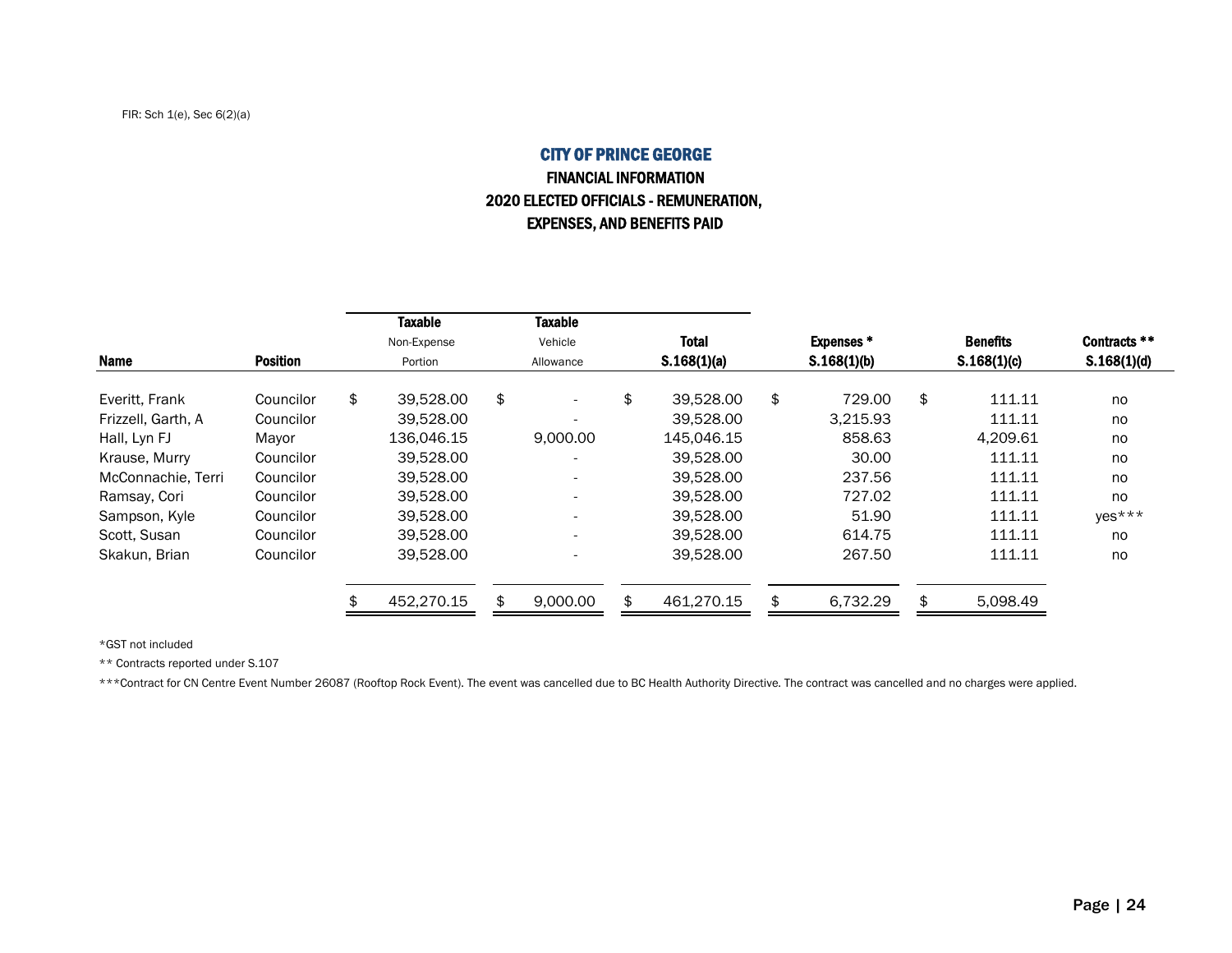## FINANCIAL INFORMATION STATEMENT RECONCILIATION OF SUPPLIER PAYMENTS TO FINANCIAL STATEMENTS AS AT DECEMBER 31, 2020

| Payment to Suppliers [Sec $7(1)(a)$ and $(b)$ ]<br>Payment to Suppliers - Grants [Sec 7(2)(b)]<br>Employee expenditures [included in Sec 6(2)(b) and (c)]<br>Employee expenditures - Elected Officials [included in Sec 6(2)(a)] | \$<br>200,565,483<br>6,406,010<br>694,428<br>6,732 |
|----------------------------------------------------------------------------------------------------------------------------------------------------------------------------------------------------------------------------------|----------------------------------------------------|
| Total payments per Financial Information Statements                                                                                                                                                                              | 207,672,653                                        |
| Add:                                                                                                                                                                                                                             |                                                    |
| Salaries and Benefits                                                                                                                                                                                                            | 69,373,000                                         |
| Depreciation of tangible capital assets                                                                                                                                                                                          | 27,144,000                                         |
| Expenses incurred by Other Controlled Entities                                                                                                                                                                                   | 4,919,000                                          |
| Less:                                                                                                                                                                                                                            |                                                    |
| Net change in inventories                                                                                                                                                                                                        | (147, 859)                                         |
| Net change in prepaid expenses                                                                                                                                                                                                   | 368,277                                            |
| Capital expenditures                                                                                                                                                                                                             | (66, 857, 000)                                     |
| Employee's portion of payroll deductions                                                                                                                                                                                         | (20, 643, 701)                                     |
| Payments made to other taxing authorities                                                                                                                                                                                        | (42, 790, 504)                                     |
| Debt principal payments                                                                                                                                                                                                          | (17,693,088)                                       |
| <b>Consolidated entries</b>                                                                                                                                                                                                      | (7, 142, 357)                                      |
| Provisions, accruals and other net adjustments                                                                                                                                                                                   | 17,935,579                                         |
| Amount per Consolidated Statement of Operations                                                                                                                                                                                  | \$<br>172,138,000                                  |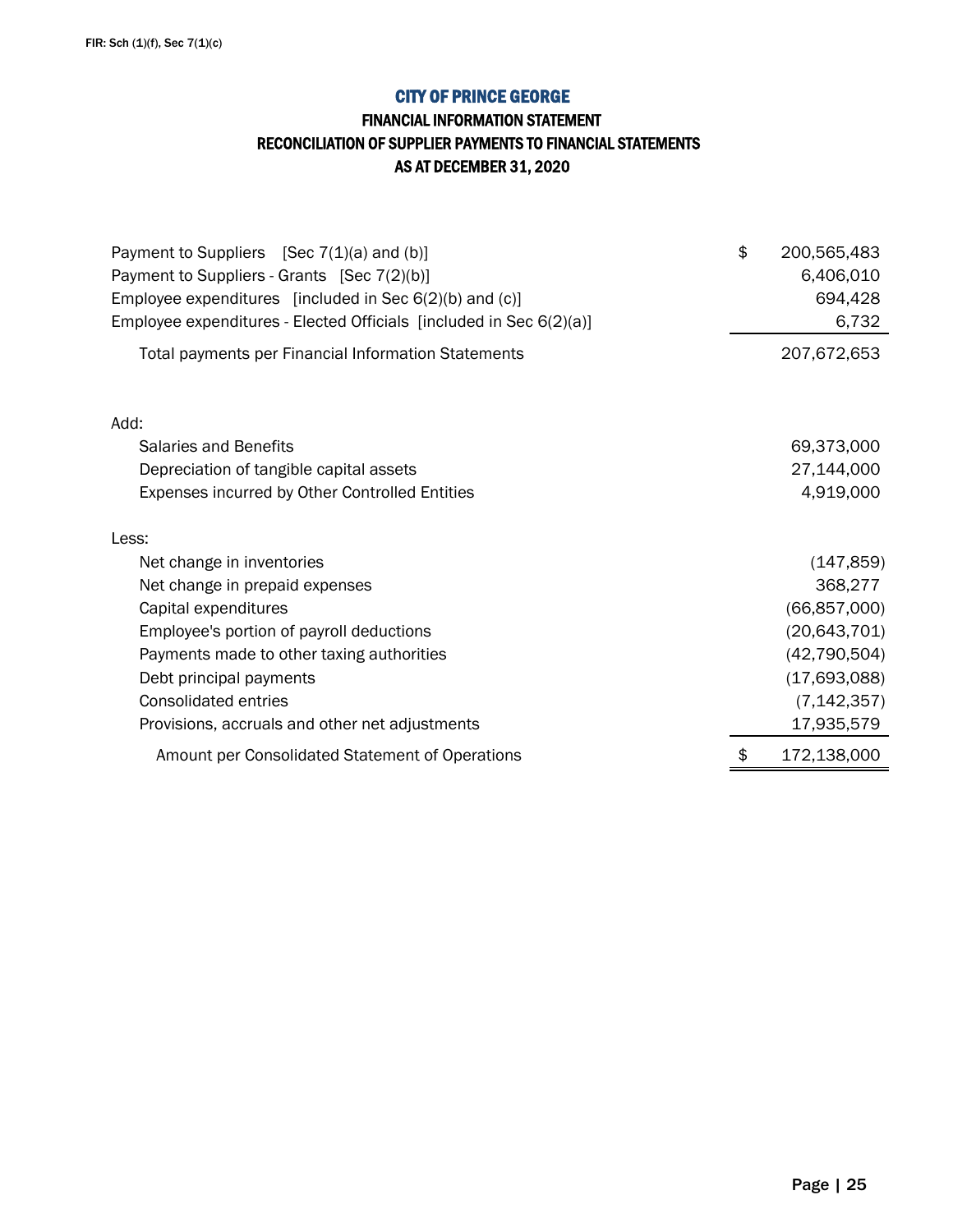## FINANCIAL INFORMATION STATEMENT INDIVIDUAL SUPPLIERS JANUARY 1, 2020 TO DECEMBER 31, 2020

| <b>Supplier</b>                                | <b>Amount</b>    |
|------------------------------------------------|------------------|
| 0778604 BC Ltd Dba Steve's Excavating          | \$<br>293,792.64 |
| 0867363 BC Ltd Dba Pro's Concrete              | 886,461.79       |
| 0879035 BC Ltd                                 | 39,123.03        |
| 1035035 BC Ltd                                 | 72,000.00        |
| 1046504 BC Ltd                                 | 31,200.00        |
| 1209327 BC Ltd Dba Jani King                   | 61,572.00        |
| 3SI Risk Strategies Inc                        | 37,031.87        |
| 5 Star Towing Inc                              | 25,461.26        |
| 657180 BC Ltd                                  | 50,192.82        |
| 6ix Sigma Productions Ltd                      | 26,129.57        |
| A&T Project Developments Inc                   | 5,795,452.08     |
| Acapulco Pools Limited                         | 154,932.40       |
| Accurate Gauge Ltd                             | 142,253.36       |
| Acme Janitor Service Ltd                       | 104,009.44       |
| Acme Parking Lot Maintenance Ltd               | 171,690.28       |
| <b>Acres Enterprises Ltd</b>                   | 530,229.59       |
| <b>Admiral Roofing Ltd</b>                     | 544,054.68       |
| Aecom Canada Limited                           | 291,160.80       |
| All Pro Plumbing & Heating Inc                 | 164,431.21       |
| Alliance Traffic Group Inc                     | 75,250.95        |
| <b>Allpoints Fire Protection Ltd</b>           | 83,383.99        |
| An Association Advocating For Women & Children | 137,889.00       |
| Andesite Holdings Ltd                          | 299,734.51       |
| Andre's Electronic Expert                      | 37,438.76        |
| <b>Andrew Sheret Limited</b>                   | 80,091.75        |
| Andritz Ltd                                    | 30,382.91        |
| Anisoft Group Inc                              | 185,758.46       |
| Aon                                            | 1,176,660.88     |
| APW Engineering Inc                            | 50,270.63        |
| Aquam Specialiste Aquatique Inc                | 101,072.94       |
| Art Knapps                                     | 46,633.66        |
| Assa Abloy Entrance Systems                    | 95,136.73        |
| Associated Engineering (BC) Ltd                | 253,403.30       |
| <b>Associated Environmental Consultants</b>    | 26,038.12        |
| <b>ATS Traffic</b>                             | 68,377.86        |
| <b>AWC Process Solutions Ltd</b>               | 37,135.84        |
| <b>B&amp;F Manufacturing Ltd</b>               | 26,629.49        |
| Bank of Nova Scotia                            | 29,750.60        |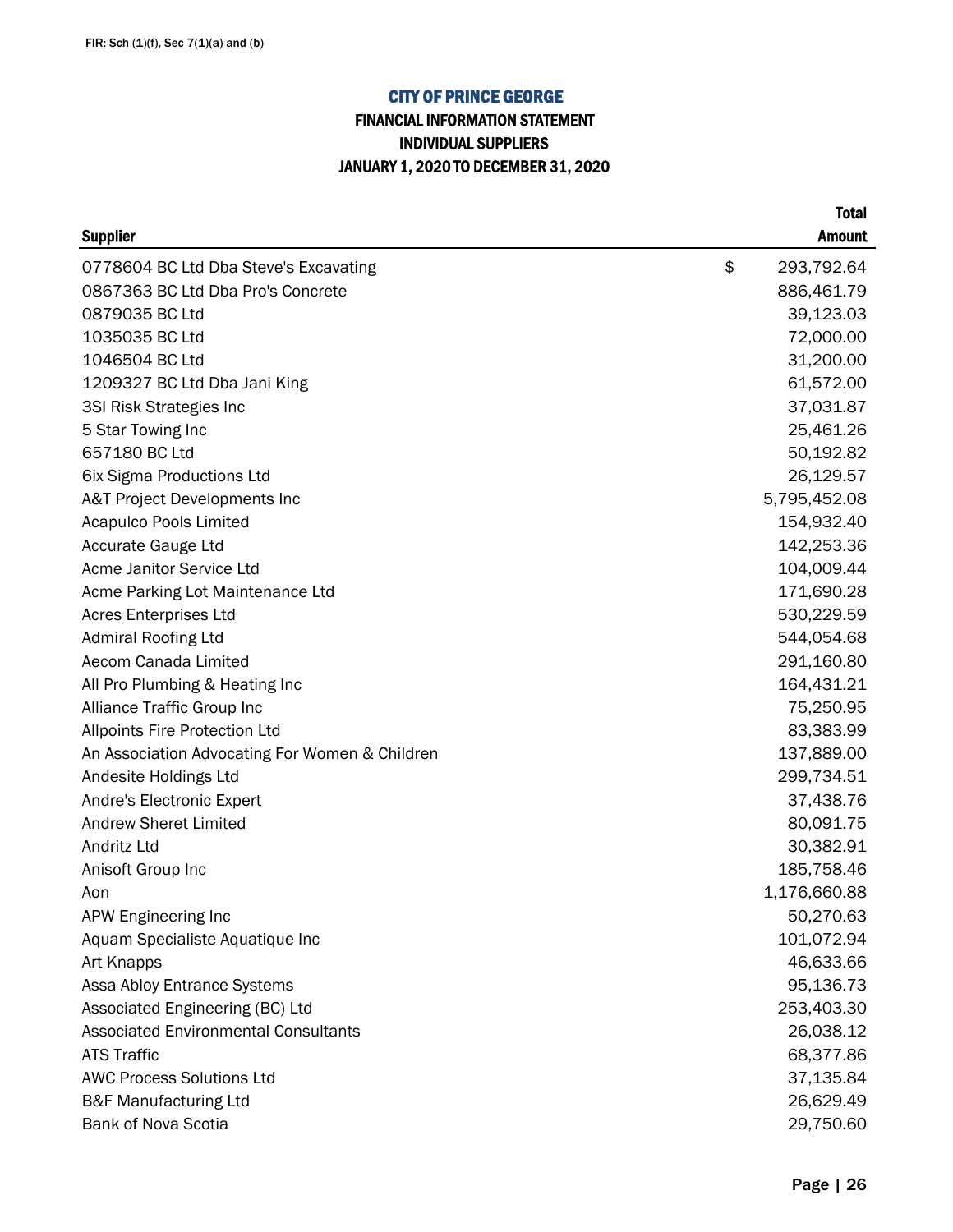## FINANCIAL INFORMATION STATEMENT INDIVIDUAL SUPPLIERS JANUARY 1, 2020 TO DECEMBER 31, 2020

| <b>Supplier</b>                           | <b>Amount</b> |
|-------------------------------------------|---------------|
| <b>Bater Electric Ltd</b>                 | 27,346.85     |
| <b>BC Assessment Authority</b>            | 787,188.69    |
| <b>BC Housing</b>                         | 30,057.82     |
| <b>BC Hydro</b>                           | 4,179,746.80  |
| <b>BC SPCA North Cariboo Branch</b>       | 192,882.00    |
| <b>BC Transit</b>                         | 4,693,504.35  |
| Bearcom Canada Corp                       | 389,640.65    |
| Bircher, Brenda                           | 47,841.33     |
| <b>Black Diamond Solutions</b>            | 33,754.55     |
| <b>Blue Oceans Satellite Systems Inc</b>  | 65,141.01     |
| <b>Bob's Bobcat Service</b>               | 132,195.00    |
| <b>Bragg Construction Ltd</b>             | 31,586.60     |
| <b>Brandt Developments Ltd</b>            | 131,610.09    |
| <b>Brandt Tractor Ltd</b>                 | 164,193.02    |
| <b>Brock White Canada</b>                 | 43,244.56     |
| <b>BVD Law Corporation</b>                | 1,495,222.26  |
| Canada Culvert                            | 37,491.25     |
| Canada Post Corporation                   | 96,123.65     |
| Canadian Linen & Uniform Service          | 113,259.97    |
| <b>Canadian National</b>                  | 50,023.14     |
| <b>Canadian Red Cross</b>                 | 46,092.16     |
| Cangas Propane Inc                        | 28,784.90     |
| <b>Capco Construction Services Ltd</b>    | 70,509.08     |
| Capital Building Supplies/Rona            | 50,373.72     |
| Cariboo Chrome and Hydraulics Ltd         | 34,425.30     |
| <b>Caro Analytical Services</b>           | 33,079.63     |
| Cascade Wear BC Ltd                       | 50,538.81     |
| <b>CBS Parts Ltd</b>                      | 54,737.08     |
| CDW Canada                                | 333,931.44    |
| <b>Central Cariboo Precast Ltd</b>        | 26,427.52     |
| Central Interior Piping & Maintenance Ltd | 89,028.98     |
| <b>Central Square Technologies</b>        | 136,613.76    |
| <b>Chandos Construction Ltd</b>           | 3,379,995.28  |
| Changepoint Canada ULC                    | 105,473.21    |
| Chem-Aqua Inc                             | 26,635.54     |
| <b>Chernoff Thompson Architects North</b> | 27,084.91     |
| Chieftain Auto Parts                      | 108,438.47    |
| Civic Legal LLP                           | 39,086.06     |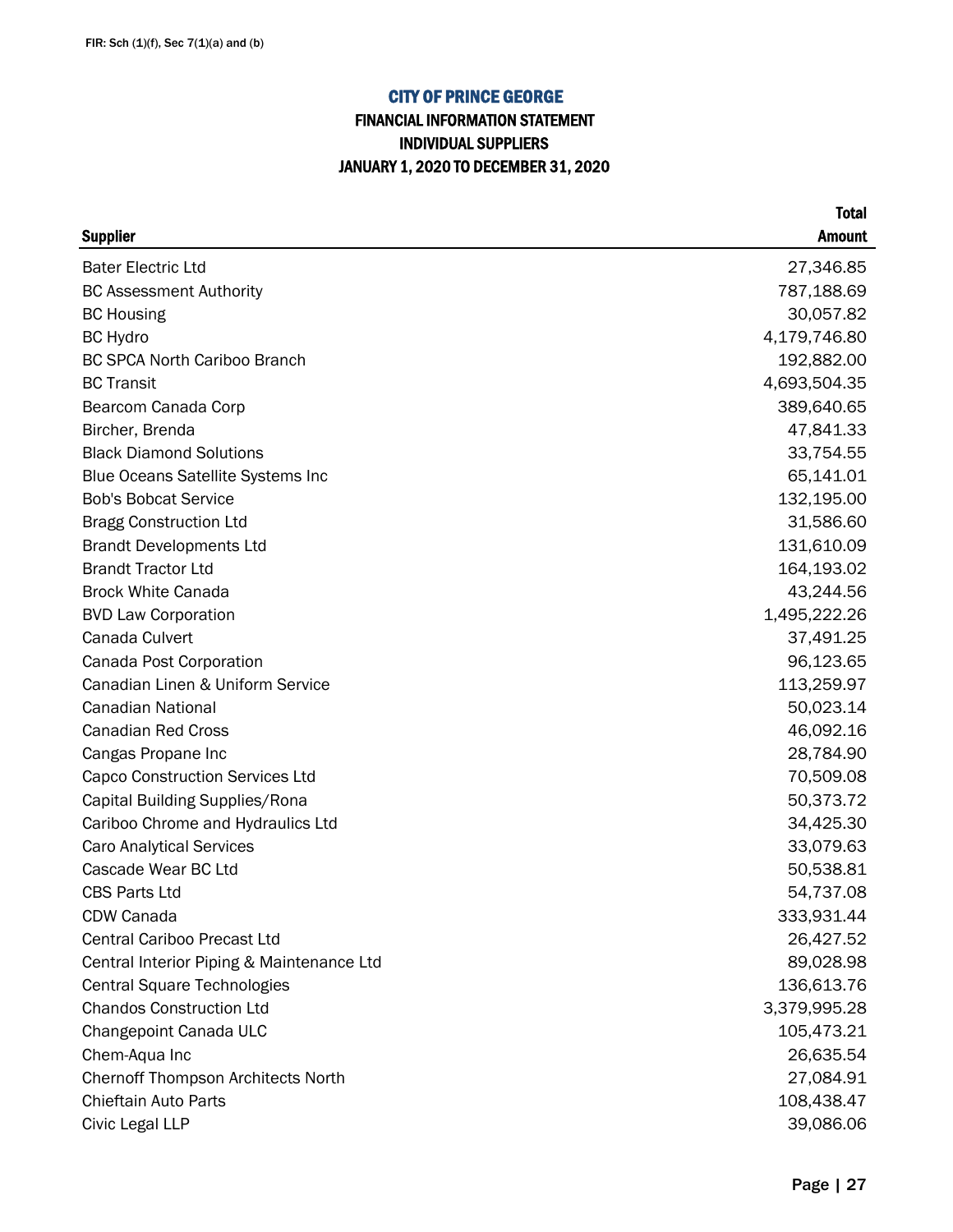## FINANCIAL INFORMATION STATEMENT INDIVIDUAL SUPPLIERS JANUARY 1, 2020 TO DECEMBER 31, 2020

| <b>Supplier</b>                             | <b>Amount</b> |
|---------------------------------------------|---------------|
| <b>Clean Energy Consulting Inc</b>          | 468,958.79    |
| <b>Cobalt Industries Ltd</b>                | 67,881.82     |
| <b>Commercial Aquatic</b>                   | 41,537.73     |
| <b>Community Energy Association</b>         | 39,139.89     |
| Compass Group Canada (Beaver) Ltd           | 463,389.33    |
| <b>Concert Realty Services Ltd</b>          | 781,235.23    |
| Convergint Technologies Ltd                 | 37,733.43     |
| <b>Corestock Industrial Supply</b>          | 70,645.09     |
| Cowi North America Ltd                      | 79,053.29     |
| <b>Credential Qtrade Securities Inc</b>     | 37,395.00     |
| Crosstown Land Holdings Ltd                 | 63,864.64     |
| Cupe Local #1048                            | 343,526.21    |
| Cupe Local #399                             | 283,185.66    |
| <b>Currents West Electrical Contracting</b> | 43,343.76     |
| Dart Drug Awareness Recovery Team           | 115,225.47    |
| Datoff Bros Construction Ltd                | 5,587,425.02  |
| Domcor Traffic Control International Inc    | 276,309.06    |
| <b>Dominion Govlaw LLP</b>                  | 32,028.56     |
| <b>Duka Environmental Services Ltd</b>      | 67,237.04     |
| E.B. Horsman & Son                          | 143,428.43    |
| Econolite Canada Inc                        | 37,262.18     |
| Ecora Engineering & Resource Group Ltd      | 61,412.05     |
| Eds Group Inc                               | 108,493.35    |
| <b>Eecol Electric Corp</b>                  | 155,224.50    |
| <b>ERM Focus Services Inc</b>               | 26,250.00     |
| <b>Escribe Software Ltd</b>                 | 25,138.40     |
| <b>Esolutions Group Limited</b>             | 45,411.04     |
| Esri Canada Ltd                             | 216,546.40    |
| Ex-Cel Acoustics Ltd                        | 33,810.00     |
| F Hausot Holdings Ltd                       | 73,343.00     |
| <b>Fair Value Contracting Ltd</b>           | 143,194.96    |
| Falcon Equipment Ltd                        | 70,365.28     |
| Farr Fabricating (1985) Ltd                 | 131,548.50    |
| <b>Finning</b>                              | 102,648.25    |
| <b>First Tracks Contracting</b>             | 46,924.50     |
| <b>First Truck Centre</b>                   | 27,524.05     |
| Flocor                                      | 424,025.45    |
| Flowsystems Distribution Inc                | 36,994.53     |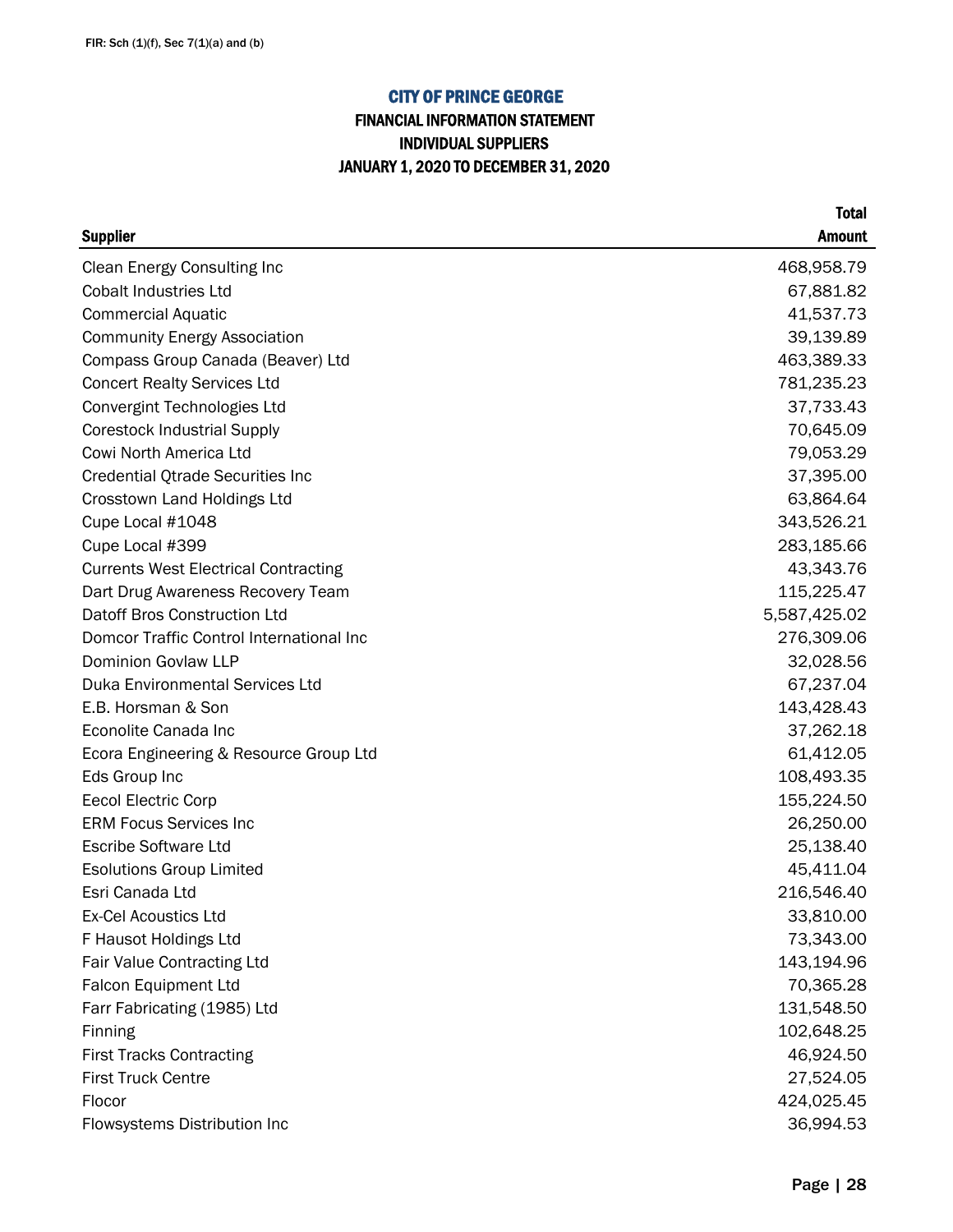## FINANCIAL INFORMATION STATEMENT INDIVIDUAL SUPPLIERS JANUARY 1, 2020 TO DECEMBER 31, 2020

| <b>Supplier</b>                               | <b>Amount</b> |
|-----------------------------------------------|---------------|
| Formula Contractors Ltd                       | 189,707.18    |
| Fortis BC                                     | 703,623.30    |
| Fortwood Homes & Sons Ltd                     | 171,811.19    |
| Four Rivers Co-operative                      | 113,920.47    |
| Fraser Fort George Regional Hospital District | 9,012,054.16  |
| Fred Surridge Ltd                             | 162,550.36    |
| FVB Energy Inc                                | 74,856.65     |
| Geonorth Engineering Ltd                      | 174,581.37    |
| George Street Developments Inc                | 370,000.00    |
| Geosys Technology Solutions Ltd               | 57,818.25     |
| <b>GF Urecon Ltd</b>                          | 42,253.56     |
| <b>GFL Environmental Inc</b>                  | 25,515.67     |
| Global Roadway Maintenance Inc                | 117,720.75    |
| <b>GPS Construction Ltd</b>                   | 36,639.32     |
| <b>Great Northern Engineering Consultants</b> | 218,237.78    |
| Green Roots Play Equipment Inc                | 26,249.42     |
| <b>Greg Jago Trucking</b>                     | 48,958.80     |
| <b>Guillevin International Company</b>        | 764,684.74    |
| Hallwood Milham Technologies                  | 28,995.53     |
| Harris & Company LLP                          | 108,877.57    |
| Hayer R Construction Firm Inc                 | 36,102.38     |
| <b>HBH Land Surveying Inc</b>                 | 28,751.63     |
| HCMA Architecture + Design                    | 171,073.19    |
| <b>HDR Architecture Associates Inc</b>        | 1,147,990.95  |
| Homewood Health Inc                           | 42,235.20     |
| Houle Electric Ltd                            | 808,848.66    |
| I.T. Blueprint Solutions Consulting           | 25,134.16     |
| IA Financial Group                            | 46,594.10     |
| <b>IBM Canada Ltd</b>                         | 40,485.79     |
| <b>IDL Projects Inc</b>                       | 13,042,970.66 |
| <b>IGI Resources</b>                          | 199,695.31    |
| Industrial Scaffold Services L.P.             | 27,762.69     |
| Ingram Well & Pump Service                    | 34,125.00     |
| Inland Control & Services Inc                 | 222,531.67    |
| <b>Inland Group</b>                           | 1,329,959.57  |
| Insightsoftware.Com Inc                       | 28,029.37     |
| Insurance Corporation of British Columbia     | 227,939.45    |
| Intelligent Workforce Software                | 45,078.00     |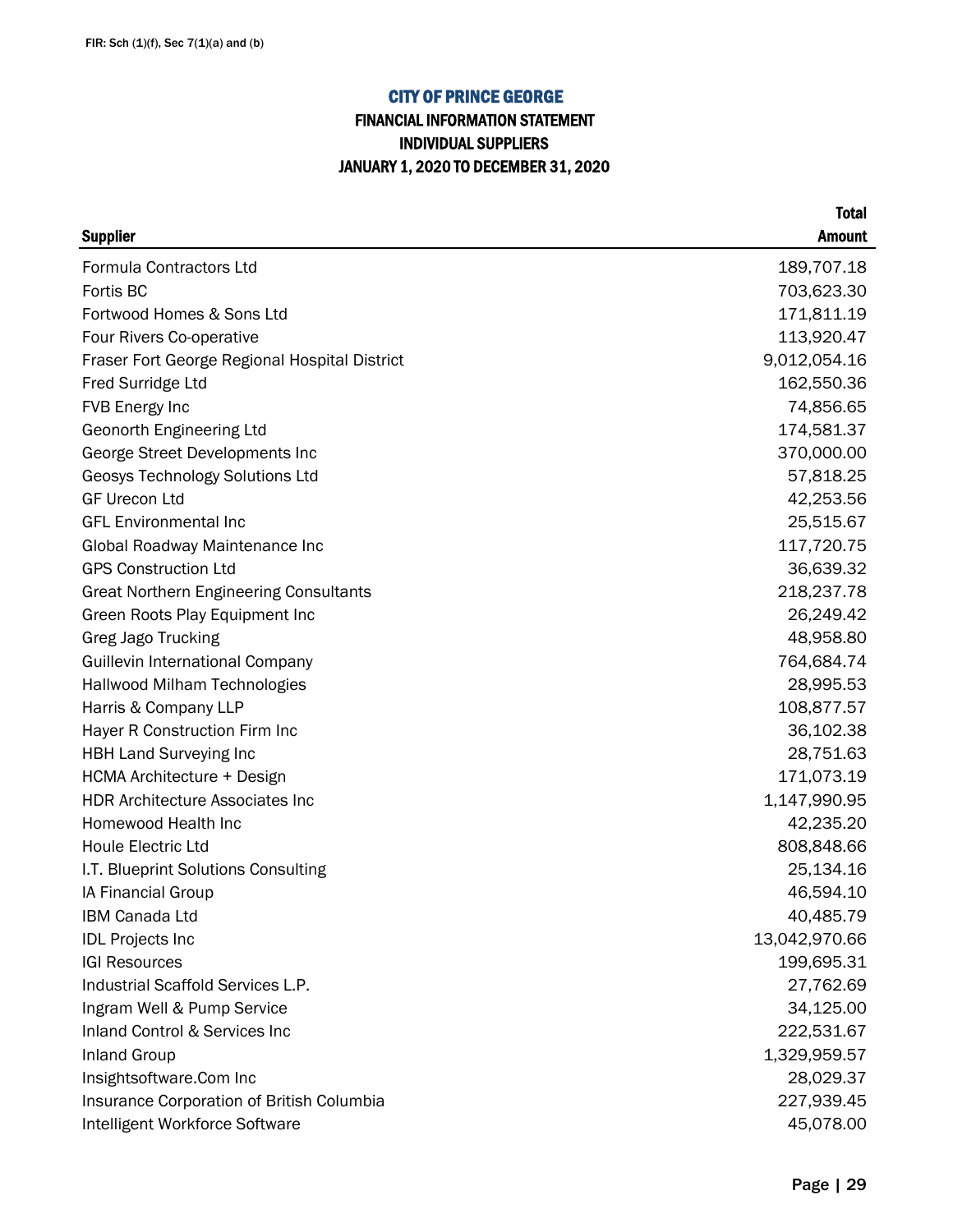## FINANCIAL INFORMATION STATEMENT INDIVIDUAL SUPPLIERS JANUARY 1, 2020 TO DECEMBER 31, 2020

|                                            | <b>Total</b>  |
|--------------------------------------------|---------------|
| <b>Supplier</b>                            | <b>Amount</b> |
| Interior Offroad Equipment                 | 56,851.15     |
| International Association of Fire Fighters | 288,171.40    |
| Ion United                                 | 59,526.04     |
| James Western Star Truck & Trailer Ltd     | 80,358.67     |
| Jim Pattison Group                         | 79,274.94     |
| Joe Roberts Construction & Consulting      | 352,666.09    |
| John Deere                                 | 170,066.34    |
| Jonathan Morgan & Company Ltd              | 114,401.34    |
| Jordair Compressors Inc                    | 104,430.37    |
| <b>K&amp;I Enterprises</b>                 | 429,145.51    |
| K2 Electric Ltd                            | 72,959.64     |
| Kal-Tire                                   | 199,614.58    |
| Kathed Holdings Ltd                        | 59,329.00     |
| Kendrick Equipment Ltd                     | 311,079.53    |
| <b>Kidd Contractors Ltd</b>                | 156,679.47    |
| Kidd Real Estate Holdings Ltd              | 67,975.20     |
| Kleysen Group LP                           | 702,663.65    |
| Kode Contracting Ltd                       | 312,520.98    |
| Kon Kast Products (2005) Ltd               | 39,483.75     |
| Konica Minolta                             | 91,617.73     |
| <b>KPMG LLP</b>                            | 37,903.95     |
| L&L Landscape & Design Ltd                 | 27,775.13     |
| <b>L&amp;M Engineering Ltd</b>             | 233,013.09    |
| Lafarge Canada Inc                         | 623,713.26    |
| Lakeland Mills Ltd                         | 241,341.47    |
| Lally Electric Ltd                         | 50,402.03     |
| Lateral Innovations                        | 43,827.40     |
| Lite Access Technologies Inc               | 1,024,355.61  |
| Load'Em Up Contracting Ltd                 | 529,183.18    |
| Lobol Enterprises Ltd                      | 38,587.53     |
| <b>Local Rental Solutions Ltd</b>          | 53,651.85     |
| Lord of Floors Inc                         | 103,245.05    |
| <b>Manulife Financial</b>                  | 72,288.77     |
| <b>Marmot Builder's Ltd</b>                | 41,944.82     |
| Mar-Tech Underground Services Ltd          | 244,828.62    |
| McElhanney Associates Land Surveying Ltd   | 554,429.19    |
| Meerholz Canada                            | 29,026.74     |
| Michael Large                              | 25,692.80     |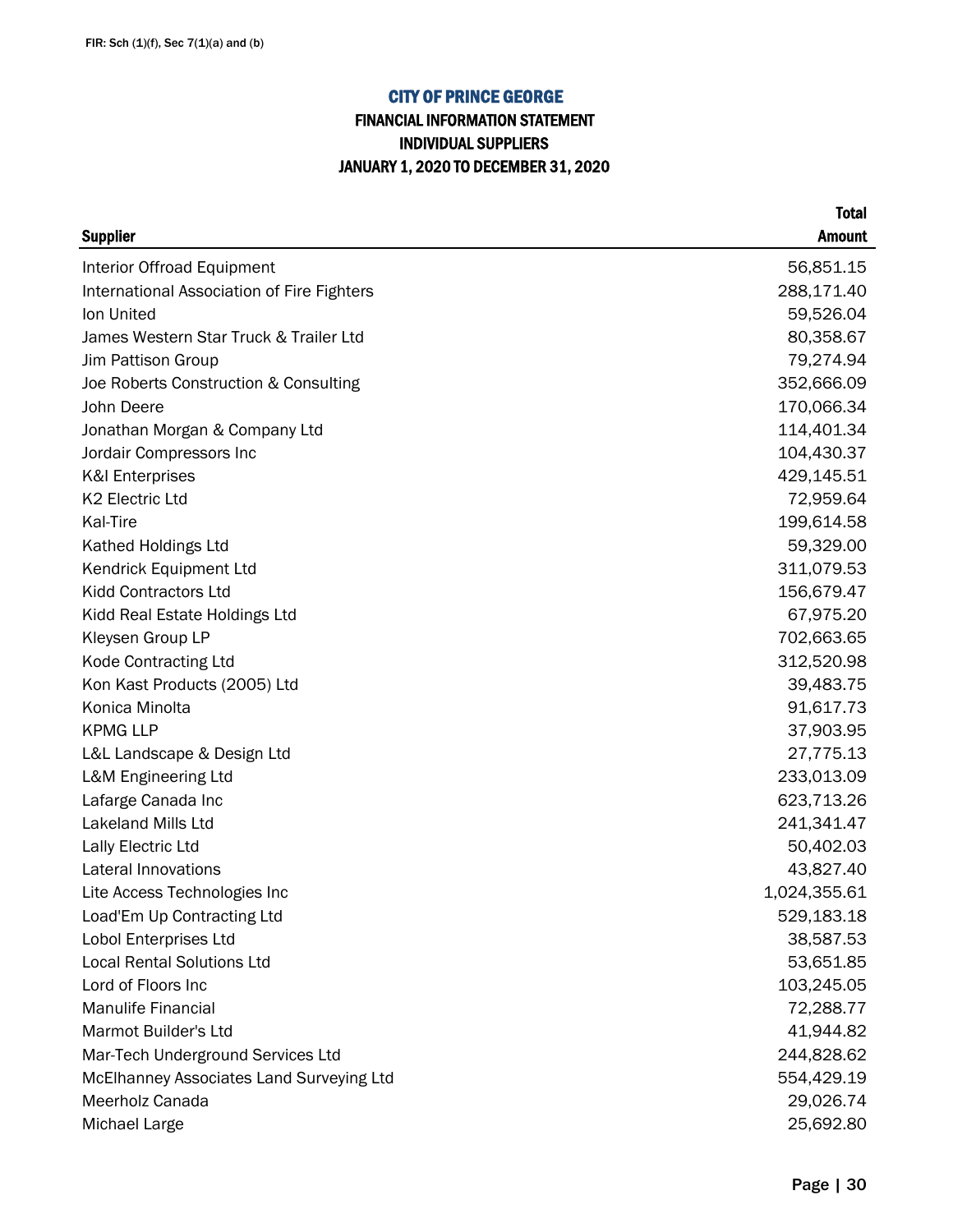## FINANCIAL INFORMATION STATEMENT INDIVIDUAL SUPPLIERS JANUARY 1, 2020 TO DECEMBER 31, 2020

| <b>Supplier</b>                                         | <b>Amount</b> |
|---------------------------------------------------------|---------------|
| <b>Microsoft Corporation</b>                            | 254,552.84    |
| Midway Purnel Sanitary Supply PG Ltd                    | 394,610.25    |
| Minister of Finance & Corporate Relations               | 1,407,074.36  |
| Ministry of Forests Lands & Natural Resource Operations | 25,832.26     |
| Ministry of Transportation Infrastucture                | 168,946.41    |
| Moneris                                                 | 110,215.90    |
| Morfco Supplies Ltd                                     | 188,082.42    |
| Motion Industries (Canada) Inc                          | 62,259.96     |
| Municipal Finance Authority of British Columbia         | 8,795,993.76  |
| <b>Municipal Pension Plan</b>                           | 10,876,088.20 |
| Nahanni Construction Ltd                                | 141,822.45    |
| Napp Enterprises Ltd                                    | 272,590.96    |
| National Process Equipment Inc                          | 27,747.65     |
| Nedco                                                   | 38,156.19     |
| Nevco Scoreboard Company ULC                            | 168,303.92    |
| New Line Hose & Fittings                                | 61,129.99     |
| NLFD Auto Ltd Dba Prince George Motors                  | 2,019,249.70  |
| Norcan Consulting Ltd                                   | 30,850.30     |
| North Central Local Government Association              | 28,487.42     |
| Northern Development Initiative Trust                   | 494,652.00    |
| <b>Northern Industrial Sales</b>                        | 34,172.28     |
| Northern Lites Technology Ltd                           | 100,660.28    |
| <b>Northern Metalic Sales</b>                           | 79,505.93     |
| Northlands Water & Sewer Supplies Ltd                   | 370,082.15    |
| NR Motors Ltd                                           | 65,794.32     |
| Nutrien AG Solutions (Canada)                           | 52,760.66     |
| Oakcreek Golf & Turf Inc                                | 194,178.46    |
| <b>Onsite Engineering Ltd</b>                           | 235,811.74    |
| Open Text Inc                                           | 87,060.79     |
| <b>Optinet Systems Inc</b>                              | 36,034.40     |
| Oracle Corporation Canada Inc                           | 179,764.90    |
| Organized Crime Agency of British Columbia              | 95,849.67     |
| P Mccallum Contracting                                  | 265,696.22    |
| Paladin Security Group Ltd                              | 479,938.44    |
| Papyrus Printing Ltd                                    | 71,958.09     |
| <b>Peterbilt Pacific Inc</b>                            | 50,953.99     |
| PG Downtown Business Improvement Association            | 318,270.00    |
| Pittman Asphalt Co Ltd                                  | 4,857,272.41  |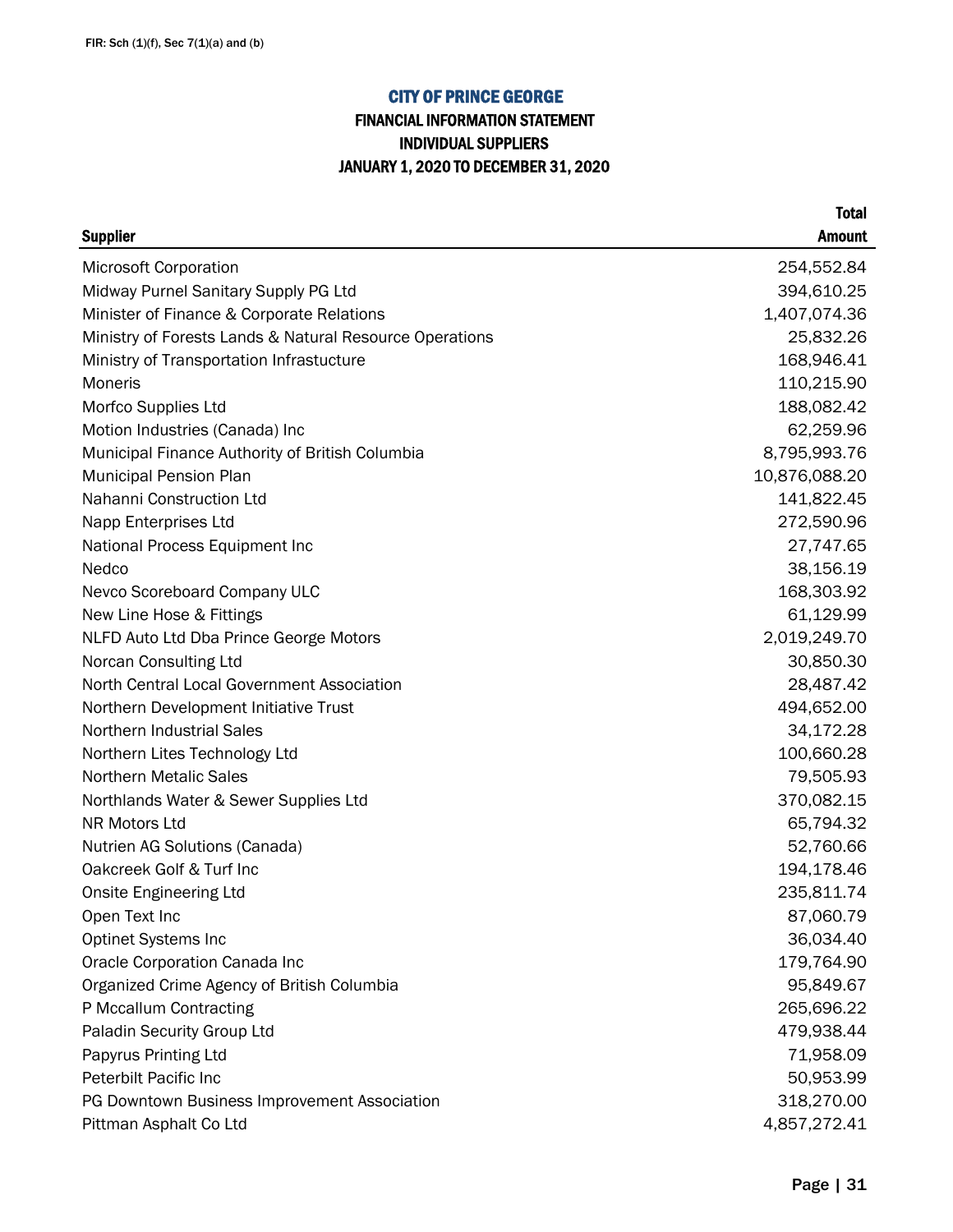## FINANCIAL INFORMATION STATEMENT INDIVIDUAL SUPPLIERS JANUARY 1, 2020 TO DECEMBER 31, 2020

|                                         | <b>Total</b>  |
|-----------------------------------------|---------------|
| <b>Supplier</b>                         | <b>Amount</b> |
| <b>Polar Engineering</b>                | 34,071.94     |
| Pomeroy Lodging LP                      | 63,732.00     |
| Premium Truck & Trailer Inc             | 86,122.75     |
| Prince George Native Friendship Centre  | 86,554.60     |
| Prince George Taxi Holdings Co Ltd      | 133,192.47    |
| Prince Sheet Metal & Heating Ltd        | 198,926.23    |
| <b>Profire Emergency Equipment</b>      | 29,288.30     |
| Progrus Constructors Inc                | 2,132,950.95  |
| Quadient Canada Ltd                     | 32,746.15     |
| R Radloff & Associates Inc              | 149,961.42    |
| R.A.P. Tech Milling Ltd                 | 37,552.20     |
| <b>RCJ Powder Coatings Inc</b>          | 34,699.00     |
| Read Jones Christoffersen               | 127,892.06    |
| <b>Receiver General For Canada</b>      | 37,456,983.03 |
| Rectec Industries Inc                   | 213,158.40    |
| Regional District of Fraser Fort George | 20,268,040.91 |
| Rehrig Pacific Company                  | 102,150.33    |
| Road King Asphalt & Aggregate Inc       | 131,883.01    |
| Rock-Tech Paving Ltd                    | 169,724.28    |
| <b>Rocky Mountain Energy</b>            | 141,278.84    |
| Rocky Mountain Phoenix                  | 1,640,099.16  |
| Rolling Mix Concrete (BC) Ltd           | 30,047.48     |
| <b>Rollins Machinery Ltd</b>            | 564,399.63    |
| Sakamoto Promotions Inc                 | 64,586.10     |
| Sandman Hotel Group                     | 39,166.41     |
| <b>Scalar Decisions Inc</b>             | 30,310.77     |
| School District #57                     | 80,409.85     |
| Sealtec Industries Ltd                  | 144,447.69    |
| Seymour Pacific Developments            | 88,772.20     |
| Shanahan's Ltd                          | 113,726.03    |
| Shaw Cable                              | 27,741.42     |
| Sherine Industries Ltd                  | 43,985.30     |
| Side Show Production Ltd                | 70,533.83     |
| Signtek Industries                      | 46,040.38     |
| Simay Investments Ltd                   | 117,777.77    |
| SLR Consulting (Canada) Ltd             | 88,359.22     |
| <b>Smith Cameron Process Solutions</b>  | 124,523.84    |
| Spartan Controls Ltd                    | 71,629.07     |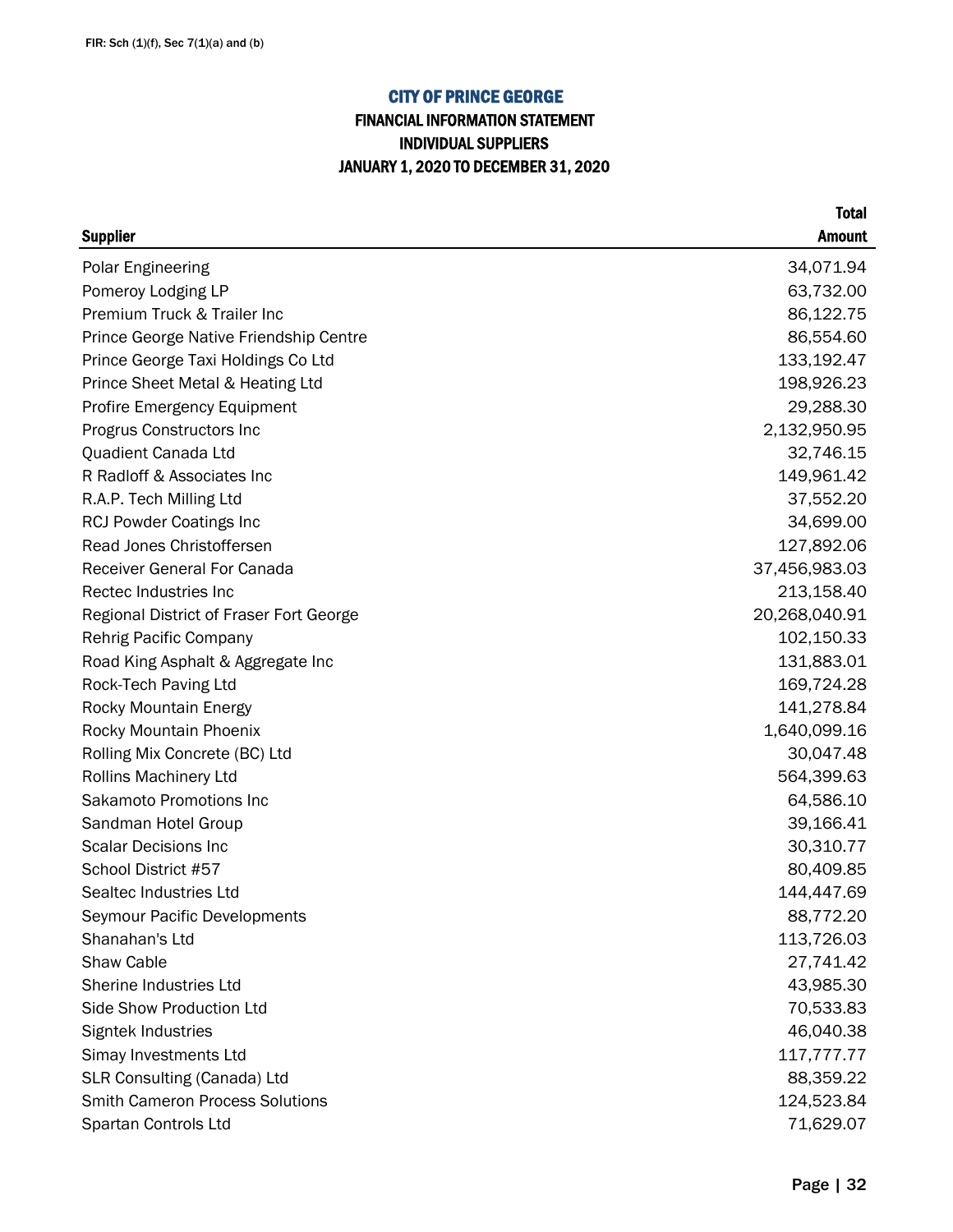## FINANCIAL INFORMATION STATEMENT INDIVIDUAL SUPPLIERS JANUARY 1, 2020 TO DECEMBER 31, 2020

| <b>Supplier</b>                      | <b>Amount</b> |
|--------------------------------------|---------------|
| Speedee Mills Office Productivity    | 63,938.32     |
| Splash Media Group Inc               | 28,707.54     |
| <b>Spruce Capital Feeds Ltd</b>      | 42,561.10     |
| <b>Stantec Consulting Ltd</b>        | 371,573.08    |
| <b>Staples</b>                       | 92,591.17     |
| <b>Star West Petroleum Ltd</b>       | 74,147.00     |
| Sun Life Financial                   | 2,629,294.66  |
| <b>Suncor Energy</b>                 | 1,502,360.98  |
| <b>Superior Fencing Ltd</b>          | 40,414.10     |
| Sylvis Environmental Inc             | 629,130.60    |
| <b>Symmetry Piping</b>               | 56,637.00     |
| <b>TD Canada Trust</b>               | 32,321.22     |
| <b>TDB Consultants Inc</b>           | 29,522.46     |
| <b>Technical Safety BC</b>           | 31,336.32     |
| Telus                                | 364,535.36    |
| Tenco Inc                            | 348,060.16    |
| <b>Terrawest Environmental Inc</b>   | 98,947.91     |
| <b>Terus Construction Ltd</b>        | 508,586.84    |
| Tetra Tech Canada Inc                | 96,221.32     |
| The Driving Force Inc                | 143,219.94    |
| The Edge Communications              | 37,499.70     |
| The Filter Shop At B.G.E.            | 32,521.23     |
| The Prince George Citizen            | 148,611.70    |
| <b>Tiger Calcium Services Inc</b>    | 248,156.98    |
| <b>TLD Computers</b>                 | 29,263.26     |
| Topside Consulting (2004) Ltd        | 49,274.13     |
| <b>Tourism Prince George Society</b> | 1,018,446.67  |
| Trackway Equipment & Sales           | 25,672.50     |
| Traynor, Robert R                    | 129,680.32    |
| Treasure Cove Casino Inc             | 100,826.00    |
| Trident Lock & Security Ltd          | 98,490.00     |
| <b>True North Automation</b>         | 311,366.09    |
| Twin Rivers Developments (1981) Ltd  | 1,720,510.96  |
| Two Roads Consulting Inc             | 121,113.89    |
| Uncle John's Greenhouse              | 80,659.60     |
| Ungerboeck Systems International Inc | 27,924.71     |
| Union of BC Municipalities           | 26,296.81     |
| United Rentals of Canada Inc         | 30,917.51     |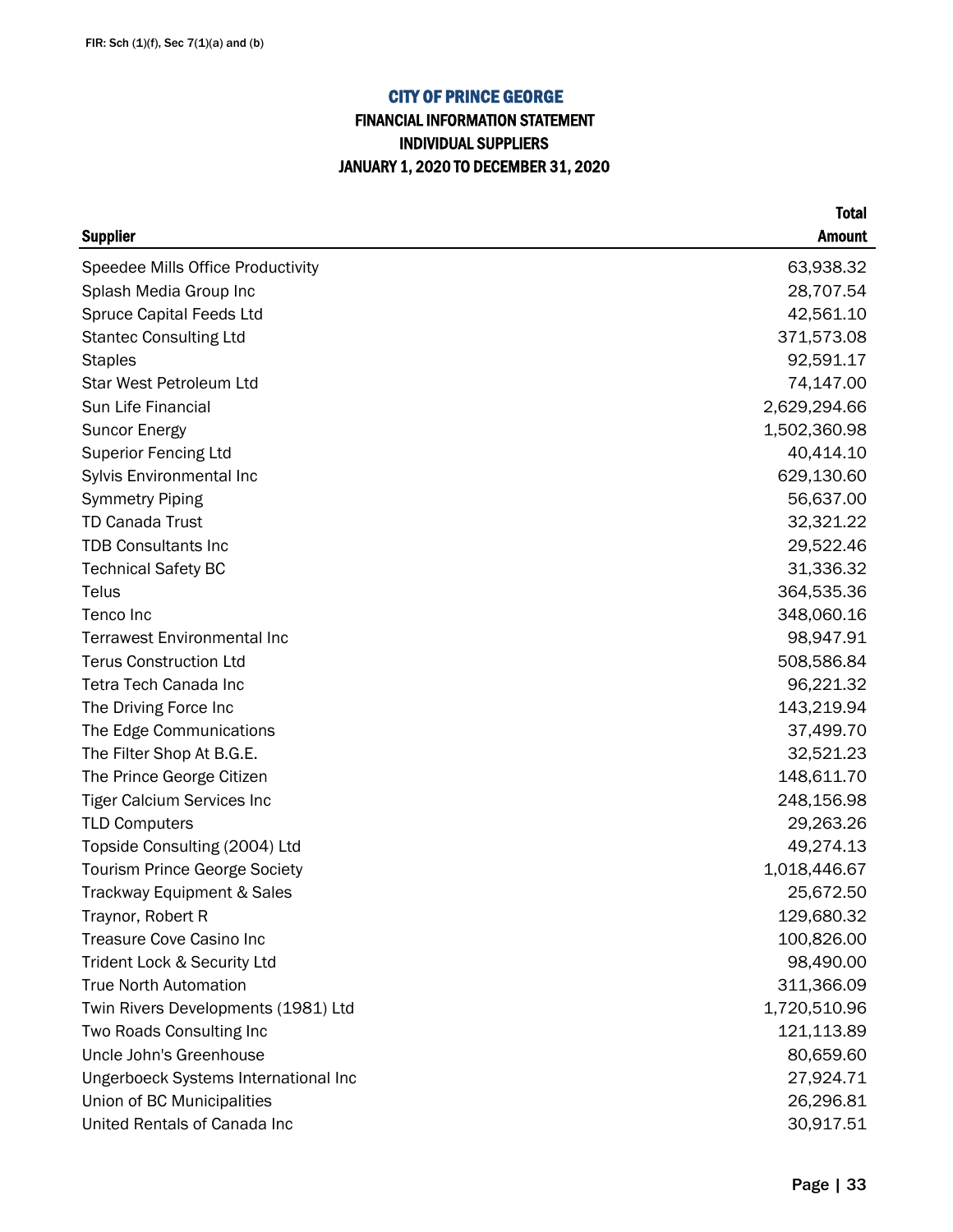## FINANCIAL INFORMATION STATEMENT INDIVIDUAL SUPPLIERS JANUARY 1, 2020 TO DECEMBER 31, 2020

| <b>Supplier</b>                               | <b>Amount</b>           |
|-----------------------------------------------|-------------------------|
| <b>Urban Systems Ltd</b>                      | 31,989.25               |
| VDZ+A Consulting Inc                          | 28,278.88               |
| Vector Corrosion Technologies Ltd             | 2,159,750.68            |
| Ventek International                          | 35,818.51               |
| Venture Elevator Inc                          | 106,817.97              |
| <b>Viking Construction Ltd</b>                | 32,855.50               |
| Vista Radio Ltd                               | 58,463.28               |
| Wachs Canada Ltd                              | 152,833.38              |
| Wajax                                         | 53,906.00               |
| Waste Management of Canada Corporation        | 87,518.68               |
| <b>Waterhouse Environmental Services Corp</b> | 98,186.80               |
| WE Consulting & Benefits Services Ltd         | 424,548.49              |
| <b>Wesco Distribution Canada LP</b>           | 62,611.96               |
| Westcana Electric Inc                         | 1,079,398.88            |
| Western Equipment Ltd                         | 29,571.11               |
| Western Industrial Contractors Ltd            | 37,200.00               |
| Westvac Industrial Ltd                        | 118,646.86              |
| White Spruce Enterprises (1981) Ltd           | 197,692.50              |
| <b>Williams Petroleum</b>                     | 122,295.35              |
| Wolf, Norm                                    | 303,920.87              |
| <b>Woodlands Property Develoment Corp</b>     | 173,329.15              |
| Workers' Compensation Board of BC             | 999,398.98              |
| WSP Canada Group Ltd                          | 88,231.56               |
| Yellowhead Road & Bridge(Fort George)Ltd      | 52,757.67               |
| Yeti Refrigeration Inc                        | 339,115.16              |
| Young Anderson                                | 39,662.57               |
| Suppliers greater than \$25,000:              | \$194,628,594.12<br>330 |
| Suppliers less than or equal to \$25,000:     | 2688<br>5,936,888.68    |
|                                               | 3018 \$200,565,482.80   |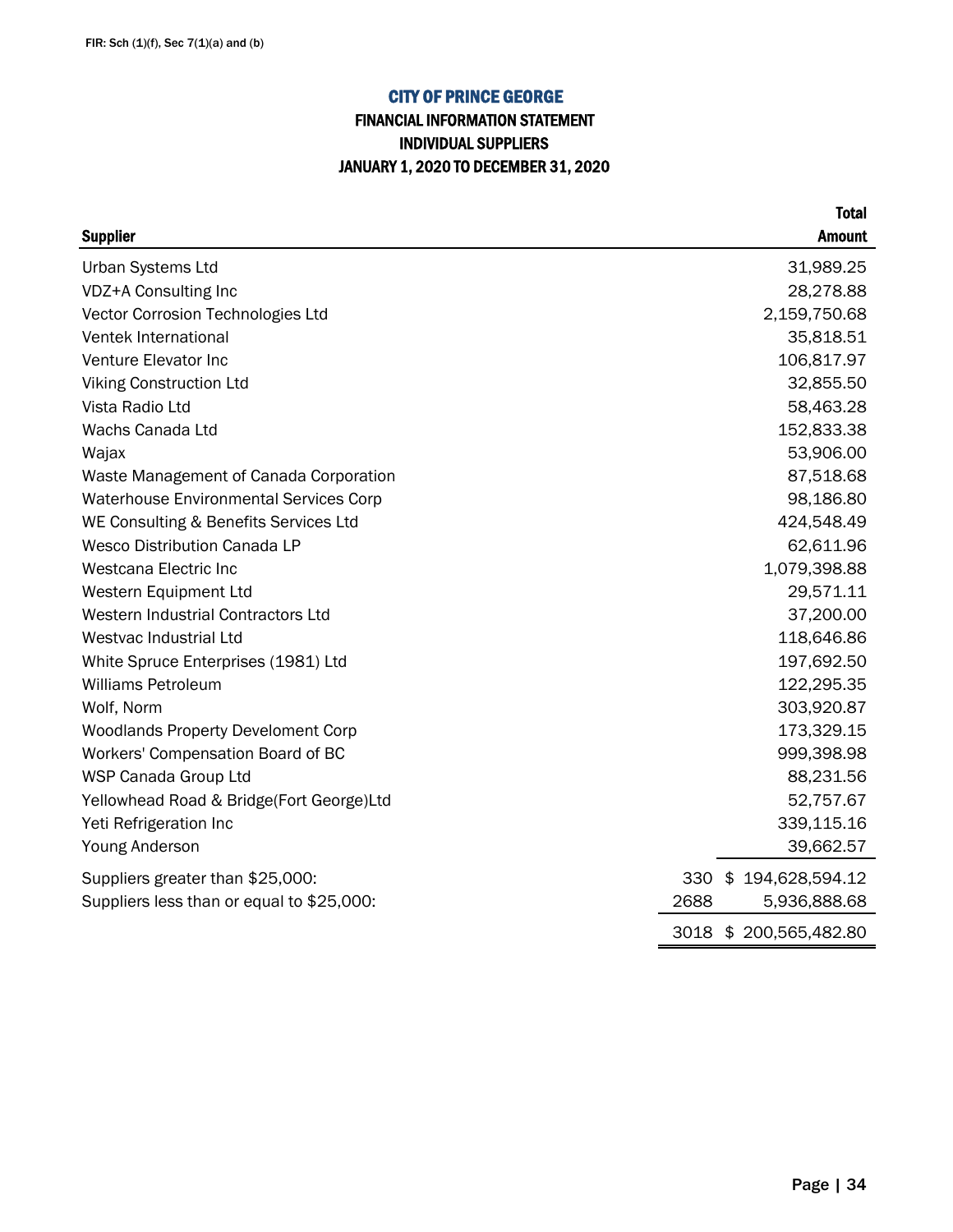## INDIVIDUAL SUPPLIERS - GRANTS JANUARY 1, 2020 TO DECEMBER 31, 2020 FINANCIAL INFORMATION STATEMENT

|                                                 |         | <b>Total</b>       |
|-------------------------------------------------|---------|--------------------|
| <b>Supplier</b>                                 |         | <b>Amount</b>      |
| <b>Active Support Against Poverty</b>           |         | \$<br>139,891.00   |
| Association Advocating for Women                |         | 414,657.62         |
| <b>Canadian Mental Health Association</b>       |         | 51,835.00          |
| Community Arts Council of PG & District         |         | 49,443.00          |
| The Exploration Place                           |         | 25,000.00          |
| Kerry Pateman Planning Services - Reaching Home |         | 39,460.82          |
| Northern John Howard Society                    |         | 56,675.00          |
| PG Downtown Business Improvement Association    |         | 127,370.45         |
| <b>PG Public Library</b>                        |         | 3,786,920.00       |
| <b>Phoenix Transition Society</b>               |         | 31,020.00          |
| Positive Living North                           |         | 81,210.00          |
| <b>POUNDS Project Society</b>                   |         | 49,000.00          |
| Prince George Air Improvement Roundtable        |         | 65,000.00          |
| <b>Prince George Community Foundation</b>       |         | 25,000.00          |
| Prince George Folkfest Society                  |         | 25,506.00          |
| Prince George Symphony Orchestra Society        |         | 69,960.00          |
| Regional District of Bulkley - Nechako          |         | 50,000.00          |
| St Vincent de Paul Society                      |         | 175,820.00         |
| <b>Theatre North West Society</b>               |         | 126,689.00         |
| <b>Tourism Prince George Society</b>            |         | 327,000.00         |
| University of Northern British Columbia         |         | 301,000.00         |
| YMCA of Northern BC                             |         | 48,000.00          |
| Grants greater than \$25,000:                   | $22$ \$ | 6,066,457.89       |
| Grants less than or equal to \$25,000:          | 51      | 339,552.35         |
|                                                 | 73      | \$<br>6,406,010.24 |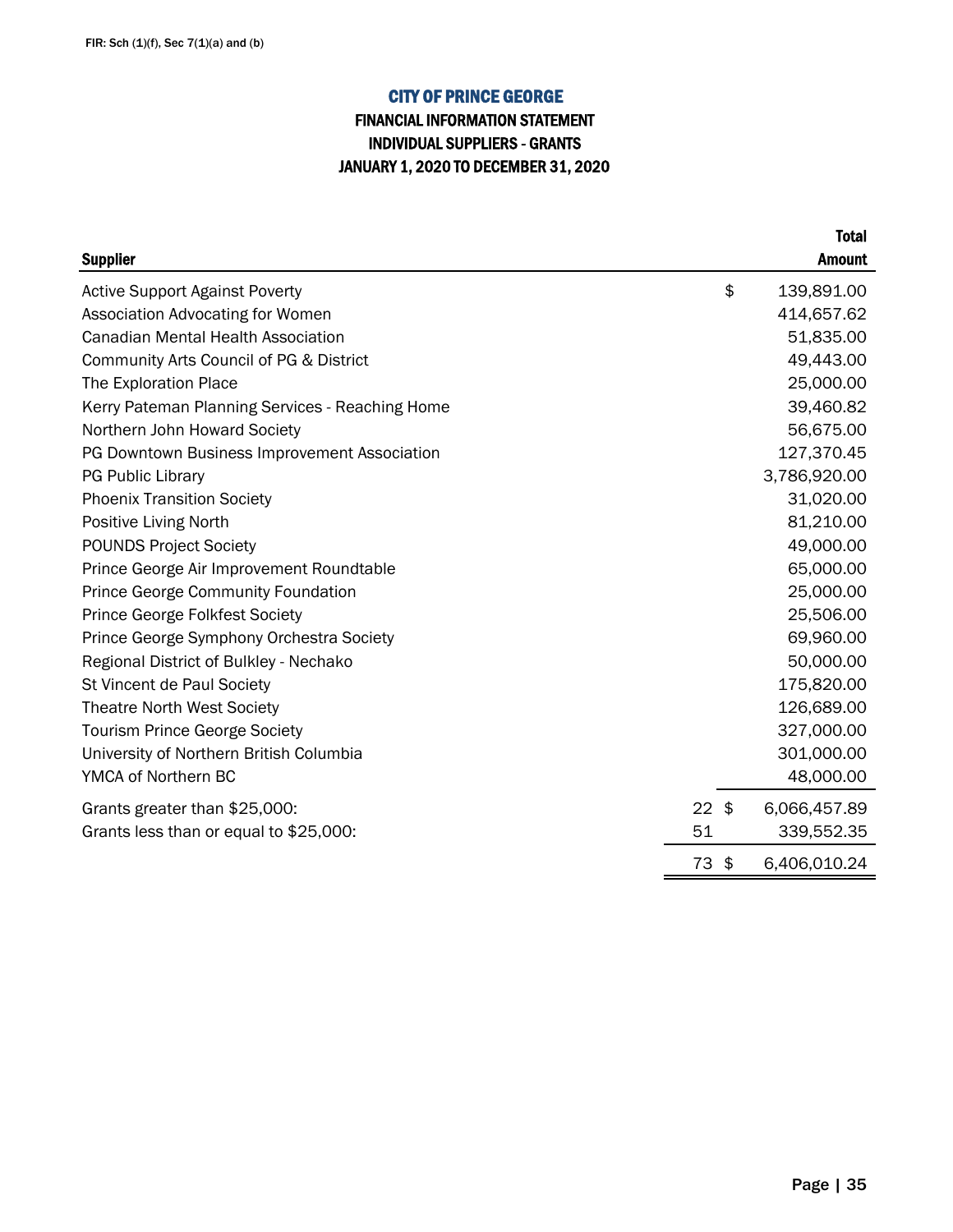

The undersigned, as authorized by the Financial Information Regulation, Schedule 1, subsection 9(2), approves all the statements and schedules included in this statement of Financial Information, produced under the **Financial Information Act**.

(signature)

- Name: Kris Dalio
- Position: Director of Finance
- Date: June 18, 2021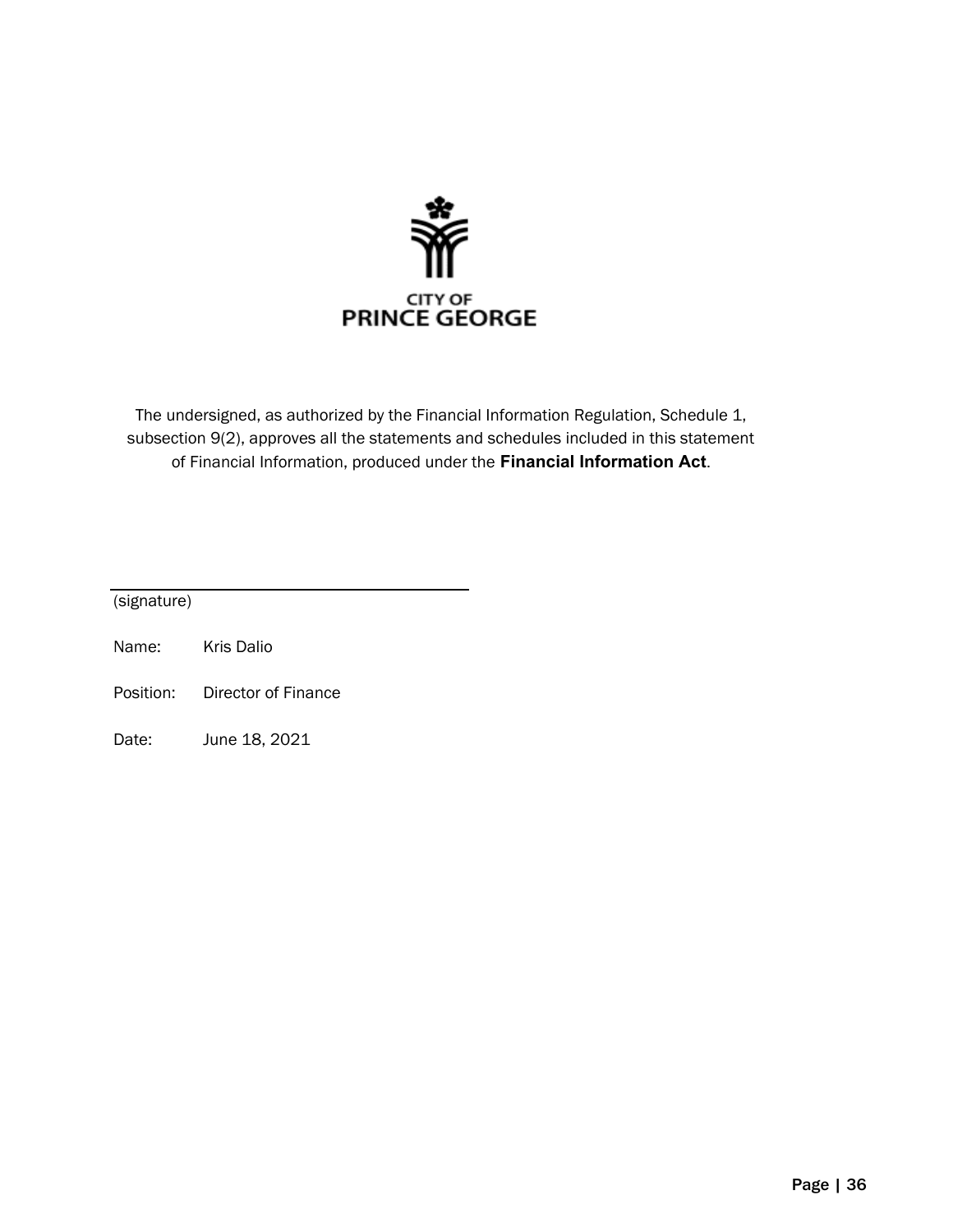

The undersigned, as authorized by the Financial Information Regulation, Schedule 1, subsection 9(2), approves all the statements and schedules included in this statement of Financial Information, produced under the **Financial Information Act**.

| (signature) |          |  |
|-------------|----------|--|
| Name:       | Lyn Hall |  |

- Position: Mayor
- Date: June 28, 2021